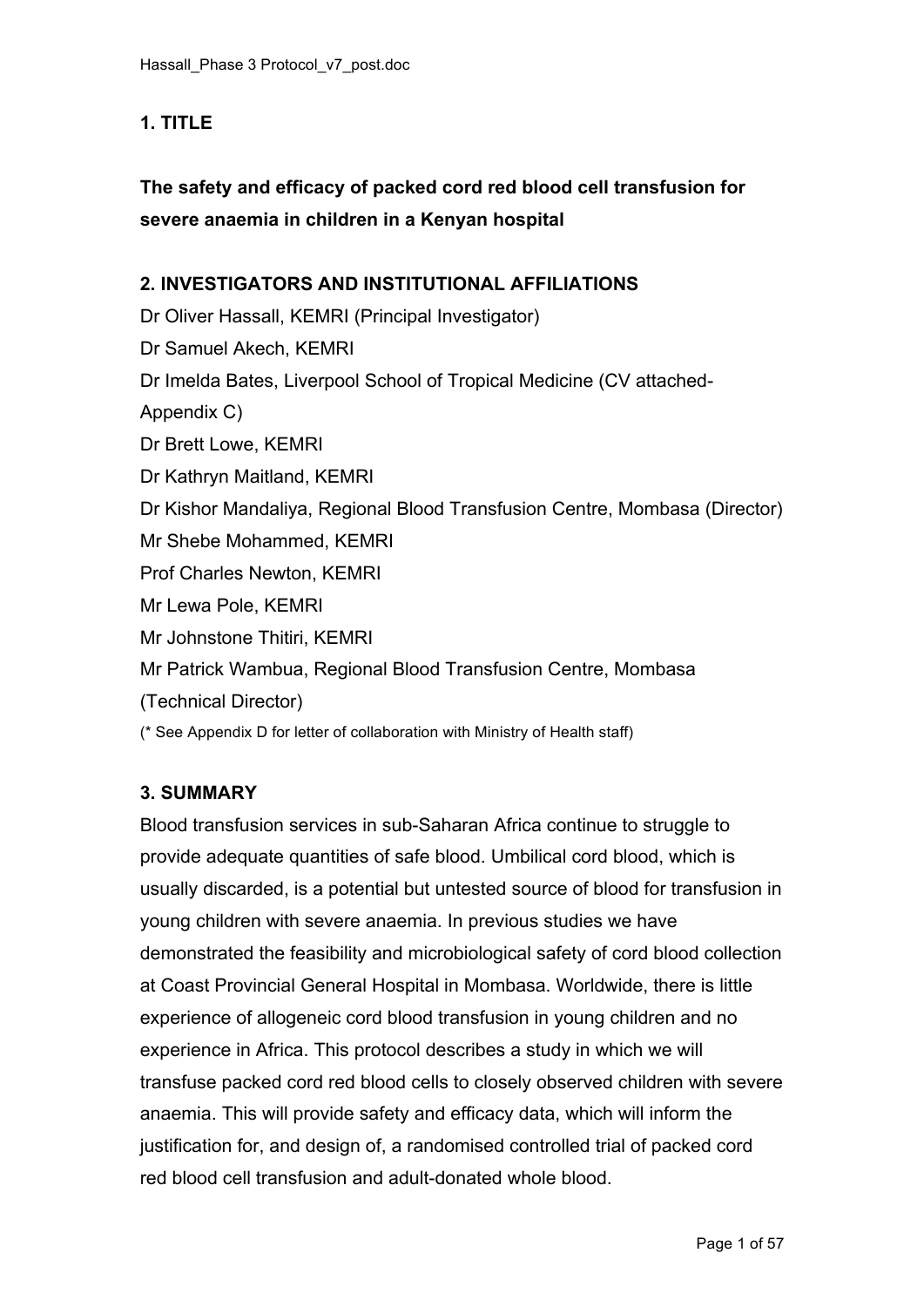# **4. BACKGROUND**

## **Severe anaemia in children in sub-Saharan Africa**

In sub-Saharan Africa the mortality rate of children aged less than five is currently 187 per 1000 live births and the region is very unlikely to meet its Millennium Development Goal target of reducing this to 62 per 1000 live births by 2015 (World Bank Group 2004). Severe anaemia is a major public health problem in the region and has been estimated to kill as many as 974,000 children under 5 per year (Murphy and Breman 2001). In malaria endemic areas, *Plasmodium falciparum* malaria is the most common cause of severe anaemia in children admitted to hospital and children aged less than 24 months are the most frequently affected. The prevalence of severe anaemia (defined as haemoglobin < 5g/dL) in hospitalised children is reported to range from 8 – 29% with case fatality rates of 8 – 18% (World Health Organisation (WHO) 2001a).

In children with severe, uncompensated anaemia, blood transfusion can substantially reduce mortality (Lackritz *et al.* 1997). Over 50% of deaths occur within 4 hours of admission and early intervention and the ready supply of safe blood have been identified as key components in the hospital treatment of severe malarial anaemia in childhood (English *et al*. 2002; Lackritz *et al.* 1992; WHO Communicable Disease Cluster 2000).

In many countries of sub-Saharan Africa the administration of blood is often delayed because the blood supply is insufficient and there is an over-reliance on family/replacement donors (Hassall 2004). In 1975 the World Health Assembly urged member states "to promote the development of national blood transfusion services based on voluntary non-remunerated blood donors" (WHA 28.72; quoted in Hollan *et al*. 1990, p. xi) yet 25 years later less than 15% of countries in the WHO's Africa Region have a national blood transfusion policy (WHO Regional Office for Africa 2001).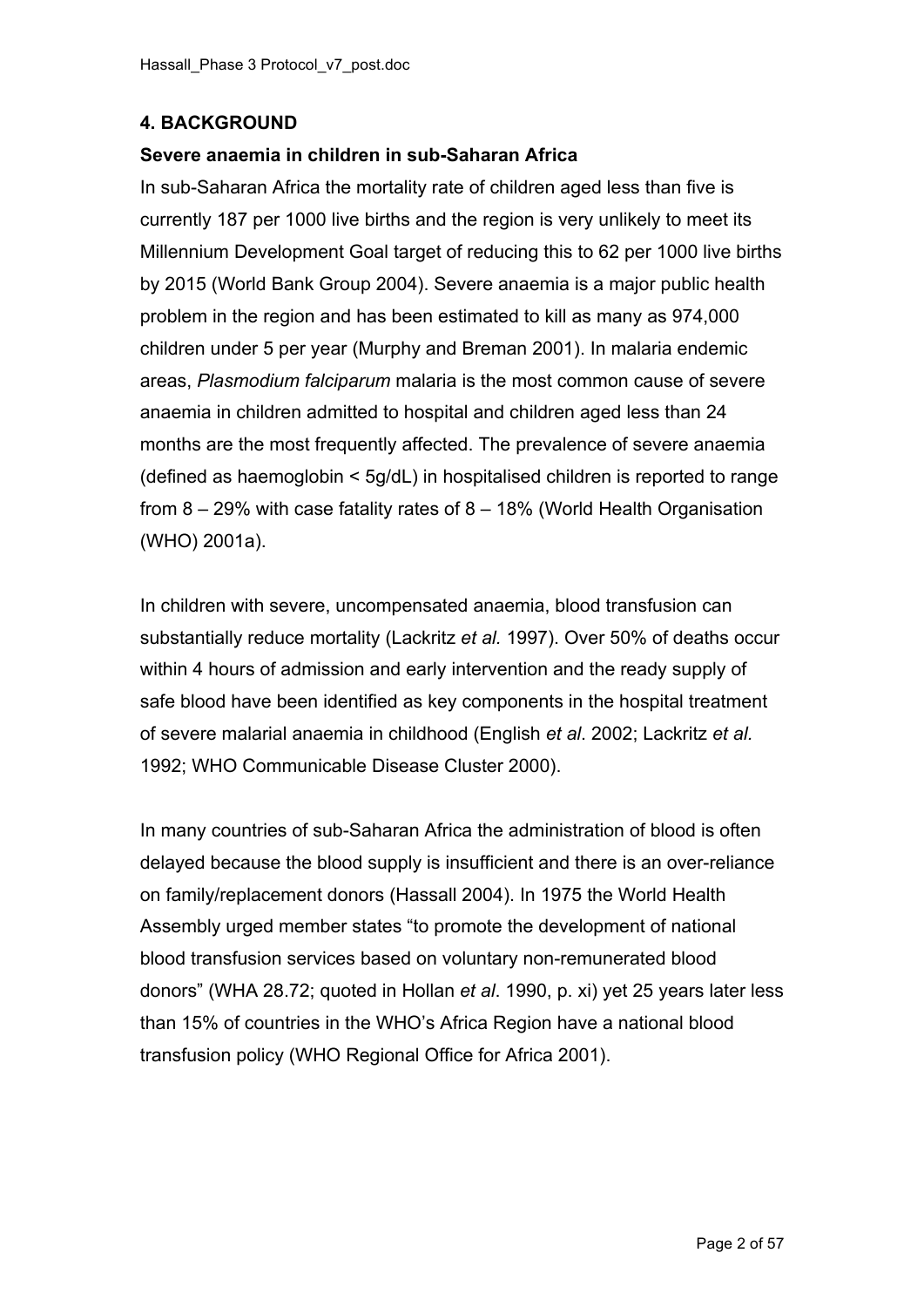# **Umbilical cord blood as a supplementary source of blood for transfusion**

After the delivery of an infant and the clamping and cutting of the umbilical cord, a quantity of fetal blood remains in the umbilical and placental veins ('cord blood'). The volume of this blood is determined by the weight of the infant (approximately 120ml/kg) and the degree of placento-fetal transfusion prior to the clamping of the cord (van Rheenan & Brabin 2004; Yao *et al.*  1969). In hospital deliveries, it is usually discarded with the other placental products.

In some centres in developed countries, cord blood is routinely collected as a source of haematopoietic stem cells for transplant (see Brunstein & Wagner 2006 for review). It is also, however, a potential source of both autologous and allogeneic blood for transfusion (see below). A pilot project in Ghana (Hassall *et al.* 2003) and data from our current studies have demonstrated that cord blood collections are of sufficient mean volume and haematocrit to be of potential clinical benefit in the emergency treatment of children with severe anaemia. In countries where the blood supply is limited and young children receive a significant proportion of blood transfusions, umbilical cord blood could be a useful supplement to the blood supply.

This study forms part of the third phase of a three-phase project assessing the feasibility, safety and efficacy of umbilical cord blood transfusion for young children with severe anaemia in Coast Province, Kenya. An outline of the entire project is given below:

- **PHASE 1** a. Participatory appraisal of the study site
	- b. Development of blood culture facilities at CPGH
- **PHASE 2** a. Assessment of the microbiological safety of cord blood b. Establishment of systems of collection, screening and storage of cord blood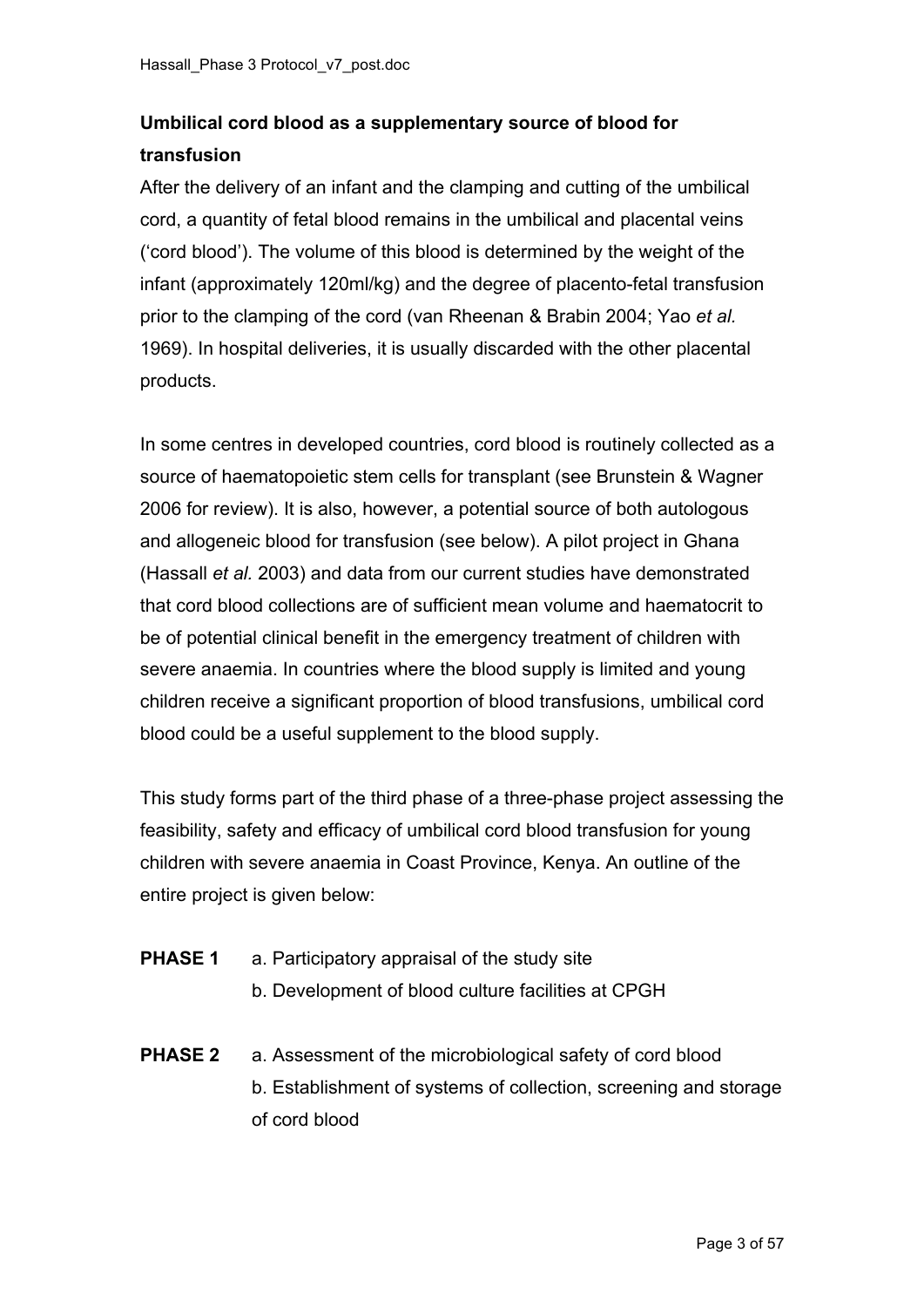**PHASE 3** a. Clinical trial to assess the safety and efficacy of cord blood transfusion for severe anaemia in children b. Comparative trial of cord blood and adult-donated blood

Phases 1a and 2a were the subject of separate SSC protocols (Numbers 934 and 1032, respectively) and data from both studies informs this submission. This protocol refers to Phase 3a only.

### **Existing acceptability, safety and efficacy data**

The following is a summary of existing acceptability, safety and efficacy information relating to cord blood transfusion. More detailed data from Phase 2a, which is referred to in this section, is contained in Appendix A.

# *Data relating to the cultural acceptability of cord blood donation and transfusion*

The collection of cord blood and its transfusion to children with severe anaemia is a novel concept to sub-Saharan Africa. The acceptability of this practice is likely to vary with the cultural context. In Phase 1 of this project, we facilitated focus group discussions about the subject with women attending maternity services at Coast Provincial General Hospital (CPGH). These discussions elicited a range of views regarding cord blood donation and transfusion, from which we designed a structured questionnaire. This was administered to 180 women who had recently delivered at CPGH.

Cord blood donation was acceptable to 81% of the women in our sample. The main reasons given were, "To save a life" and "Because it is going to be thrown away anyway". The receipt of cord blood to treat severe anaemia in their own child was acceptable to 78% of women. For most of these women the source of blood was unimportant as long as it had been screened. We consider these findings a positive indication that cord blood donation and transfusion will be acceptable to the coastal community in Kenya.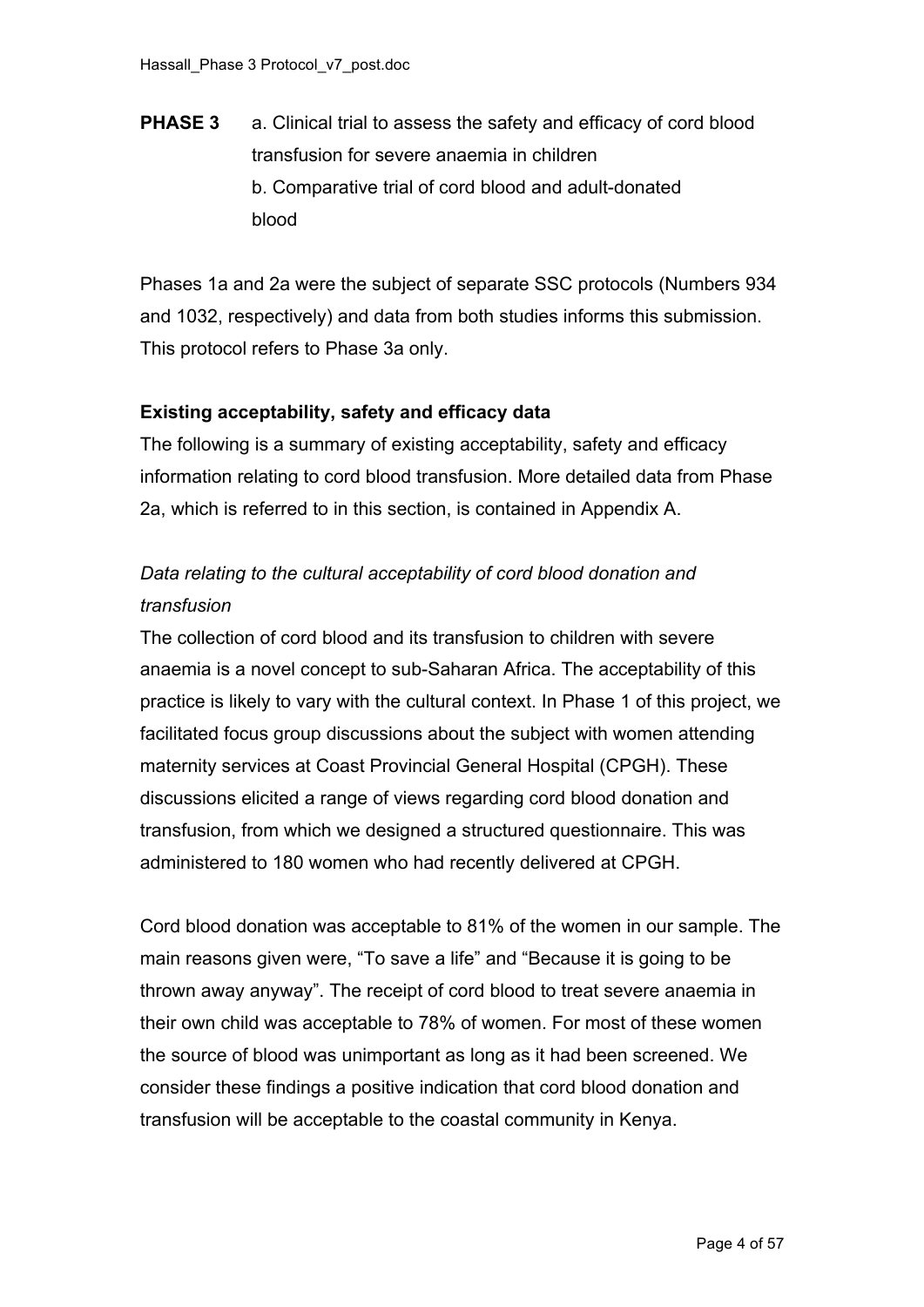# *Data relating to microbiological safety of cord blood*

Because of the method and site of collection, the bacterial contamination of cord blood has been a concern for as long as cord blood transfusion has been mooted (for example, Howkins & Brewer 1939; Strauss 1992; Hassall *et al.*  2003). As described in SSC Protocol 1032, we set out to evaluate the rate and nature of bacterial contamination of cord blood collected on the labour ward at Coast Provincial General Hospital compared to adult-donated blood being transfused to children at the same facility over the same time period.

This study is still ongoing but interim results show that the prevalence of bacterial contamination is significantly less in cord blood than adult blood (4.5% vs. 10.3%; p<0.01). These results are tabulated below and a more detailed explanation is given in Appendix A, Section A.

|                       | <b>Adult blood</b> | <b>Cord blood</b> | <b>Odds ratio</b><br>(95% CI) |
|-----------------------|--------------------|-------------------|-------------------------------|
| <b>TOTAL CULTURED</b> | 331                | 247               |                               |
| <b>Total positive</b> | 34                 | 11                |                               |
| % positive            | 10.3               | 4.5               | 1.8<br>$(1.0 - 3.3)$          |
|                       |                    |                   |                               |
| <b>Pathogens</b>      | 11                 | 4                 | 3.8                           |
| % pathogens           | 3.3                | 1.6               | $(1.2 - 12.1)$                |

### **The proportion of adult-donated and cord blood units from which bacteria have been isolated- SSC 1032 interim results (CONFIDENTIAL)**

We have also screened maternal blood for the transfusion transmitted infections HIV, HBV, HCV and syphilis and compared prevalence rates with blood donations screened at the Regional Blood Transfusion Centre (RBTC) in Mombasa. Results are shown below: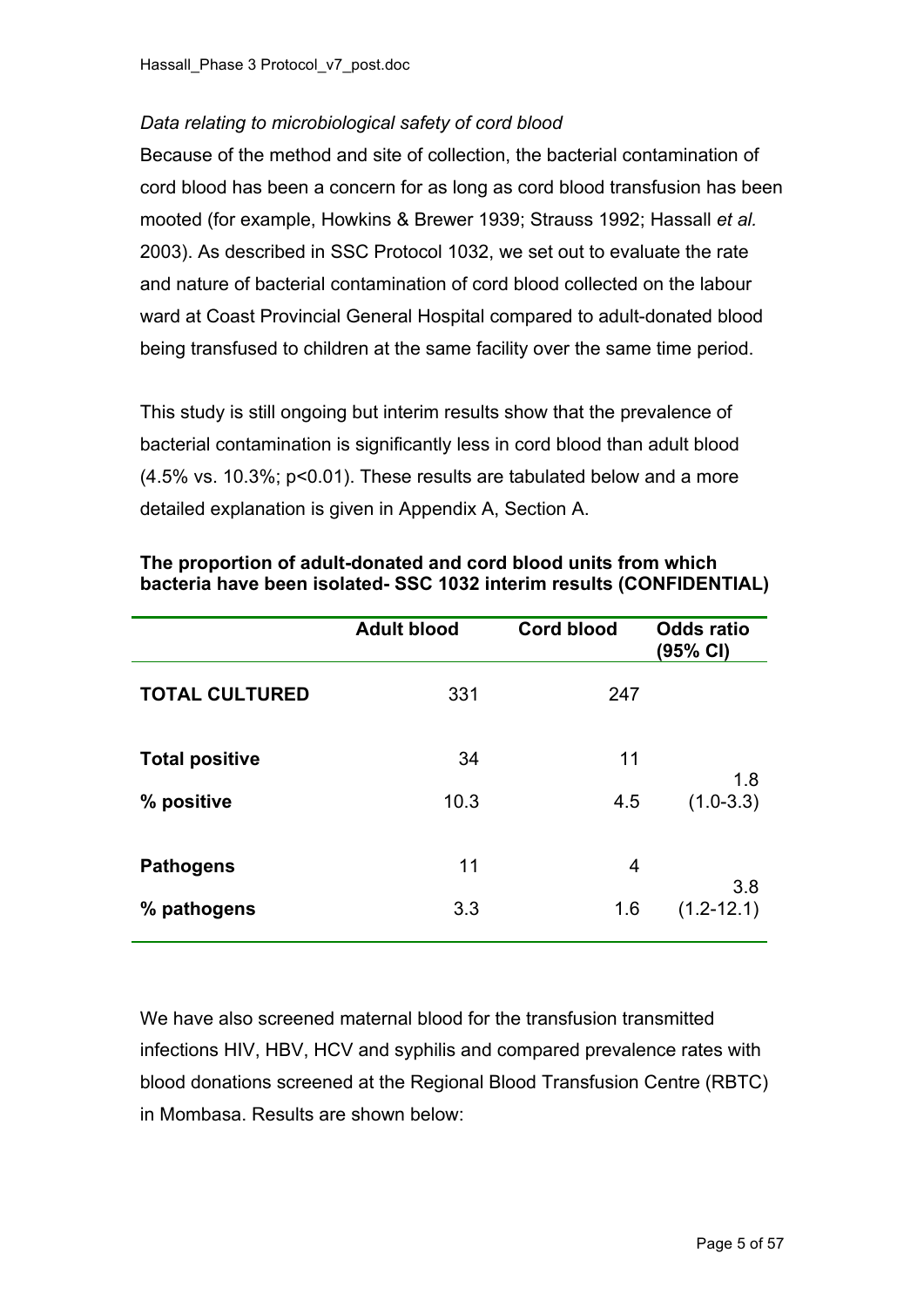| TTI          | Prevalence (%)<br><b>RBTC</b> | Prevalence (%)<br><b>Cord donors</b> | <b>Odds ratio</b><br>(95% CI) | <b>Vertical</b><br>transmission |
|--------------|-------------------------------|--------------------------------------|-------------------------------|---------------------------------|
| <b>HIV</b>   | 3.5                           | 1.9                                  | 1.9                           | <b>MED</b>                      |
| <b>HBV</b>   | 7.4                           | 3.0                                  | 2.6                           | LOW                             |
| <b>HCV</b>   | 3.8                           | 0.8                                  | 5.0                           | LOW                             |
| Syphilis     | 1.7                           | 0.7                                  |                               | 2.3 HIGH                        |
| <b>TOTAL</b> | 16.4                          | 6.4                                  | $(1.8 - 4.8)$<br>2.9          | N/A                             |

### **Prevalence and odds ratios of Transfusion Transmitted Infections in RBTC and cord blood donors (CONFIDENTIAL)**

In our setting, the odds of a transfusion transmitted infection (TTI), either bacterial or viral, are less in cord blood compared to adult-donated blood. The safety of cord blood from this perspective is further enhanced by vertical transmission rates for HIV, HBV, HCV and syphilis of less than 100% (see table). This will also apply to malaria although we have not yet evaluated this. Furthermore, in the proposed study we will continue to screen all cord blood collections for bacterial contamination by culture and gram stain. According to our current data, this will reduce the number of cord blood units containing organisms of high pathogenic potential by 50% (Appendix A, Table 5).

# *Data relating to processing and storage of cord blood*

Cord blood collection for transfusion presents some technical challenges. The volume of blood collected cannot be predicted but the volume of anticoagulant/preservative (AP) in the collection bag is fixed. Thus the ratio of blood to AP is variable and may depart from values seen in adult-donated blood collections. This may have consequences for both red cell storage (Cober *et al.* 2001) and the dose of anti-coagulant citrate salt in the transfused blood.

Red cell storage lesions can reduce the efficacy of blood transfusion and, through red cell haemolysis, cause high concentrations of extra cellular potassium in stored blood. Citrate anti-coagulants can cause hypocalcaemia through chelation of ionised calcium. Both hyperkalaemia and hypocalcaemia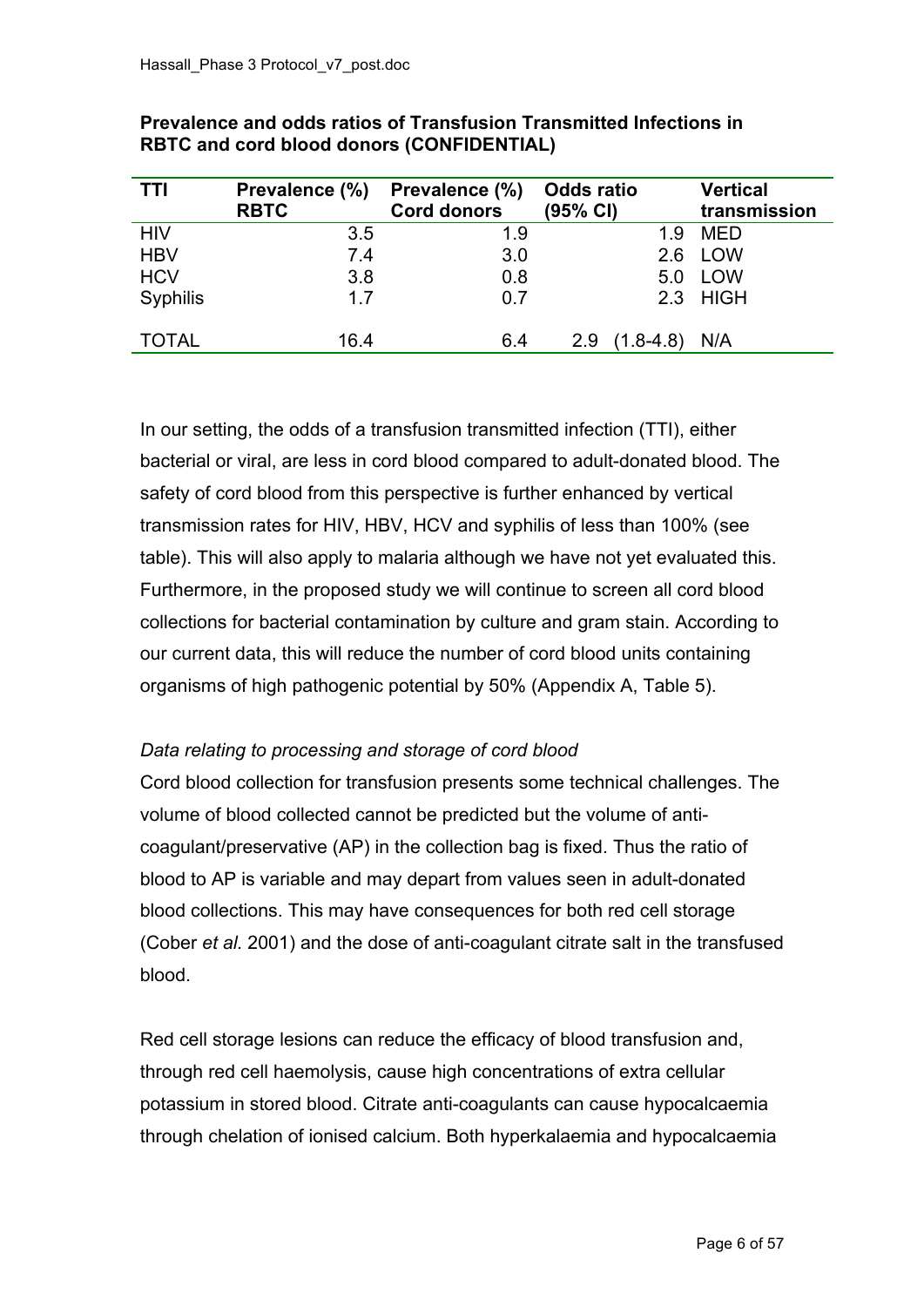are usually rare consequences blood transfusion and both can cause cardio toxicity.

We will collect cord blood into citrate-phosphate-dextrose-adenine (CPD-A1) and produce packed red blood cells. This will reduce the dose of citrate as described in detail in Appendix A, Section B. Storage will be for up to 35 days. Storage of cord blood has been evaluated but only in other settings and not with our red cell product (Anderson *et al.* 1992; Bifano *et al.* 1994; Brandes *et al.* 1983; Brune *et al.* 2002; Horn *et al.* 1987; Garritsen *et al.* 2003). As part of ongoing work, we will conduct assays of red cell haemolysis and plasma potassium in packed cord red blood cell units and adult-donated whole blood units.

### *Data relating to clinical safety and efficacy of cord blood*

Although their primary function- to deliver oxygen to the tissues- is the same, cord blood differs from adult blood in several respects. Cord blood has a higher haemoglobin concentration and therefore oxygen carrying capacity than adult blood. This effect is preserved in populations where maternal anaemia is common. In a country like Kenya, where a significant proportion of blood donations to the National Blood Transfusion Service have less than the recommended level of haemoglobin (Rajab *et al.* 2005), this may be a significant advantage from a transfusion perspective. Cord red blood cells are also on average younger than adult red blood cells but their life span is shorter (Pearson 1967).

The dominant haemoglobin in cord blood is fetal haemoglobin (Hb F), which has a higher oxygen affinity than the predominant adult haemoglobin (Hb A). Thus the oxygen dissociation curve of cord blood is shifted to the left with a lower  $P_{50}$ . This facilitates the movement of oxygen from mother to fetus and means maximum loading oxygen at lower PO<sub>2</sub> levels (Rennie & Roberton 1999).

Higher than normal levels of Hb F are seen in conditions causing "erythroid stress", for example in pregnancy, infection and after myelotoxic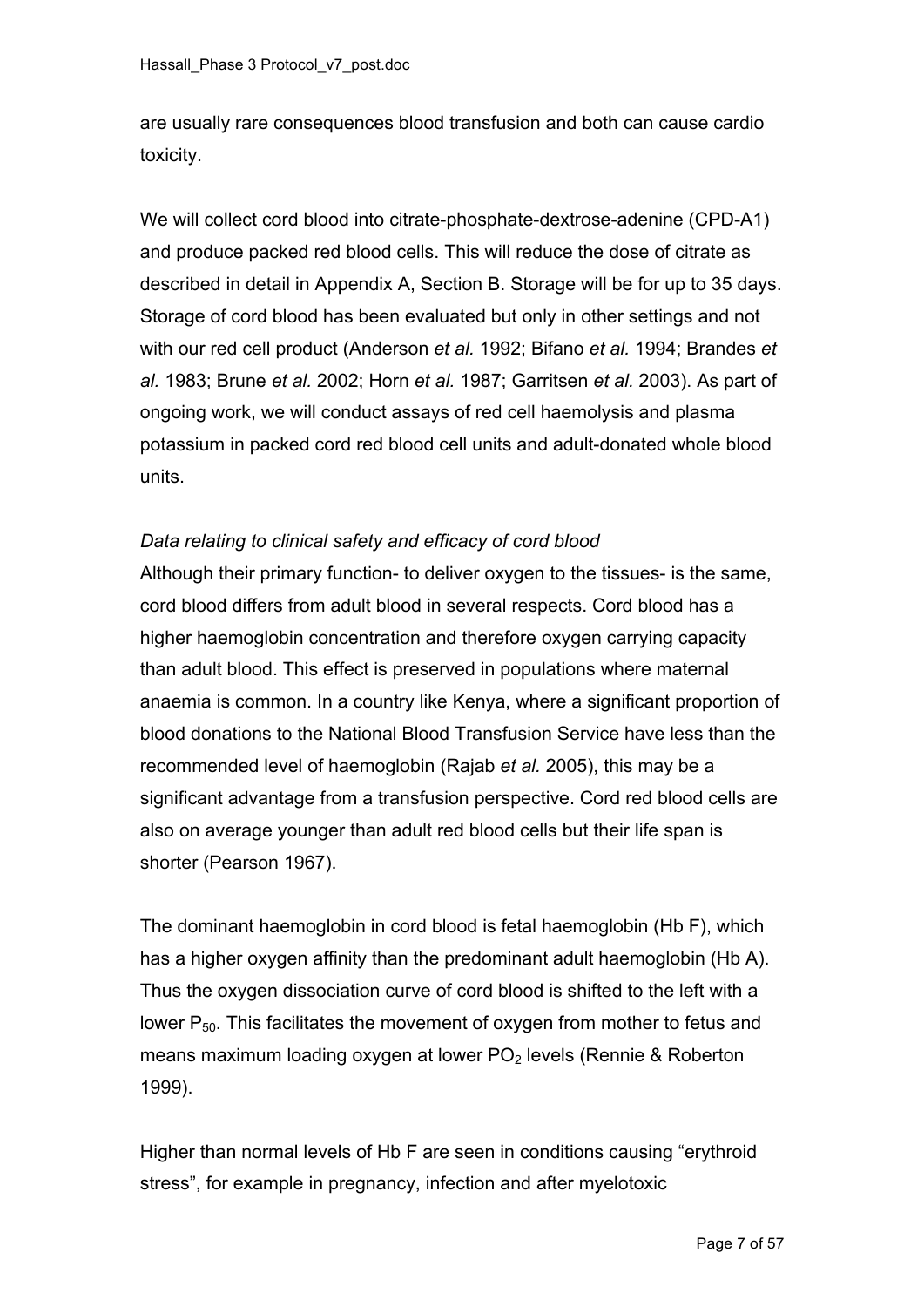chemotherapy (Weatherall & Clegg 2001). They also occur in β-chain haemoglobinopathies such as β-thalassaemia and hereditary persistence of fetal haemoglobin. In such circumstances, high levels of Hb F appear to be of no physiological consequence and in some cases may be of benefit. Pharmacological induction of Hb F with hydroxyurea is used in the amelioration of sickle cell disease in adults (Steinberg 2006).

Accounts of allogeneic cord blood transfusion to treat anaemia in both adults and children in Northern countries pre-date the advent of modern blood transfusion services (Halbrecht 1939; Page *et al.* 1939). Safety and efficacy data are rather anecdotal in these descriptions.

More recently in India, transfusion of whole cord blood has been used for a series of about 200 anaemic (Hb<8g/dL) patients with a variety of underlying conditions (Bhattacharya 2006a-i, Battacharya 2005a,b; Bhattacharya *et al.*  2001). These patients, the vast majority of whom were adults with chronic and/or terminal disease, received between 1 and 28 units of cord blood. No "clinical, immunological or non-immunological reactions" are said to have been encountered with any of the patients although specific outcome measures are consistently poorly defined and reported.

In developed countries the recent focus of cord blood transfusion has been on autologous packed red cell transfusion in neonates. In case reports and one study of 52 newborns, no major concerns regarding safety and efficacy have been reported (Ballin *et al.* 1995; Brune *et al.* 2003; Tamayo 1966).

#### *Trial design*

From the perspective of the severely anaemic child, the most important property that cord blood possesses is that which it shares with adult-donated blood- oxygen carrying capacity. As described above, however, there are sufficient differences in its structure and function and particularly in its processing and presentation to merit demonstration of clinical safety in a Phase 1 trial. There is no such data on allogeneic cord blood transfusion in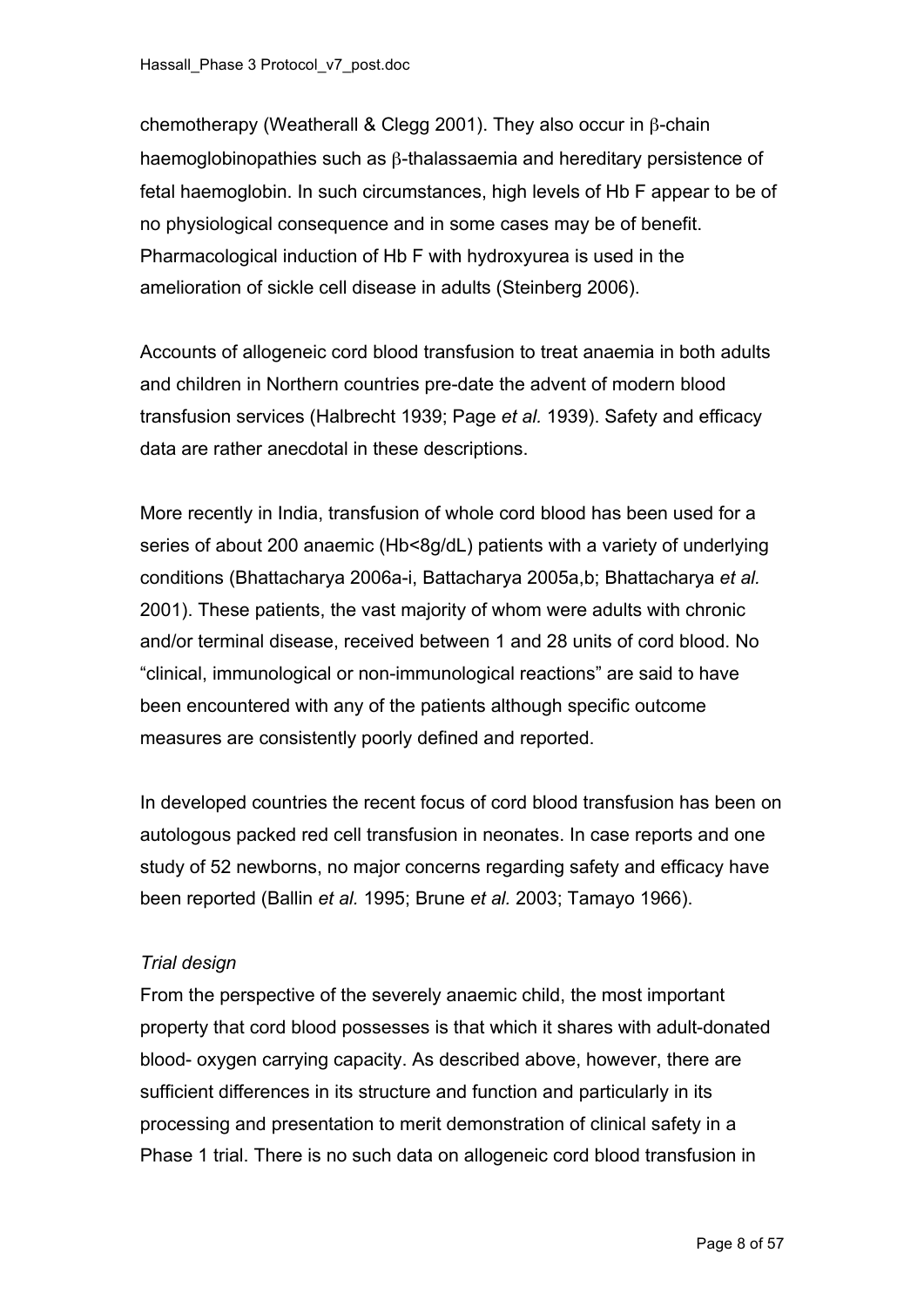children with acute, severe anaemia. Furthermore, packed red blood cells although recommended (WHO 2001b, p 277) are rarely used in hospitals in sub-Saharan Africa (Appendix A, Section C).

Efficacy data from this Phase 1 trial will indicate whether packed cord red blood cell transfusion is likely to be inferior, equivalent, or superior to adultdonated blood. This will have major implications for the appropriateness and the design of the planned comparative trial. In addition, the trial 'dynamics', which will be a consequence of a number of factors including: the supply of cord blood; the number and weight of eligible children; the proportion of eligible children from whom consent is obtained; and the availability of the adult-donated blood, will determine the feasibility and design of a subsequent trial.

# **5. JUSTIFICATION**

Severe anaemia in children requiring an urgent blood transfusion is an important clinical problem in hospitals in Kenya and other countries in sub-Saharan Africa. An insufficient blood supply, however, means that safe blood is not always immediately available for transfusion. Umbilical cord blood, transfused as packed red blood cells, could be a useful supplement to conventional sources of blood in this context. Worldwide, there is little experience of allogeneic packed cord red blood cell transfusion in young children and no experience in Africa. This trial will provide important information regarding the safety and efficacy of packed cord red blood cell transfusion in our setting. This data will inform both the decision on whether or not a larger comparative trial with the current standard (adult-donated whole blood) is appropriate, and the design of such a trial.

# **6. NULL HYPOTHESIS**

This is a descriptive study to acquire safety and efficacy data in a small group of children, and a null hypothesis is not appropriate.

# **7. OBJECTIVES**

**a. Primary objective**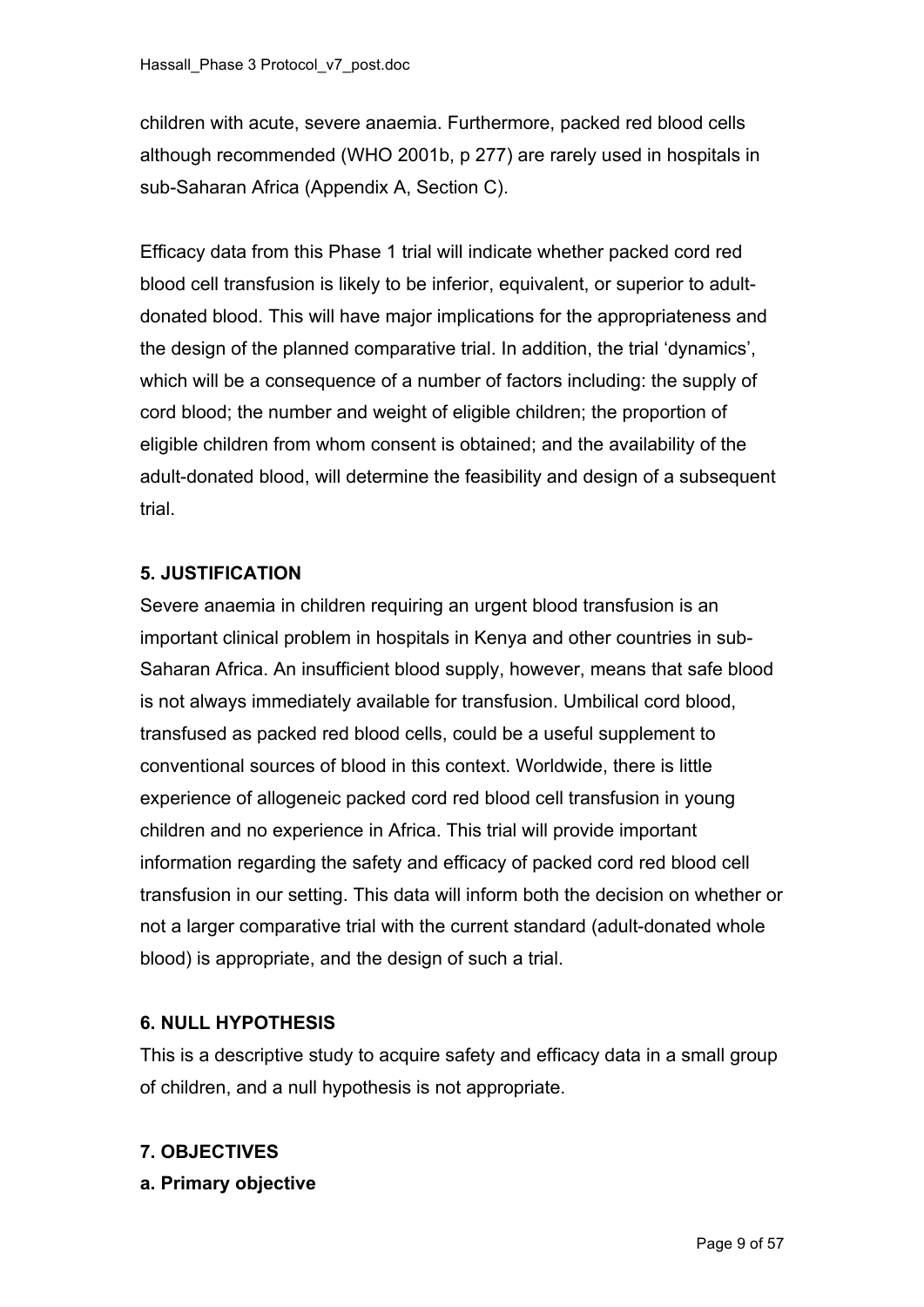To assess the safety of packed cord red blood cell transfusion in children with severe anaemia.

# **b. Secondary objective**

To assess the haematological efficacy of packed cord red blood cell transfusion in children with severe anaemia.

# **8. DESIGN AND METHODOLOGY**

## **a. Study sites**

Cord blood collection, screening and processing will continue at CPGH and the RBTC in Mombasa. These systems are described in SSC Protocol 1032 and summarised in Appendix B. Cord blood transfusion, monitoring and follow-up will take place at KEMRI-CGMR(C) at Kilifi District Hospital, where there is a suitably equipped and staffed paediatric high dependency unit. Cord red blood cell units will be transported from the RBTC in Mombasa to the KDH clinical laboratory where they will stored, cross-matched and issued as necessary. Dispensation for this activity will be sought via the National Blood Transfusion Service.

# **b. Study design**

This is an open label trial of packed cord red blood cell transfusion in children with severe anaemia (Phase 1b).

# **c. Study population**

All children aged 12 years or less admitted to Kilifi District Hospital will be eligible to enter the study.

### **d. Sample size**

This is a descriptive study, the primary objective of which is to observe for any severe and unexpected effects of packed cord red blood cell transfusion. To achieve this objective, we will recruit 80 children. If no side-effects related to the use of cord blood are observed, it will be possible to state, with 95% confidence, that the true side effect rate is at most 4.6% (i.e. is 4.6% or less). If side effects are observed, the estimated side-effect incidence rate will have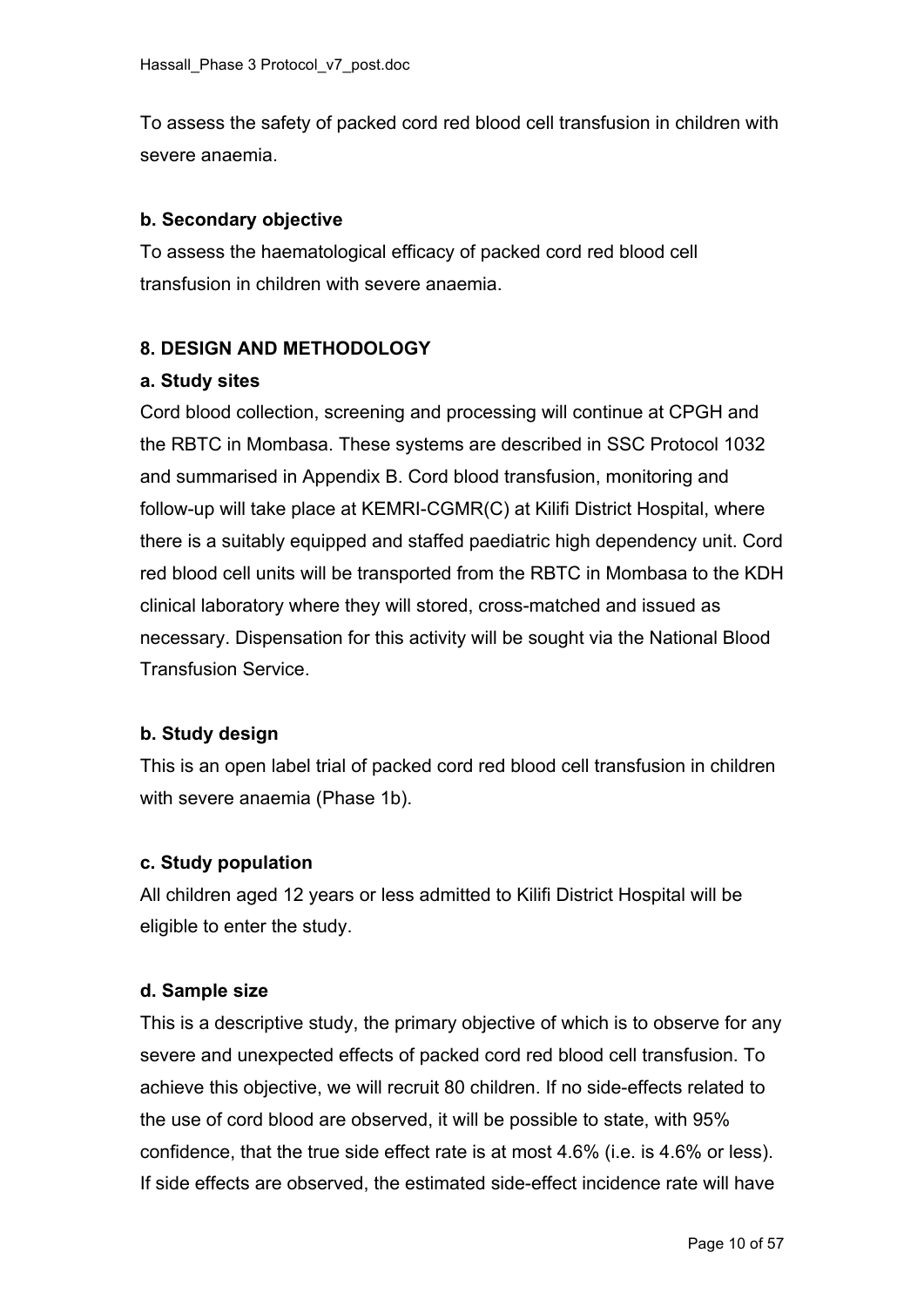a precision of ±5%. For the continuous clinical measures being recorded, estimated (mean) values will have a precision of  $\pm$  one-quarter of one standard deviation - clinically, this is a very acceptable level of precision.

With regard to the secondary objective, a minimum of 55 of the 80 children will be new admissions with acute severe anaemia. This will detect a difference in mean haemoglobin level between the cord blood cohort and historical controls of 1 g/dl or more as being statistically significant (at the conventional 5% level) with 80% power.

# **e. Sampling**

Children for whom a blood transfusion is indicated display a spectrum of clinical severity. In those with signs of severe disease (such as coma and respiratory distress) mortality is high and it would be difficult to assess the safety of cord blood transfusion in this group. We intend, therefore, to recruit patients in whom signs of severe disease are absent.

Young children with acute, severe anaemia are the most likely to benefit from a supplement to the blood supply. They are also the group most likely to yield useful efficacy data at 24 hours and 28 days after a single transfusion. While it is important to assess safety and efficacy in other patient groups, such as malnourished children and neonates, outcomes will be harder to assess in the context of prolonged hospitalisation and multiple interventions including additional transfusions. When or if recruitment of in-patients reaches 30 subjects, recruitment will be confined to acute admissions.

For all cases, selection and participation in the study will be according to the following inclusion and exclusion criteria:

# *Inclusion criteria*

ALL the following inclusion criteria must be met for a child to enter the study:

• Children with severe anaemia for whom a blood transfusion is indicated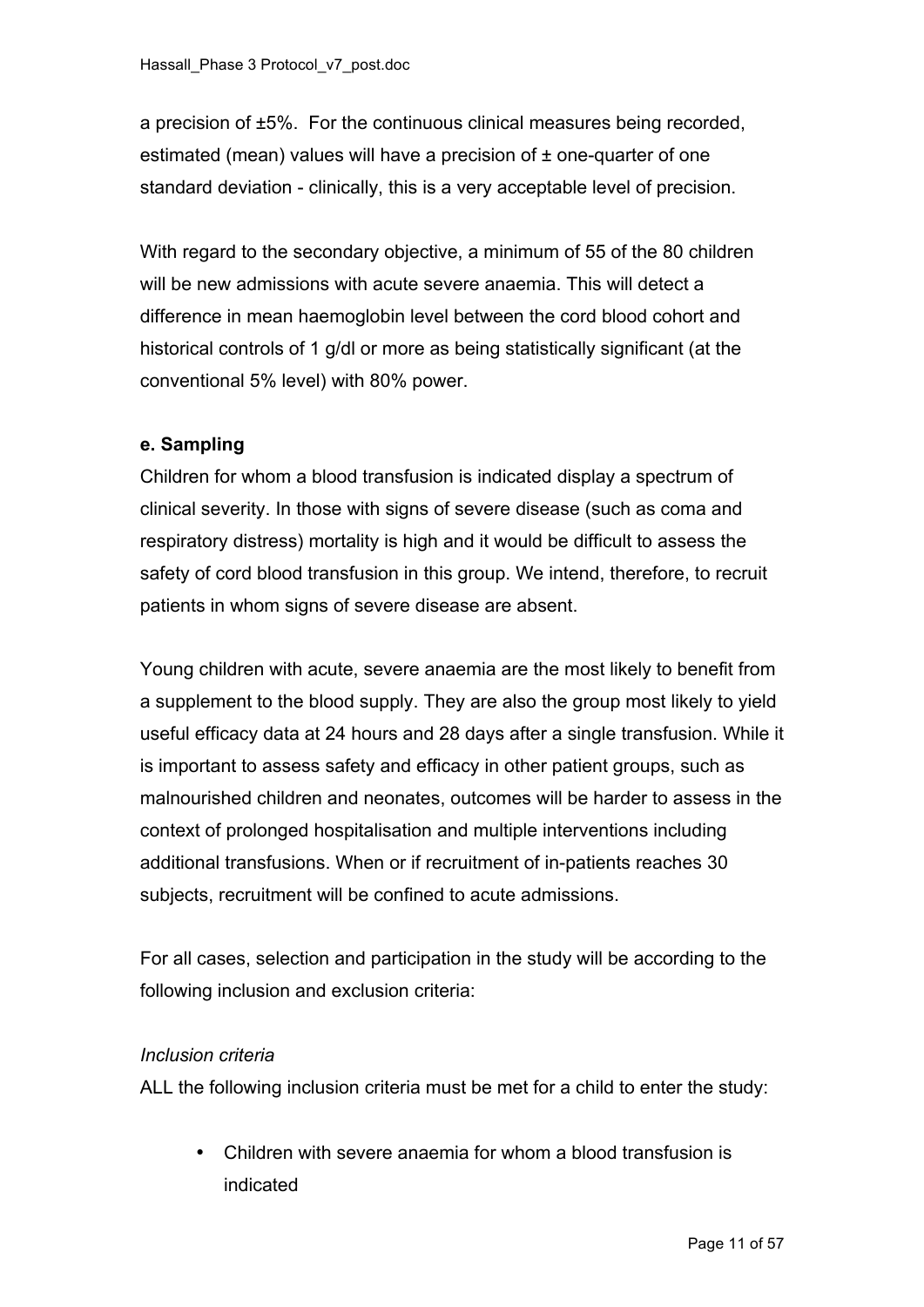- $\circ$  Children aged less than 3 months: Hb < 10g/dL
- $\circ$  Children aged greater than 3 months: Hb < 4g/dL
- Children for whom an appropriate volume of packed cord red blood cells of a compatible blood group is available
- Children for whom informed consent to enter the study is given

### *Exclusion criteria*

Children will be excluded from the study if ANY of the following features are present:

- Coma (Blantyre Coma Scale <= 2)
- Prostration (unable to breast feed if aged < 3m, unable to sit if aged > 3m)
- Uncompensated shock
- Compensated shock (capillary refill time > 3s; temperature gradient)
- Respiratory distress (deep breathing)
- Neonatal hyperbilirubinaemia requiring exchange transfusion
- Any other marker of clinical severity considered to preclude the child from recruitment into the study
- Enrolment in another intervention trial
- Children for whom informed consent to enter the study is not possible or not given

### **f. Clinical and laboratory procedures**

### *Recruitment and consent process*

(See Appendix D for patient information sheet)

All new paediatric admissions that present with features of anaemia will have a clinical assessment as part of their routine clinical care. Any child with signs of clinically severe disease will be excluded at this stage. The initial assessment includes weighing and the drawing of blood for laboratory investigations. For in-patients with symptoms of anaemia the weight will already be known. The child's weight will be used immediately to determine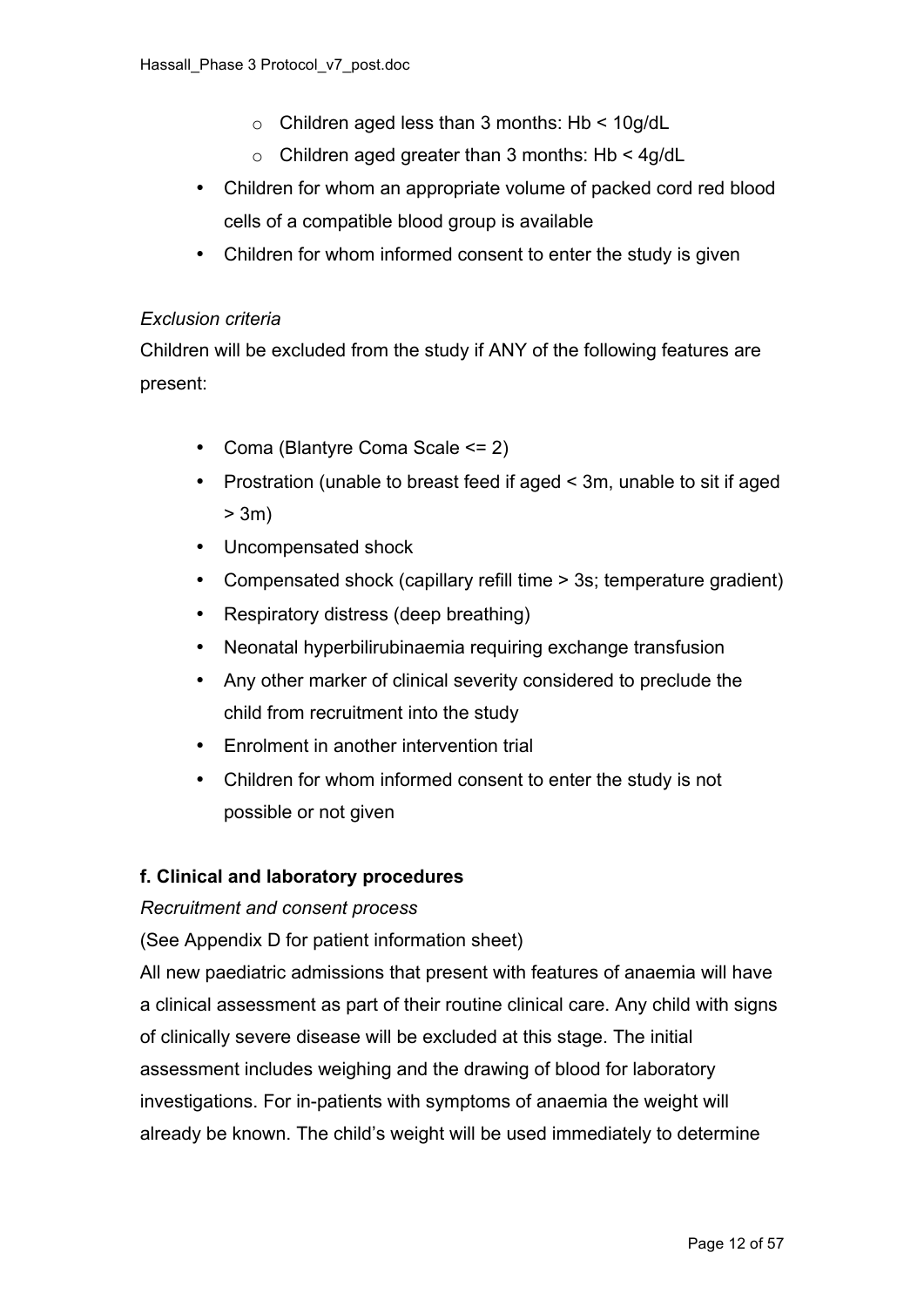from an on-line cord blood inventory whether there is a suitable unit of packed cord blood red cells available (see Appendix A, Section B).

If there is a suitable unit of cord blood available then one of the study team will introduce the project. They will make it clear that until the results of the laboratory investigations are returned, it will not be certain a) whether a blood transfusion is indicated or, b) whether packed cord red blood cells are available. As soon as the child's blood group is known, the cord blood inventory will again be consulted to ascertain whether packed cord blood red cells of appropriate haemoblobin AND group are available.

If no cord blood is available, the carer of the child will be informed and the child will receive routine clinical care, which may or may not include a transfusion of adult-donated whole blood. If cord blood is available, discussions with the carer will continue as necessary. The decision as to whether or not the child requires a blood transfusion will be concluded by the results of laboratory investigations. In the event that a blood transfusion is indicated, understanding of the study will be checked and written consent to take part sought from the child's carer. If consent is not given, the child will receive routine care including transfusion of adult-donated whole blood. If no adult-donated blood is available, then cord blood will not be transfused outside of the study.

### *Transfusion management and clinical observation*

Once a child is entered into the study, compatibility testing between the recipient and donor cord blood will be performed and the blood issued as normal. Packed cord red blood cells will be transfused over 3-4 hours on the paediatric high dependency unit (KEMRI ward). Intensive monitoring of the child will continue for the course of the transfusion and for the succeeding two hours. The child's general appearance, temperature, blood pressure, pulse, oxygen saturations and respiratory rate will be recorded immediately before each transfusion, after 15 minutes, after 30 minutes and then every 30 minutes until 2 hours after the blood transfusion has ended. Continuous cardiac monitoring will also be performed. Six hours and 24 hours after the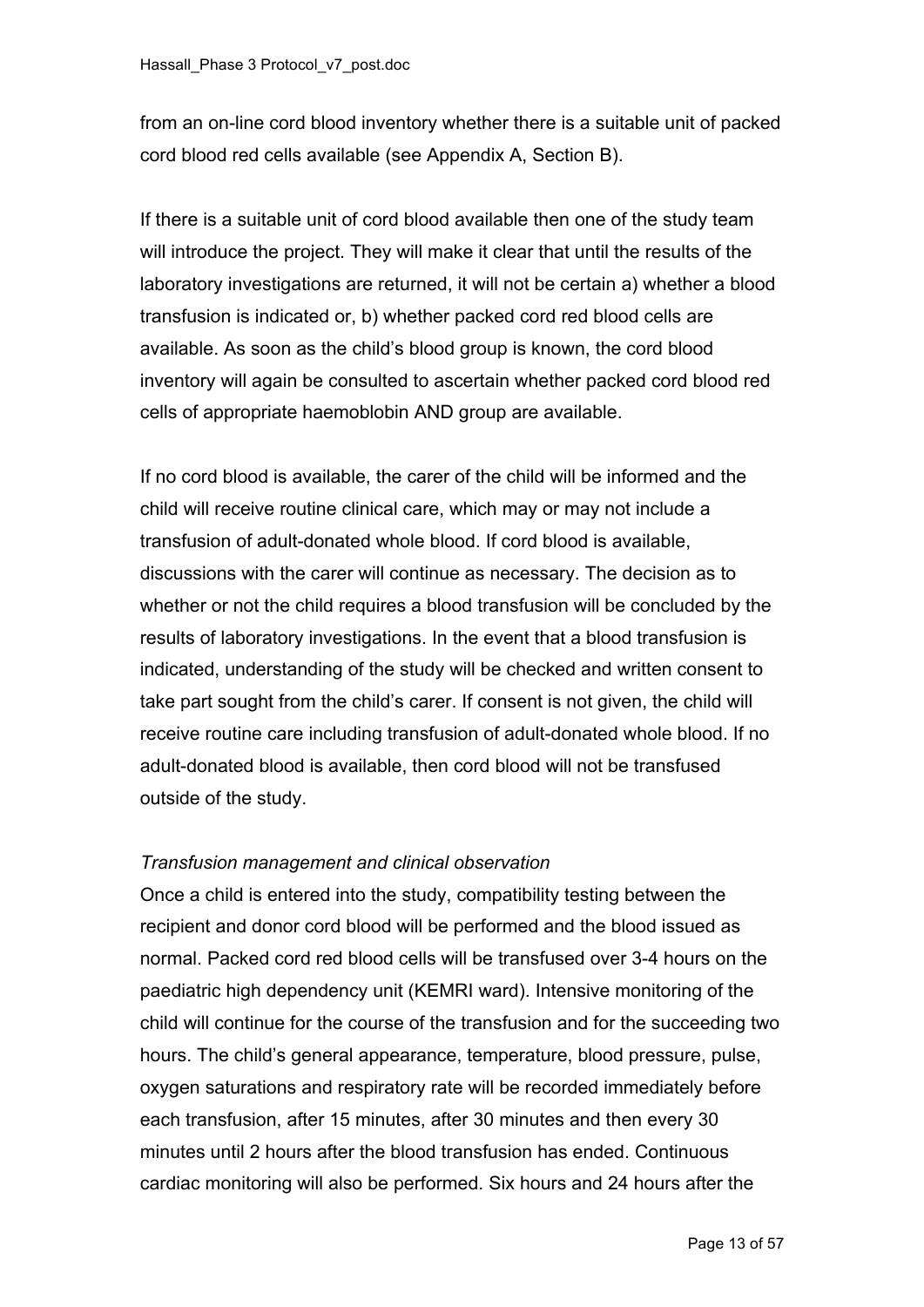transfusion was started, the child will have a clinical examination. Midway through the transfusion, children will have a blood sample drawn for blood chemistry with particular reference to potassium and calcium levels. All other aspects of the child's clinical management will be as per the routine care of all critically ill children on the unit.

Definitions of adverse events and safety monitoring procedures are given below (Section 8g. *Safety monitoring*).

### *Efficacy monitoring*

As described above, children receiving a cord blood transfusion will have a clinical examination 6 hours and 24 hours after the start of the transfusion. This will include an assessment of haematological status. Post-transfusion haemoglobin measurements will be taken at 24 hours and 28 days. If any study child requires additional transfusion or transfusions, they will receive adult-donated blood and routine care.

### *Blood sampling*

In order to minimise discomfort and the volume of blood drawn from study participants, blood sampling will as far as possible coincide with the routine sampling points for critically ill children. The sampling times of relevance to this study are those at admission (or initial assessment for in-patients) and at 24 hours. We will not require any additional volume of blood at these time points. In particular, no extra blood will be drawn before the blood transfusion. As described above, however, an additional blood test (2ml volume) is required midway through the transfusion. A summary of the clinical procedures, blood sampling and laboratory tests required for the study is given below. Blood sampling and/or additional tests outside this schema may be required for clinical reasons.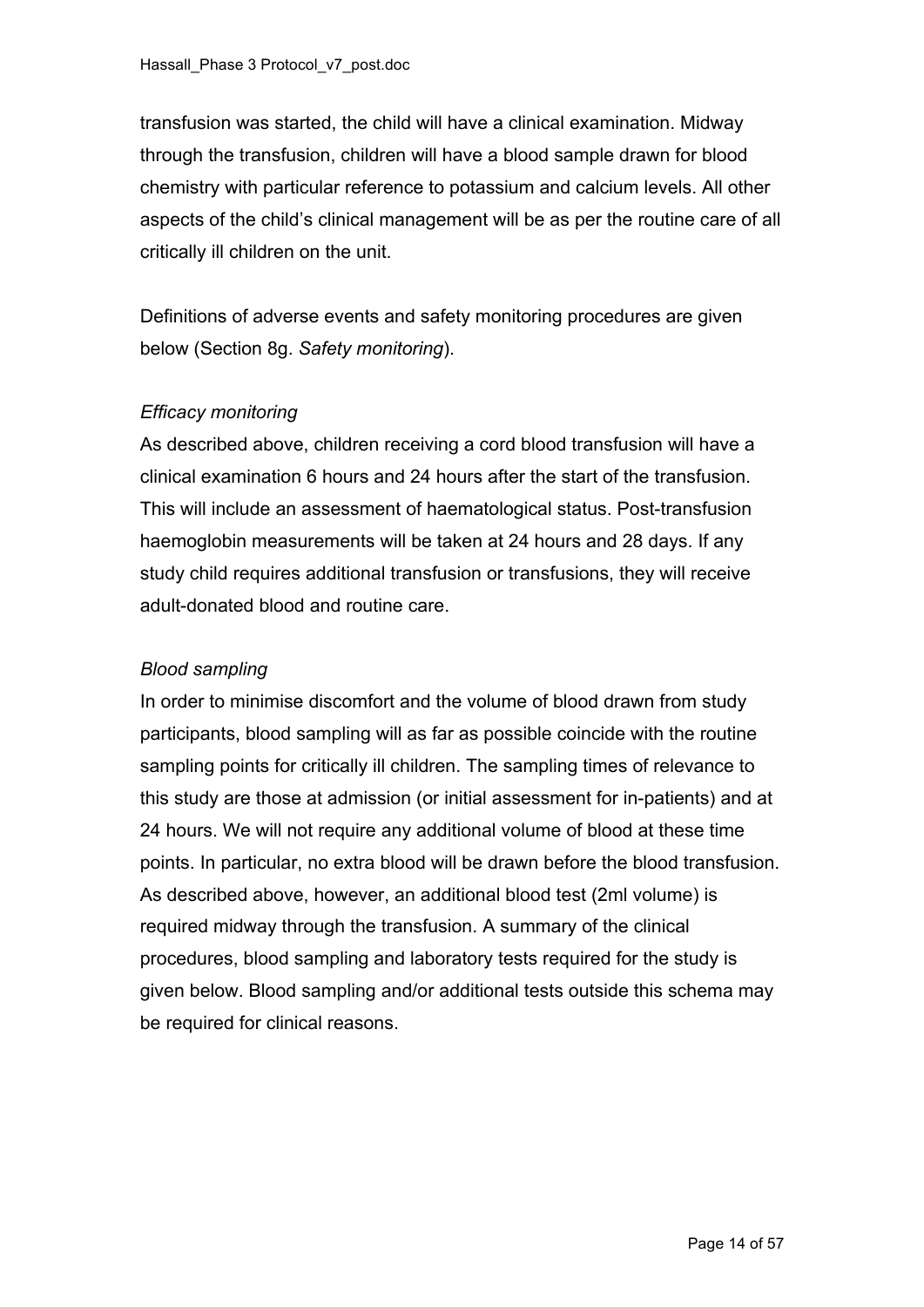| <b>TIME</b>        | <b>ACTIVITY</b>                | <b>CLINICAL</b><br><b>ASSESSMENT</b> |                | HAEMATOLOGY BIOCHEMISTRY                        | <b>BLOOD</b><br><b>FILM</b> |
|--------------------|--------------------------------|--------------------------------------|----------------|-------------------------------------------------|-----------------------------|
|                    | <b>ADMISSION</b>               |                                      | <b>FBC</b>     | UEC, CA, VBG,<br>GLU                            |                             |
| 0 HRS              | <b>START TX</b>                |                                      |                |                                                 |                             |
| $+2$ HRS           |                                |                                      |                | UEC, CA                                         |                             |
| +4 HRS             | <b>END TX</b>                  |                                      |                |                                                 |                             |
| +6 HRS             |                                |                                      |                |                                                 |                             |
| +24 HRS            |                                |                                      | <b>FBC</b>     | UEC, VBG, GLU                                   |                             |
|                    |                                | D.<br>$\mathbf{L}$                   | <b>SCHARGE</b> |                                                 |                             |
| 28 DAYS            |                                |                                      | <b>FBC</b>     |                                                 |                             |
| KEY:<br><b>FBC</b> | Full Blood Count<br><b>UEC</b> | Urea, electrolytes, creatinine       |                | <b>VBG</b><br>Venous blood gas<br>Calcium<br>CA |                             |

#### **Summary of clinical and laboratory procedures**

### **g. Safety monitoring**

### *Safety review committee*

The safety review committee (SRC) will consist of a local safety monitor (LSM) and an external panel. The LSM is Dr J. Berkley, a consultant paediatrician based at KEMRI CGMR-C. The external panel consists of three members; Dr S. Wanjohi (Consultant paediatrician, CPGH), Dr M. English (Consultant paediatrician, KEMRI Nairobi) and Dr. M. Boele van Hensbroek (Consultant paediatrician, Liverpool School of Tropical Medicine and University of Amsterdam).

### *Adverse events*

An adverse event (AE) is defined as any untoward medical occurrence. These will be fully documented in the Case Report Form (CRF) and graded according to intensity (mild, moderate, severe) and likelihood of relationship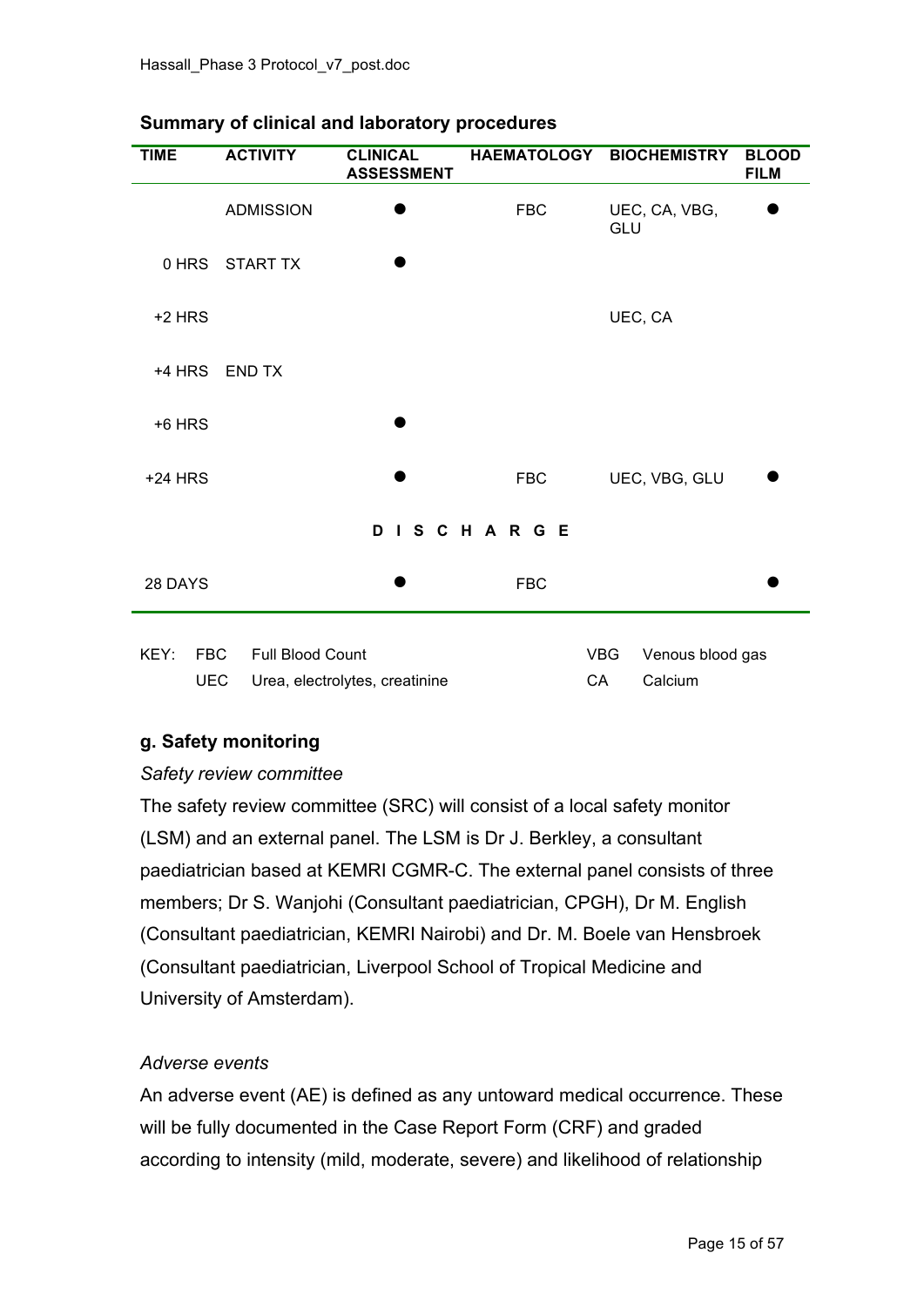with the packed cord red blood cell transfusion (not related, unlikely, suspected, probable).

## *Serious adverse events*

A serious adverse event (SAE) is defined as any adverse event, which may or may not be related to the packed cord red blood cell transfusion, that results in:

- 1. Death
- 2. A life-threatening event
- 3. Persistent or significant disability
- 4. Prolongation of hospitalisation

Any SAE will be fully documented by the principal investigator and reported by telephone, fax or email to the SRC and the National Ethics Committee (NEC) within 24 hours. All SAEs will be discussed with the SRC, the principal investigator and co-investigators to determine an appropriate response. This could result in discontinuing the study, amending the protocol or continuing with no amendment.

# *Suspected Unexpected Serious Adverse Reaction (SUSAR)*

A SUSAR differs from an SAE in that it is unexpected and thought to be related to the intervention under investigation. Any SUSAR will be reported to the SRC and NEC within 24 hours. The trial will be suspended and may only be resumed, if appropriate, after a safety review has been completed.

# **9. DATA MANAGEMENT AND SECURITY**

Rapid determination of the availability of packed cord red blood cells will be enabled by a cord blood inventory system accessible via the intranet. This is currently under development. A CRF will be developed to capture the demographic, clinical and laboratory data required to achieve the primary and secondary objectives. Data will also be entered onto an electronic database and, where possible, data fields will be limited by legal values and ranges. Case report forms will be stored in a locked filing cabinet, computers and computer files will be password protected.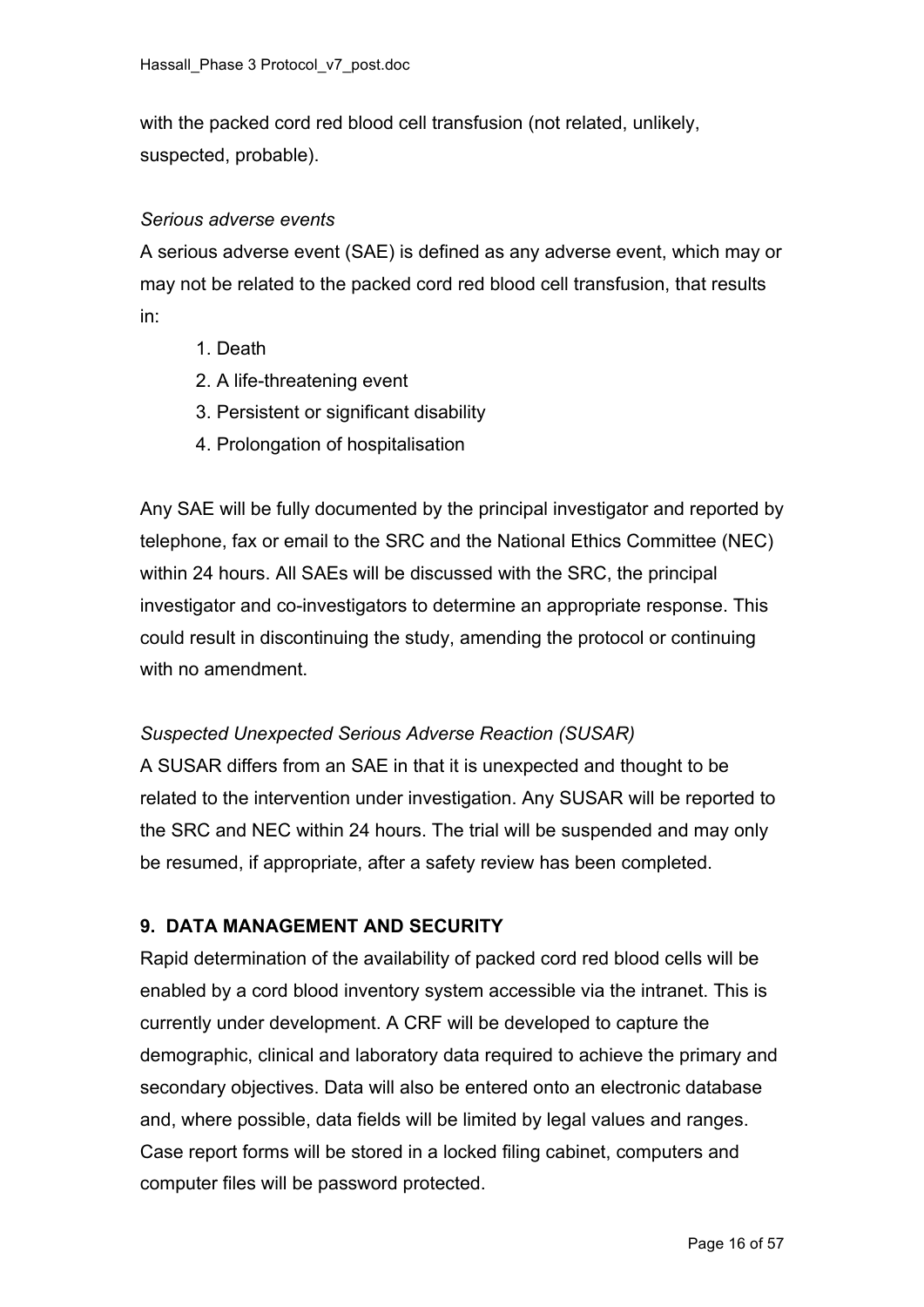## **10. TIME FRAME** (Expected duration: 6 months to 1 year)

The study will commence once the necessary approvals are obtained and continue until the either the required number of children has been recruited or the trial is stopped.

# **11. ETHICAL CONSIDERATIONS**

## *Consent for cord blood donation*

The consent process for cord blood donation is described in Appendix B and the information sheets and consent form (English and Kiswahili) are contained in Appendix E.

### *Consent for cord blood transfusion*

As described in Section 8f, the initial part of the consent process for this study, is integral to the recruitment algorithm. This is so that all the information required by the child's carer to make an informed decision on whether to participate in the study has been imparted and discussed by the time a clinical decision on whether to transfuse the child has been made. Additionally, written consent will not be sought until and unless cord blood is available for the child. In this way the decision to enter the trial will be fully informed but will not delay treatment and children will not be consented to receive an intervention, which is subsequently not available.

If, for whatever reason, the decision to transfuse is made before this part of the consent process is complete then the child will not be ineligible for the study (see exclusion criteria). As in any robust consent process, the information sharing and checking of understanding will not cease after the signing of the consent form. The child's carer will have the opportunity to withdraw from the study without prejudice at any stage.

English and Kiswahili versions of the information sheet and consent agreement are contained in Appendix F. These will be translated into Kigiriama. The information sheet may be read and kept by the carer of a child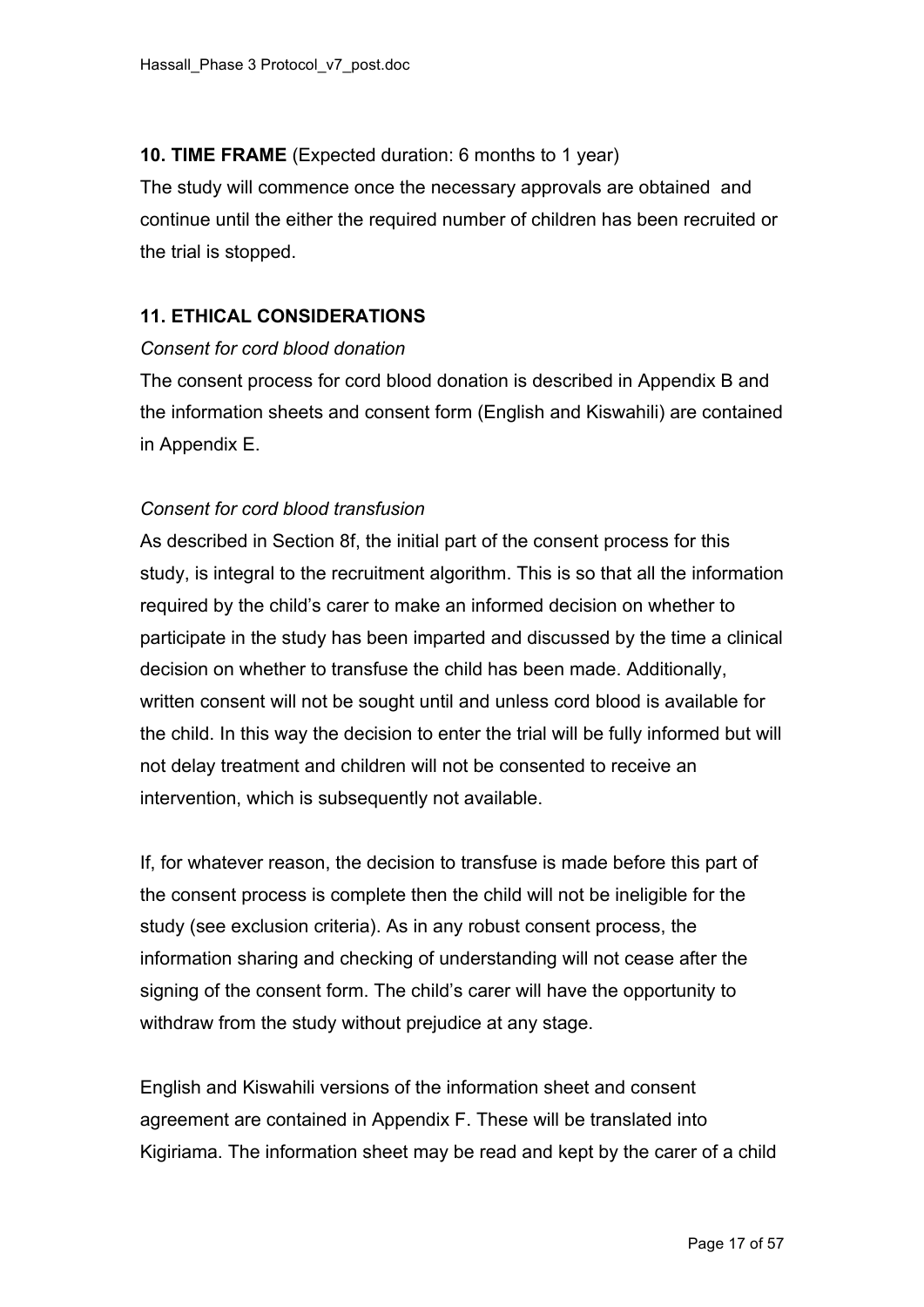for whom consent to enter the study is sought, but it also serves as a template for the fieldworkers in face-to-face discussions with carers.

# *Confidentiality*

All clinical and laboratory data related to the study will be kept securely as described in Section 9.

# *Inducement*

No financial incentives will be offered to enter the study. The intensive clinical observation within the first 24 hours of cord blood transfusion and the 28-day follow up appointment could be perceived as a benefit of the study, but are consistent with accepted levels of care for the severely anaemic child. Travel costs to attend for follow-up will be reimbursed.

# **12. EXPECTED APPLICATION OF THE RESULTS**

The results of this study will inform a decision on whether and how to proceed to a comparative trial comparing the transfusion of cord and adult-donated blood in children with severe anaemia.

# **13. ROLES OF THE INVESTIGATORS**

All the investigators have contributed to the design of the study. Lewa Pole and Patrick Wambua will oversee laboratory activities at the RBTC, Mombasa. Johnstone Thitiri will assist in the co-ordination of the trial. Oliver Hassall is responsible for the overall conduct of the trial.

# **14. BUDGET** (1 USD=75 KES)

|    |                                  | <b>KES</b> | <b>USD</b> |
|----|----------------------------------|------------|------------|
|    | a. Personnel                     | 1 382 930  | 18 440     |
|    | b. Patient costs and/or supplies | 1 350 000  | 18 000     |
|    | c. Equipment                     | 472 500    | 6 300      |
|    | d. Travel and accommodation      | Nil        | Nil        |
|    | e. Transportation                | Nil        | Nil        |
| f. | <b>Operating expenses</b>        | 270 000    | 3600       |
|    | g. Animal expenses               | Nil        | Nil        |
|    | h. Consultancy fees              | Nil        | Nil        |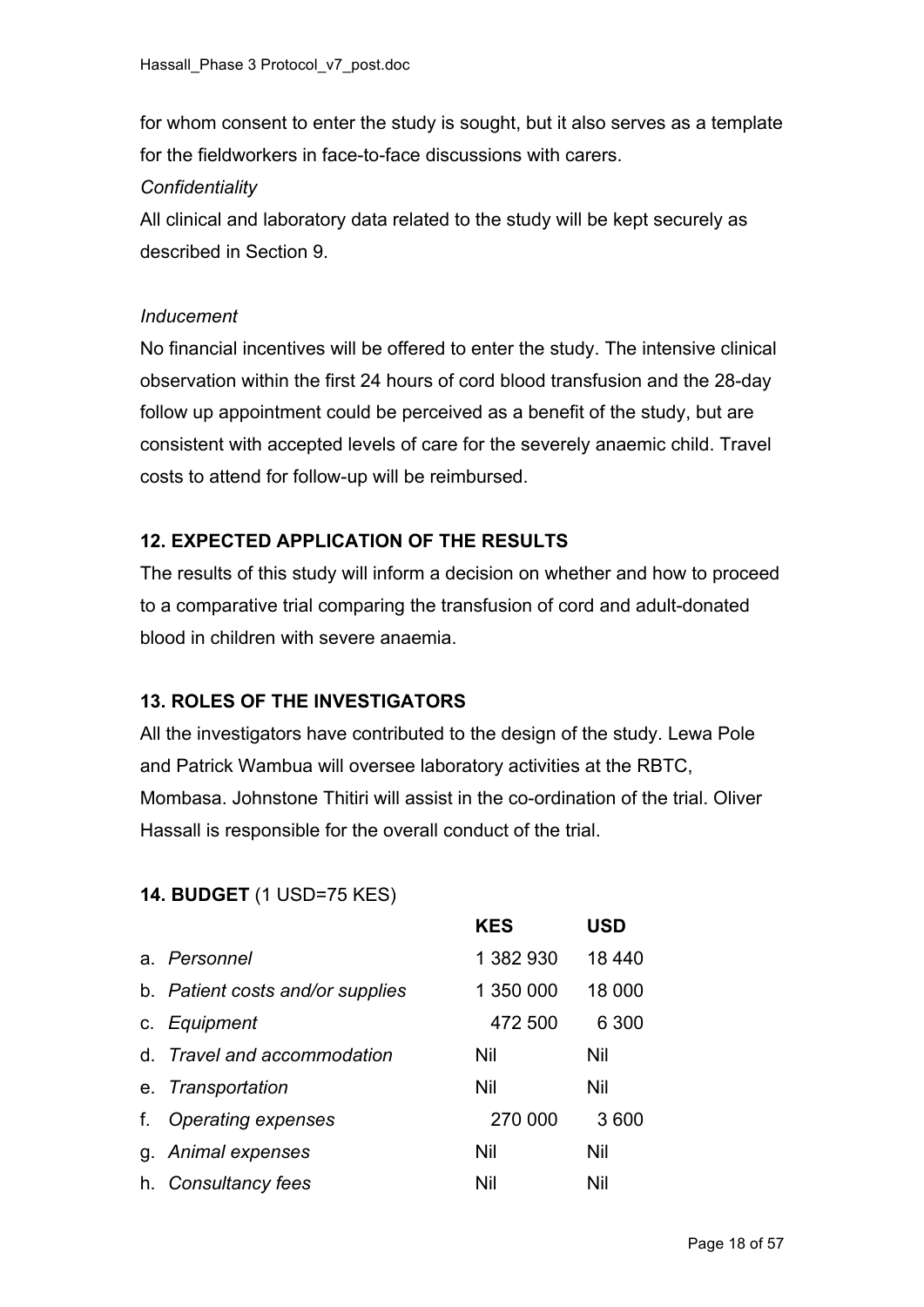| <b>Total</b>               | 3 996 745 53 290 |       |
|----------------------------|------------------|-------|
| i. Contingency funds (15%) | 521 315          | 6 950 |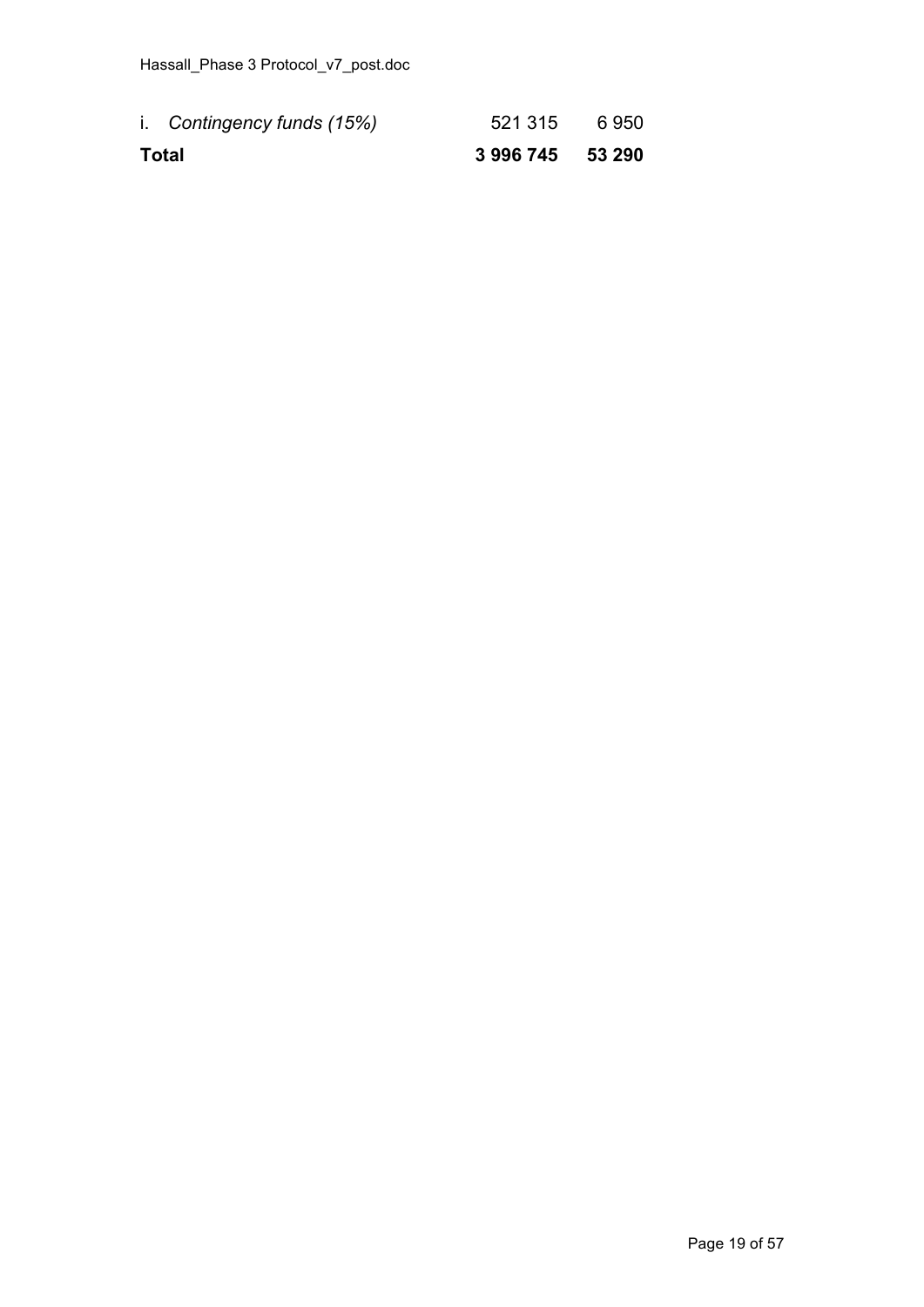## **15. REFERENCES**

Anderson S., Fangman J., Wager G., Uden D. (1992) Retrieval of placental blood from the umbilical vein to determine volume, sterility, and presence of clot formation. *American Journal of Diseases in Childhood*; **146**: 36-9.

Ballin A., Arbel E., Kenet G., Berar M., Kohelet D., Tanay A. *et al.* (1995) Autologous umbilical cord blood transfusion. *Archives of Disease in Childhood*; **73**: 181-3.

Bhattacharya N. (2006a) A study of placental umbilical cord blood transfusion in 72 patients with anaemia and emaciation in the background of cancer. *European Journal of Gynaecological Oncology*; **27**: 155-61.

Bhattacharya N. (2006b) A preliminary study of placental umbilical cord whole blood transfusion in under resourced patients with malaria in the background of anaemia. *Malaria Journal*; **5**: 20.

Bhattacharya N. (2006c) Spontaneous transient rise of CD34 cells in peripheral blood after 72 hours in patients suffering from advance malignancy with anemia: effect and prognostic implications of treatment with placental umbilical cord whole blood transfusion. *European Journal of Gynaecological Oncology*; **27**: 286-90.

Bhattacharya N. (2006d) Placental umbilical cord blood transfusion: a novel method of treatment of patients with malaria in the background of anemia. *Clinical and Experimental Obstetrics and Gynecology*; **33**: 39-43.

Bhattacharya N. (2006e) A preliminary report of 123 units of placental umbilical cord whole blood transfusion in HIV-positive patients with anemia and emaciation. *Clinical and Experimental Obstetrics and Gynecology*; **33**: 117-21.

Bhattacharya N. (2006f) Placental umbilical cord blood transfusion: a new method of treatment of patients with diabetes and microalbuminuria in the background of anemia. *Clinical and Experimental Obstetrics and Gynecology*; **33**: 164-8.

Bhattacharya N. (2006g) Placental umbilical cord whole blood transfusion to combat anaemia in the background of tuberculosis and emaciation and its potential role as an immunoadjuvant therapy for the under-resourced people of the world. *Clinical and Experimental Obstetrics and Gynecology*; **33**: 99-104.

Bhattacharya N. (2006h) Placental umbilical cord whole blood transfusion to combat anemia in the background of advanced rheumatoid arthritis and emaciation and its potential role as immunoadjuvant therapy. *Clinical and Experimental Obstetrics and Gynecology*; **33**: 28-33.

Bhattacharya N. (2006i) Transient spontaneous engraftment of CD34 hematopoietic cord blood stem cells as seen in peripheral blood: treatment of leprosy patients with anemia by placental umbilical cord whole blood transfusion. *Clinical and Experimental Obstetrics and Gynecology*; **33**: 159-63.

Bhattacharya N. (2005a) Placental umbilical cord blood transfusion in transfusion-dependent beta-thalassaemic patients: a preliminary communication. *Clinical and Experimental Obstetrics and Gynecology*; **32**: 102-6.

Bhattacharya N. (2005b) Placental umbilical cord whole blood transfusion: a safe and genuine blood substitute for patients of the under-resourced world at emergency. *Journal of the American College of Surgeons*; **200**: 557-63.

Bhattacharya N., Mukherjee K., Chettri M. K., Banerjee T., Mani U., Bhattacharya S. (2001) A study report of 174 units of placental umbilical cord whole blood transfusion in 62 patients as a rich source of fetal haemoglobin supply in different indications of blood transfusion. *Clinical and Experimental Obstetrics & Gynaecology*; **28**: 47-52.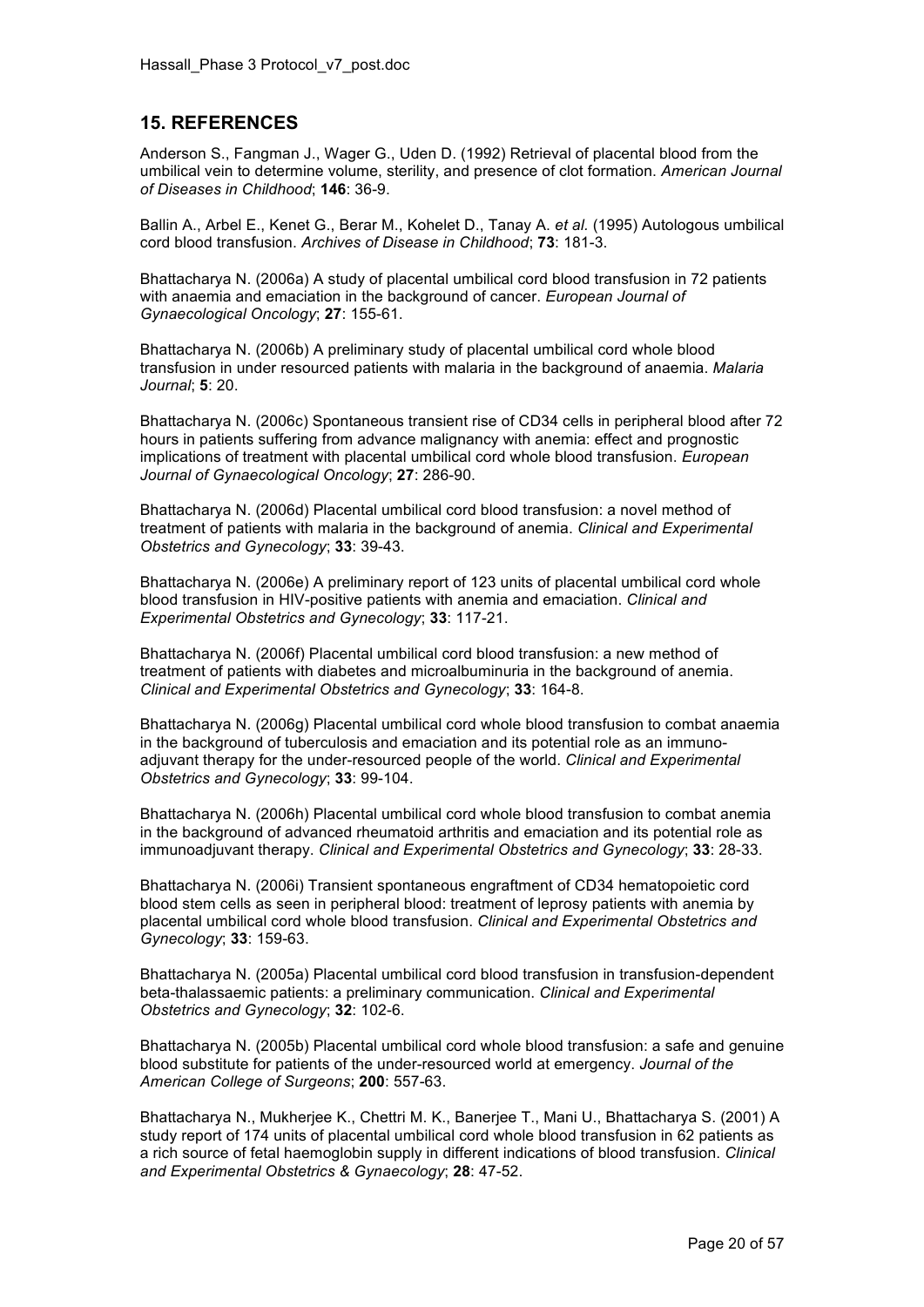Bifano E., Dracker R., Lorah K., Palit A. (1994) Collection and 28-day storage of human placental blood. *Pediatric Research*; **36**: 90-4.

Brandes J., Roth E., Berk P., Bottone E., Milano C., Sarkozi L., Zaroulis C. (1983) Collection and preservation of human placental blood. *Transfusion*; **23**: 325-7.

Brune T., Garritsen H., Witteler R., Schlake A., Wullenweber J., Louwen F. *et al.* (2002) Autologous placental blood transfusion for the therapy of anaemic neonates. *Biology of the Neonate*; **81**: 236-43.

Brune T., Garritsen H., Hentschel R., Louwen F., Jorch G., Harms E. (2003) Efficacy, recovery and safety of RBCs from autologous placental blood: clinical experience in 52 newborns. *Transfusion*; **43**: 1210-6.

Brunstein C. & Wagner J. (2006) Umbilical cord blood transplantation and banking. *Annu Rev Med*; **57**: 403-17.

Cober N., Lacasse M., Bart b., Rock G. (2001) Effects of the different concentrations of anticoagulant on the in vitro characteristics of autologous whole blood. *Transfusion*; **41**: 1606- 9.

English M., Ahmed M., Ngando C., Berkley J., Ross A. (2002) Blood transfusion for severe anaemia in children in a Kenyan hospital. *Lancet*; **359**: 494-5.

Garritsen H., Brune T., Louwen F., Wullenweber J., Ahlke C., Cassens U. *et al.* (2003) Autologous red cells derived from cord blood: collection, preparation, storage and quality controls with optimal storage medium (Sag-Mannitol). *Transfusion Medicine*; **13**: 303-310.

Halbrecht J. (1939) Transfusion with placental blood. *Lancet*; **i**: 202-3.

Hassall O., Bedu-Addo G., Adarkwa M., Danso K., Bates I. (2003) Umbilical cord blood for transfusion in children with severe anaemia in under-resourced countries. *Lancet*; **361**: 678-9.

Hassall O. W. (2004) *Blood donation and transfusion practices in sub-Saharan Africa*. MPH thesis. Cardiff: University of Wales.

Hollan S.R., Wagstaff W., Leikola J., Lothe F. (1990) eds. *Management of Blood Transfusion Services*. Geneva: WHO.

Horn S., Mazor D., Zmora E., Meyerstein N. (1987) Storage-induced changes in human newborn red cells. *Transfusion*; **27**: 411-4.

Howkins J., Brewer H. (1939) Placental blood for transfusion. *Lancet*; Jan. 21: 132-4.

Hows J. M (2001) Status of umbilical cord blood transplantation in the year 2001. *Journal of Clinical Pathology*; **54**: 428-34.

Jones B., Jarvis P., Lewis J. A., Ebbutt A. F. (1996) Trials to assess equivalence: the importance of rigorous methods. *British Medical Journal*; **313**: 36-9.

Lackritz E. M., Campbell C. C., Ruebush T. K., Hightower A. W., Wakube W., Steketee R. W. *et al.* (1992) Effect of blood transfusion on survival among children in a Kenyan hospital. *Lancet*; **340**: 524-8.

Lackritz E. M., Hightower A. W., Zucker J. R., Ruebush T.K., Onudi C. O., Steketee R. W. *et al.* (1997) Longitudinal evaluation of severely anaemic children in Kenya: the effect of transfusion on mortality and haematologic recovery. *AIDS*; **11**: 1487-94.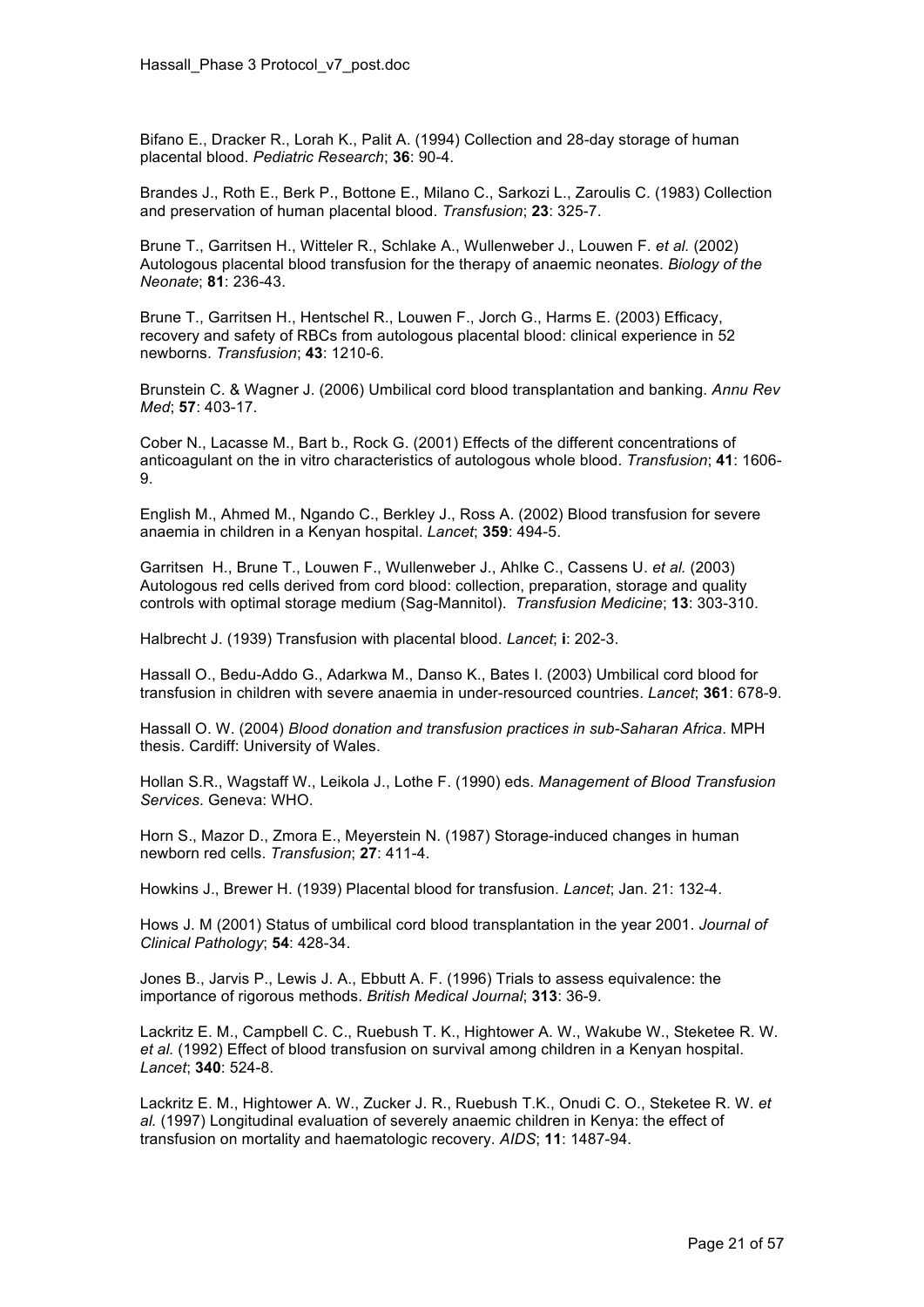Page A., Seager K., Ward E. (1939) The use of placental blood for transfusion. *Lancet*; Jan 28: 200-202.

Murphy S.C. & Breman J.G. (2001) Gaps in the childhood malaria burden in Africa: anemia, respiratory distress, hypoglycaemia, and complications of pregnancy. *American Journal of Tropical Medicine and Hygiene*; **64** (1-2 Suppl): 57-67.

Pearson H. (1967) Life-span of the fetal red blood cell. *Journal of Pediatrics*; **70**: 166-71.

Rajab J., Muchina., Orinda D., Scott C. (2005) Blood donor haematology parameters in two regions of Kenya. *East African Medical Journal*; **82**: 123-7.

Rennie & Roberton (1999) *Textbook of Neonatology*: Churchill Livingstone.

Strauss R. (1992) Autologous transfusions for neonates using placental blood. *American Journal of Diseases in Childhood*; **146**: 21-2.

Steinberg M. (2006) Pathophysiologically based drug treatment of sickle cell disease. *Trends Pharmacol Sci*;**27**: 204-10.

Tamayo J. (1966) The use of residual placental blood for transfusion. *J Phillip Med Soc*; **42**: 399-406.

Van Rheenan P. & Brabin B. J (2004) Late umbilical cord-clamping as an intervention for reducing iron deficiency anaemia in term infants in developing and industrialised countries: a systematic review. *Annals of Tropical Paediatrics*; **24**: 3-16.

Weatherall D., Clegg J. (2001) *The Thalassaemia Syndromes.* Oxford: Blackwell Science.

WHO (2001a) *The prevention and management of severe anaemia in children in malariaendemic regions of Africa*. WHO: Geneva.

WHO (2001b) *Pocket book of hospital care for sick children: guidelines for the management of common illnesses with limited resources.* WHO: Geneva.

WHO Communicable Disease Cluster (2000) Severe falciparum malaria. *Transactions of the Royal Society of Tropical Medicine and Hygiene*; **94** (Supp 1): 1-90.

WHO Regional Office for Africa (2002) *Blood safety: a strategy for the African Region*. AFR/RC51/9 Rev.1. Brazzaville: WHO Regional Office for Africa. [WWW] <URL: http://www.afro.who.int/bls/blood-safety.pdf> [Accessed 19 September 2004]

World Bank Group (2004) *Millennium Development Goals*. [WWW] <URL: http://www.developmentgoals.org/Child\_Mortality.htm#u5M> [Accessed 21 October 2004]

Yao A.C., Moinian M., Lind J. (1969) Distribution of blood between infant and placenta after birth. *Lancet*; **ii**: 871-3.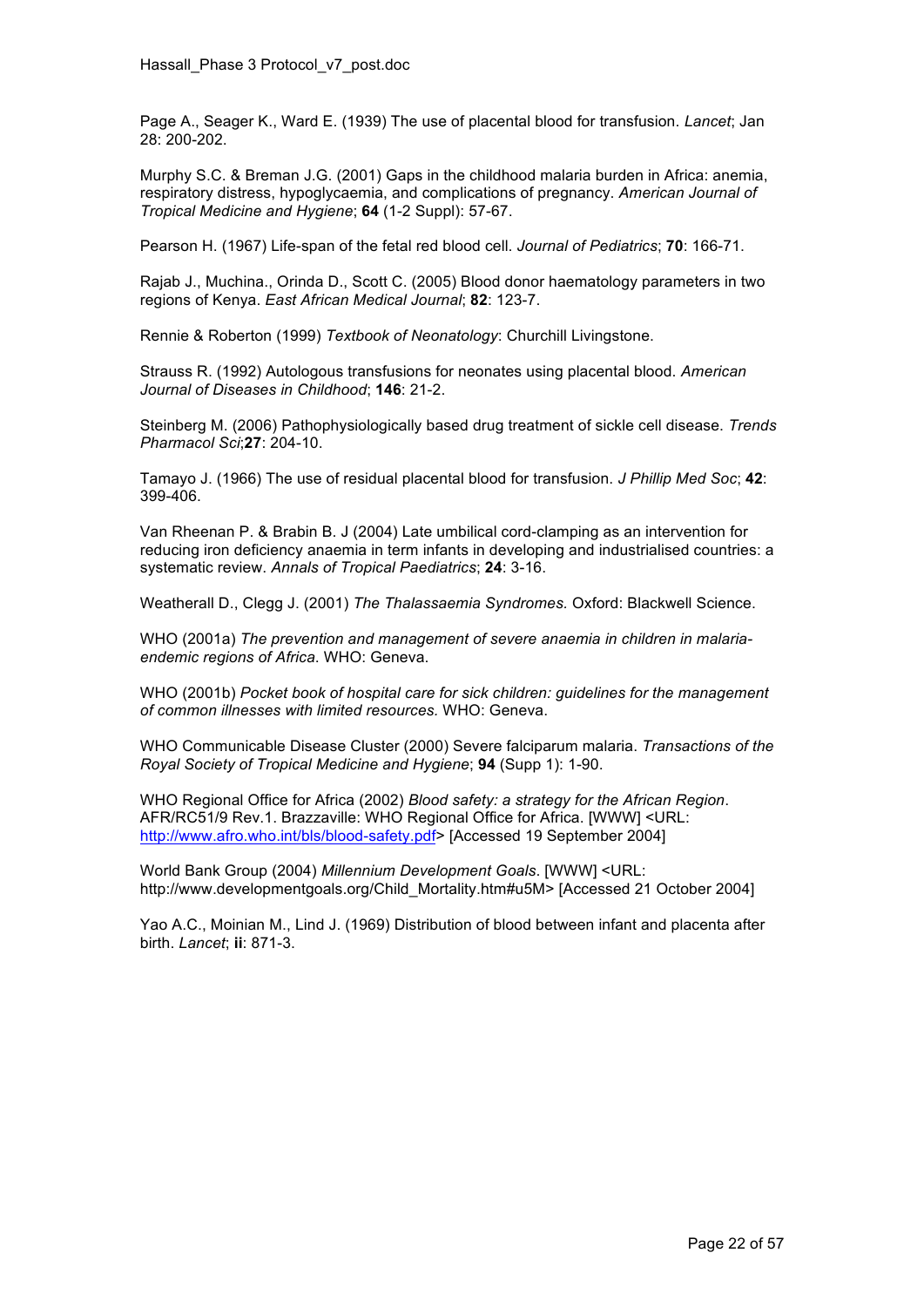# **APPENDIX A**

# **SAFETY AND EFFICACY OF PACKED CORD RED BLOOD CELL TRANSFUSION FOR SEVERE ANAEMIA**

# **SAFETY DATA**

This document provides safety data relating to the risk of transfusion transmitted infection in cord blood generated by the current phase of the study (SSC Protocol 1032). It also gives further detail about the post-collection processing of cord blood and, in particular, anti-coagulant/preservative ratios.

# **A. Transfusion Transmitted Infections**

Transfused blood is a potential source of infection to the recipient. The consequences of a transfusion-transmitted infection (TTI) may be acute and/or chronic and cause death and/or disability. Reducing the risk of TTI is a major function of blood transfusion services and involves the recruitment and retention of voluntary non-remunerated donors, screening donors with health questionnaires, and screening donations with laboratory assays.

# *HIV, HBV, HCV, Syphilis*

The TTIs for which blood for transfusion should be routinely screened in the laboratory are HIV, HBV, HCV and syphilis. The sensitivity of these tests is such that, in developed countries at least, the risk of infection is very small (Brecher & Hay 2005) although in countries with weaker health systems the risk may be considerably greater (Moore *et al.* 2001).

In Coast Province, blood for transfusion is donated by both voluntary and replacement donors. The majority of voluntary donors are secondary school children and students at higher education establishments. This population is considered to have a lower prevalence of TTI than replacement donors, which are usually family or friends of the patient receiving the blood transfusion. This is borne out from data from the Regional Blood Transfusion Centre in Mombasa.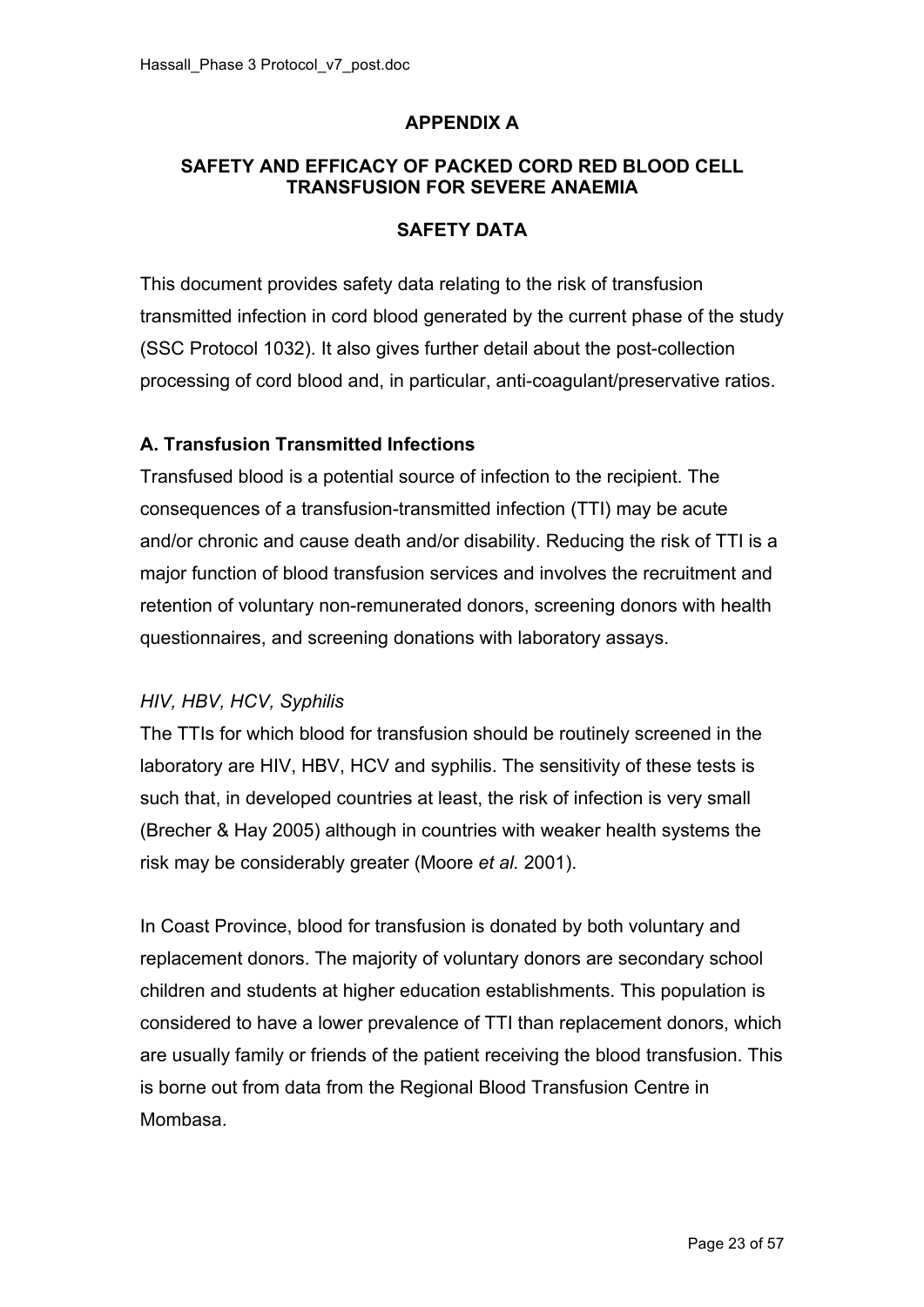The higher the prevalence and incidence of a particular TTI in a blood donor population, the higher the residual risk of infection. Residual risk conventionally refers to false negative results from laboratory screening tests either due to the serological 'window period' or insensitivity of the test. In our setting this definition should be broadened to also include human and laboratory error and resource limitations (Moore *et al.* 2001).

Although cord blood is fetal in origin, from the perspective of TTI the mother should be considered the donor; it is biologically implausible for cord blood to contain the infective agents of HIV, HBV, HCV or syphilis without vertical transmission from mother to baby. Delivering mothers are likely to be older than voluntary blood donors in Coast Province and have, by definition, practiced unprotected sex. Prevalence rates of TTI may, therefore be higher in this population. Conversely, HIV and syphilis screening is an integral part of routine antenatal care, and cord blood is only donated by mothers who have screened negative for these conditions in the preceding pregnancy. A comparison of the prevalence rates of TTI in blood donations received by the RBTC and cord blood donors in Phase 2 of the cord blood project (SCC protocol 1032) are shown in the table below.

| <b>TTI</b>   | Prevalence (%) | Prevalence (%) | Odds ratio             | Placental    |
|--------------|----------------|----------------|------------------------|--------------|
|              | <b>RBTC</b>    | Cord donors    | (95% CI)               | transmission |
| <b>HIV</b>   | 3.5            | 1.9            | $(0.8-4.7)$ MED<br>1.9 |              |
| <b>HBV</b>   | 7.4            | 3.0            | 2.6 (1.3-5.2) LOW      |              |
| <b>HCV</b>   | 3.8            | 0.8            | 5.0 (0.7-36.3) LOW     |              |
| Syphilis     | 1.7            | 0.7            | 2.3 (0.6-9.4) HIGH     |              |
|              |                |                |                        |              |
| <b>TOTAL</b> | 16.4           | 6.4            | $(1.8-4.8)$ N/A<br>2.9 |              |

**Table 1 Prevalence and odds ratios of TTI in RBTC and cord blood donors**

Overall in our survey, the odds of a TTI infection in a conventional blood donor are 2.9 times higher than cord blood donors. This will translate into an odds ratio for residual risk. This may be an underestimate of the risk at Kilifi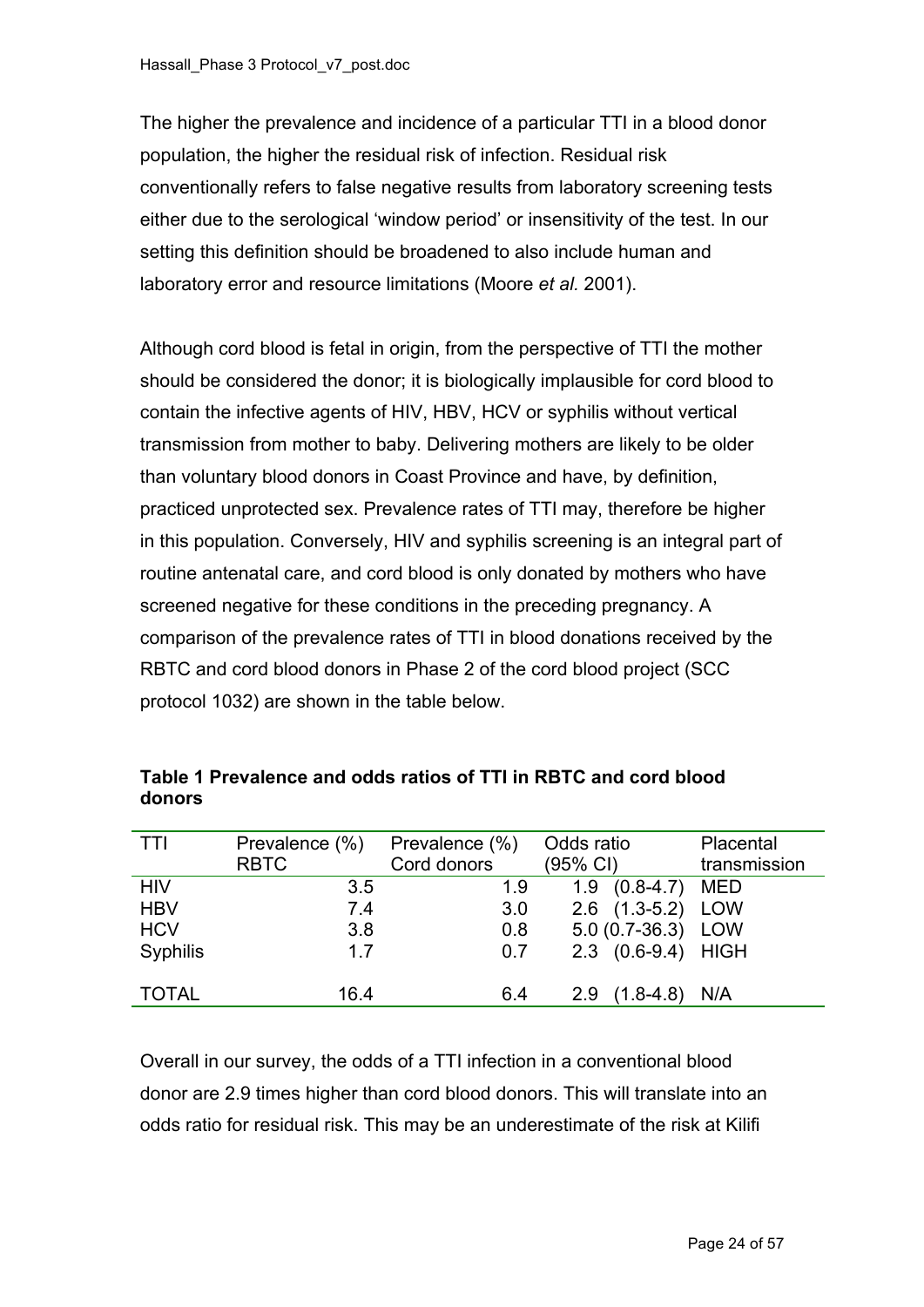District Hospital, where the proportion of replacement donors is likely to be higher and screening may not be as effective.

Placental transmission rates of less than 100% (see table) reduce further the residual risk of TTI by cord blood transfusion as the cord blood will not inevitably be infective if a positive mother has a false negative screening test.

### *Bacterial contamination*

Bacterial contamination of blood products may occur as a result of unrecognised or sub-clinical bacteraemia in the donor but is more likely at the time of collection or processing. It is influenced by factors such as donor screening, skin preparation, cold chain and refrigeration, duration of blood storage and component preparation. Transfusion of blood contaminated with bacteria with pathogenic potential can cause septicaemia, endotoxic shock and death.

Prospective cultures of whole blood or red cells at the time of collection in developed countries have shown contamination rates of 2-4/1000 although transfusion-associated infections are much more rare (Brecher & Hay 2005). Hitherto, contamination rates of blood of blood for transfusion in sub-Saharan Africa have not been investigated.

Bacterial contamination of umbilical cord blood, particularly with gramnegative perineal and bowel flora has been a major concern in the context of cord blood transfusion (Hassall *et al.* 2003). The main purpose of the current phase of the cord blood project (SSC #1032) has been to compare the rate and nature of bacterial contamination of cord blood with that of adult-donated blood in our setting. All blood for transfusion at CPGH is provided by the RBTC in Mombasa.

In the ongoing study protocol, 'normal' adult-donated blood is sampled as it leaves the Coast Provincial General Hospital (CPGH) blood bank to be transfused to a child on the paediatric wards. These units have therefore been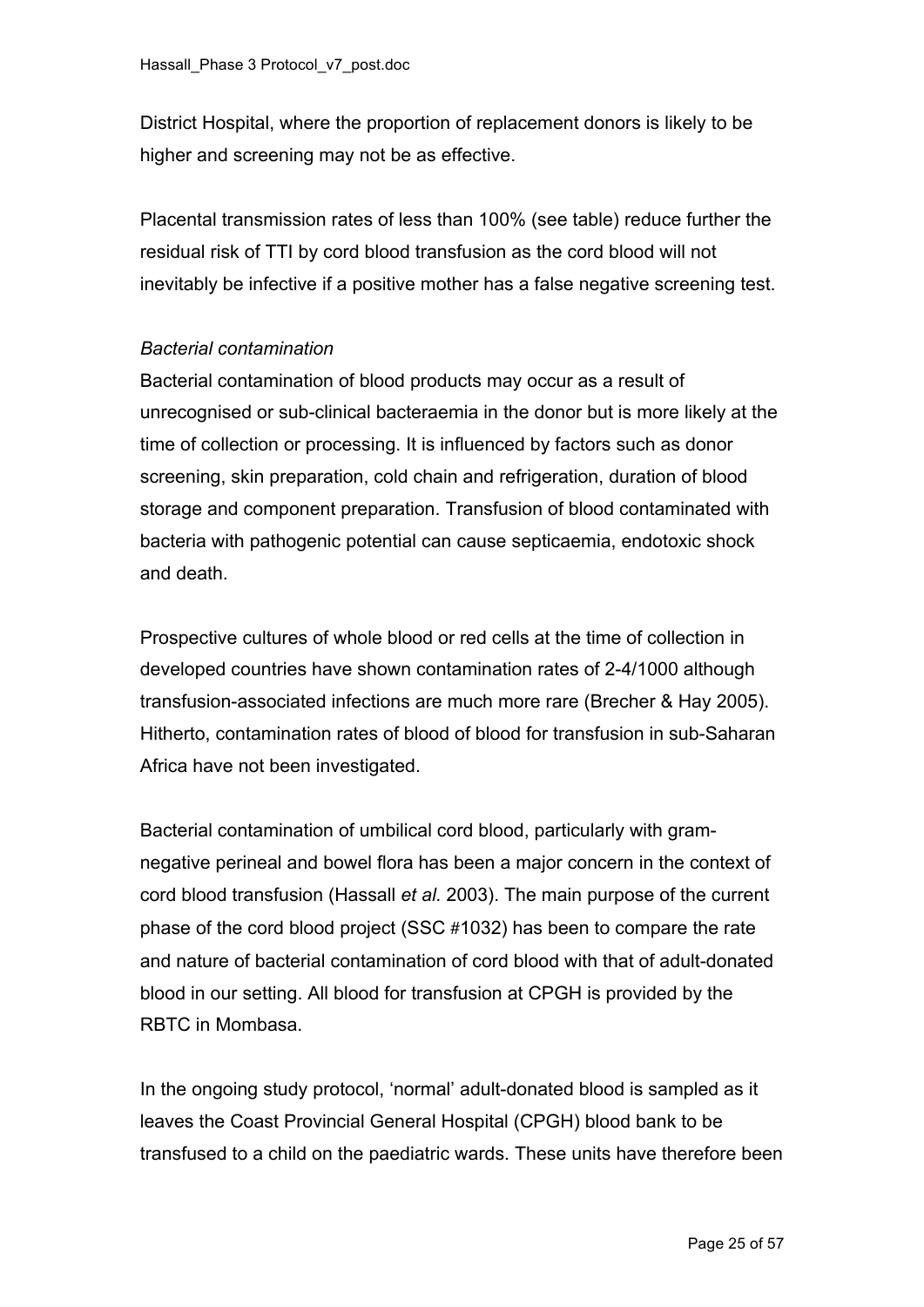stored for varying lengths of time between collection and transfusion. The length and conditions of blood storage influence the rate and profile of bacteria isolated and each cord blood unit collected is paired with a cultured adult-donated unit and sampled and cultured at the same time interval. As a consequence, the culture results of cord and adult-donated blood cultures are indicative of that near the time of transfusion.

Cord blood is stored in the RBTC under the same conditions as adult-donated blood and cord blood units are sampled in an identical fashion. All cultures are performed by project staff and we have fully functioning and documented internal quality control processes, including for media sterility and support. The KEMRI-CGMRC/WTRL microbiology lab provides external quality control and supervision. Interim results are shown in the table below.

|                                 | <b>Adult blood</b> | <b>Cord blood</b> |                         |
|---------------------------------|--------------------|-------------------|-------------------------|
| <b>TOTAL</b><br><b>CULTURED</b> | 331                | 247               |                         |
| <b>DAYS</b><br>(Median/range)   | $17(0-43)$         | $17(0-39)$        |                         |
| <b>No. POSITIVE</b>             | 34                 | 11                |                         |
| $% (95\% \text{ Cl})$           | $10.3(7.3-14.2)$   | $4.5(2.2-7.8)$    | p<0.01<br>(Chi-squared) |

**Table 2 The proportion of adult-donated and cord blood units from which bacteria have been isolated- SSC 1032 interim results (CONFIDENTIAL)** 

These data show that the odds of bacterial contamination at the time of transfusion are 1.8 times greater for an adult-donated unit than a cord blood unit (Odds ratio; 95% CI 1-3.3). Bacteria contaminating blood for transfusion have differing capacities to do harm. We have addressed this by asking a panel to independently grade the isolates into those with high and low pathogenic potential. There was very good agreement between members of the panel and the results are illustrated below.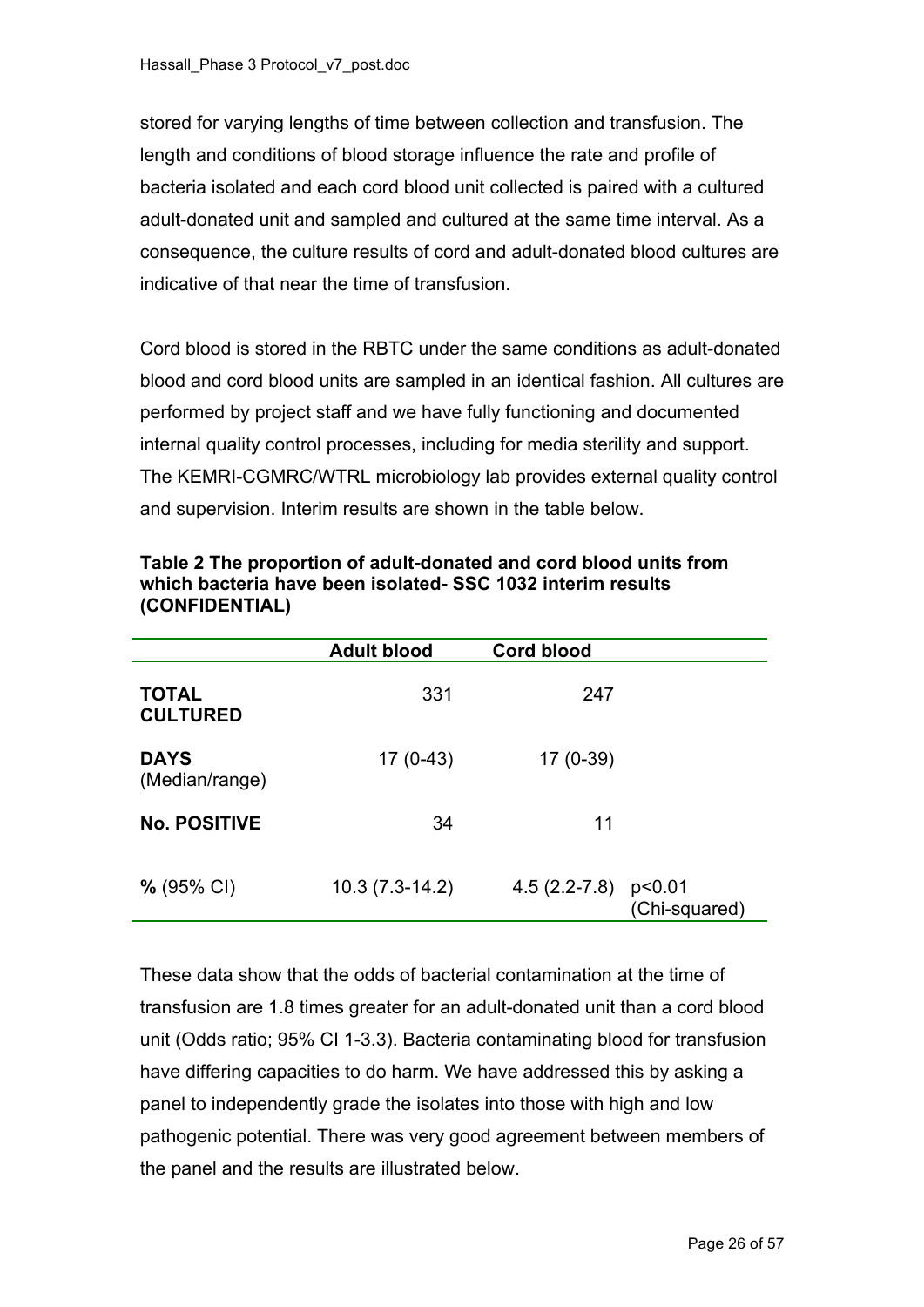|                                                 | <b>Adult blood Cord blood</b> |                  | Odds ratio<br>(95% CI) |
|-------------------------------------------------|-------------------------------|------------------|------------------------|
| No. of cultures                                 | 331                           | 247              |                        |
|                                                 |                               |                  |                        |
| High pathogenic potential                       |                               |                  |                        |
| Aeromonas hydrophila                            | 1                             | 0                |                        |
| Aeromonas salmonicida                           | 0                             | 1                |                        |
| Aeromonas sobria                                | 1                             | 0                |                        |
| Enterobacter cloacae<br>Enterobacter sakazaki   | 0                             | 0<br>0           |                        |
|                                                 | 1<br>1                        | 0                |                        |
| Enterobacter spp.                               | 3                             | 0                |                        |
| Klebsiella pneumoniae<br>Pseudomonas aeruginosa | 3                             | 0                |                        |
| Pseudomonas cepacia                             | 1                             | 0                |                        |
| Streptococcus Gp B                              | 0                             | 1                |                        |
| Streptococcus Gp D                              | 0                             | 1                |                        |
| Xanthomonas maltophilia                         | 0                             | 1                |                        |
|                                                 |                               |                  |                        |
| Sub-total                                       | 11                            | 4                |                        |
| % of cultures                                   | 3.3                           | $1.6\,$          | $3.8(1.2-12.1)$        |
| Low pathogenic potential                        |                               |                  |                        |
| Acinetobacter spp.                              | 1                             | 0                |                        |
| Bacillus spp.                                   | 6                             | 4                |                        |
| Micrococcus spp.                                | 1                             | 1                |                        |
| Ochrobacter anthropi                            | 1                             | 0                |                        |
| Onigella urethralis                             | 1                             | 0                |                        |
| Pseudomonas fluorescens                         | 1                             | 0                |                        |
| Pseudomonas picketti                            | 1                             | 0                |                        |
| Pseudomonas stutzeri                            | $\overline{2}$                | 0                |                        |
| Pseudomonas vesicularis                         | 1                             | 0                |                        |
| Shewanella putrefaciens                         | 5                             | 0                |                        |
| Staphylococcus epidermidis                      | 6                             | $\boldsymbol{0}$ |                        |
|                                                 |                               |                  |                        |
| Sub-total                                       | 26                            | 5                |                        |
| % of cultures                                   | 7.9                           | 2.0              | $4.1(1.6-10.9)$        |
| Unknown pathogenic potential                    |                               |                  |                        |
| <b>GNR</b> unidentified                         | 2                             | 3                |                        |
| Fungus identified                               | 0                             | 1                |                        |
| Sub-total                                       | 2                             | 4                |                        |
|                                                 |                               |                  |                        |

# **Table 3 Organisms isolated from culture of adult-donated and cord blood- SSC 1032 interim results (CONFIDENTIAL)**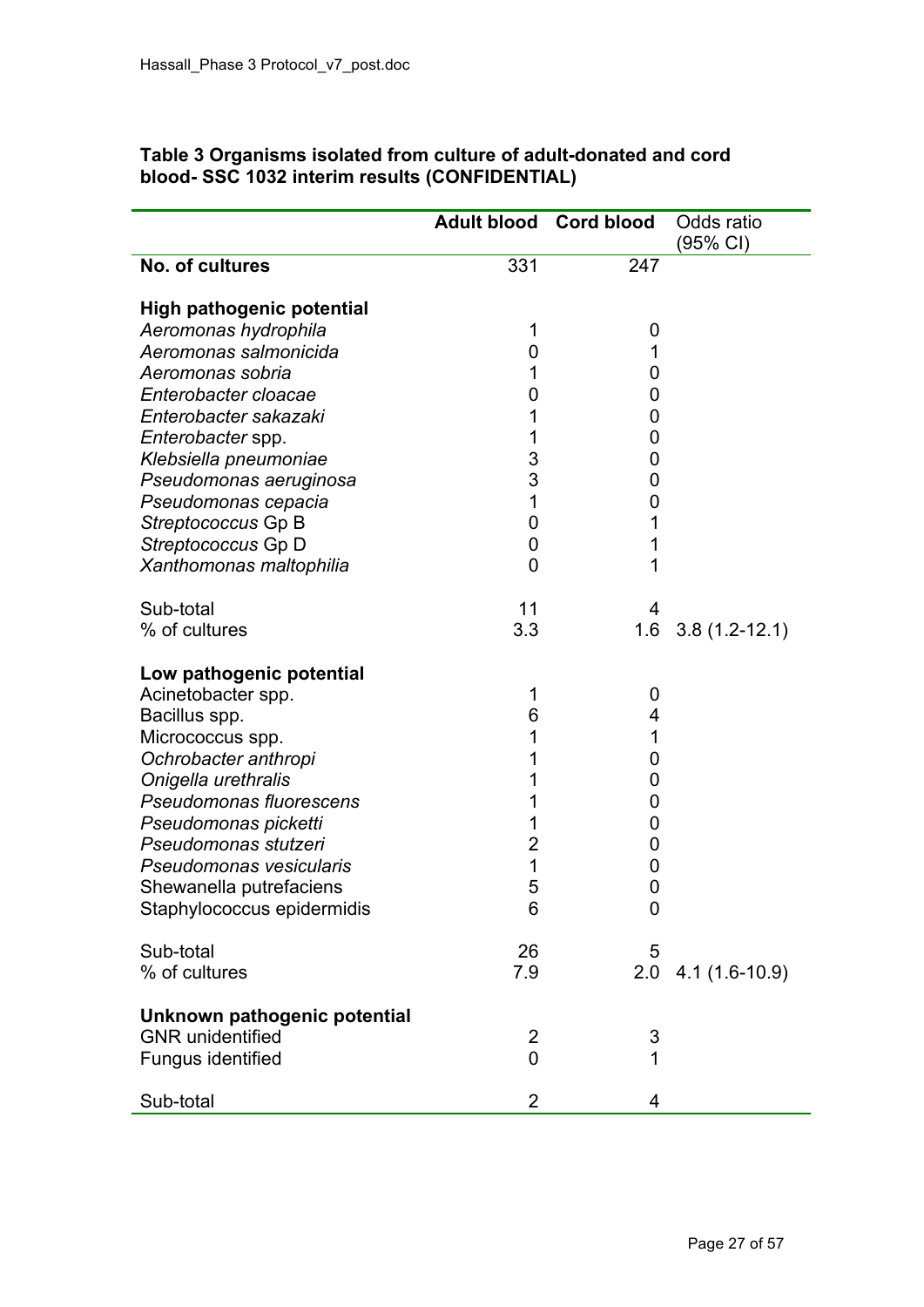### **Screening**

An additional objective of protocol #1032 was to ascertain the sensitivity of a culture performed soon after collection as a means of screening for bacterial contamination at the time of transfusion. Thus cord blood units are sampled using a sterile connecting device a median of 2 days after collection. Interim results are shown below:

## **Table 4 The number of UNITS screening positive and negative for all bacterial isolates at first and second culture**

|                | <b>CB2 POS</b> | <b>CB2 NEG</b> | <b>TOTAL</b> |
|----------------|----------------|----------------|--------------|
| <b>CB1 POS</b> | $\mathbf{2}$   | 7              | 9            |
| <b>CB1 NEG</b> | 8              | 211            | 219          |
| <b>TOTAL</b>   | 10             | 218            | 228          |

Sensitivity: 20% Specificity: 97%

## **Table 5 The number of UNITS screening positive and negative for bacterial isolates of HIGH pathogenic potential at first and second culture**

|                | <b>CB2 POS</b> | <b>CB2 NEG</b> | <b>TOTAL</b>   |
|----------------|----------------|----------------|----------------|
| <b>CB1 POS</b> | $\mathbf{2}$   | 0              | $\overline{2}$ |
| <b>CB1 NEG</b> | $\mathbf{2}$   | 224            | 226            |
| <b>TOTAL</b>   | 4              | 224            | 228            |

Sensitivity: 50% Specificity: 100%

The sensitivity of screening culture for any isolate is 20% however this rises to 50% for isolates that have a high pathogenic potential. All nine units that were positive at first culture, including the two that were later positive at second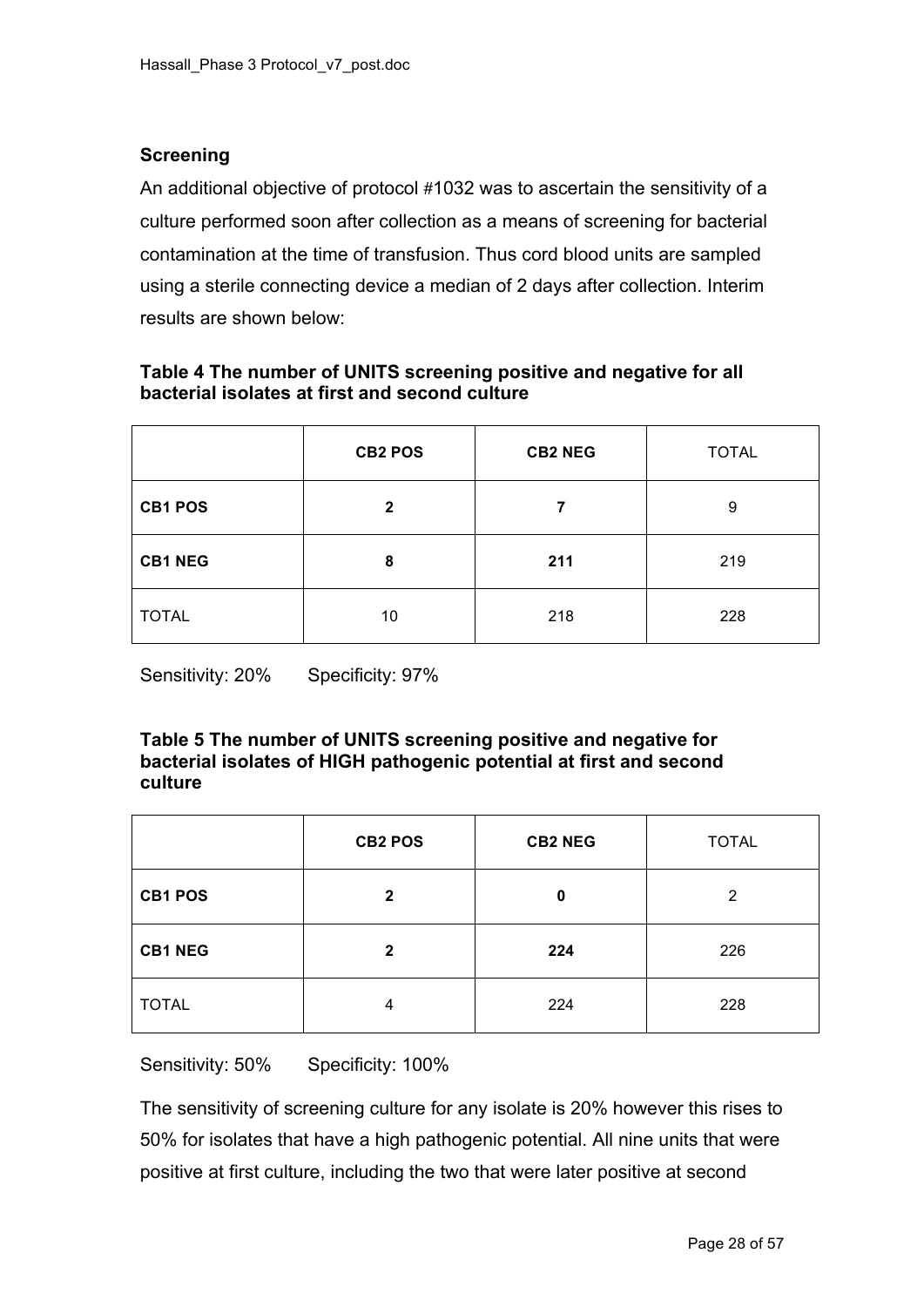culture, were positive after 2 days of incubation and had a positive gram stain of the culture broth. We suggest therefore that if screening of cord blood collections should continue into the clinical trial phase the method should be 48-hour incubation and gram stain. Such screening would decrease the chance of receiving a bacterially contaminated cord blood unit still further.

### **Multiple units**

Every individual unit of transfused blood carries risk. This is not just associated with TTI but also other, usually immunological, complications. The latter are rare and likely to be comparable in adult-donated and cord blood. On the basis of the above data, we suggest that in circumstances where the volume of cord blood required by a child exceeds the volume of one unit, the receipt of two units would place the child at no greater risk of suffering a transfusion complication than if it received blood from a single adult-donated unit.

### **B. Processing of cord blood collections for transfusion**

Both adult and cord blood is collected into bags of fixed volume containing a fixed volume of anti-coagulant/preservative (AP). The National Blood Transfusion Service in Kenya, like many others, uses Citrate-Phosphate-Dextrose-Adenine (CPD-A1). For adult-donated blood the bag volume is 450ml and CPD-A1 volume 63ml, giving a blood to CPD-A1 ratio of 7:1. Adult blood collections of less than 300ml in which the blood to CPD-A1 ratio is 5:1 are not used because of the risk of citrate toxicity (hypocalcaemia through chelation of ionized calcium). When such units are transfused to children at the recommended 20ml/kg, the dose of CPD-A1 received by the child is 3.5ml/kg (See Table 6).

For our cord blood collections, we also use a primary collection bag containing CPD-A1. In this case the volume of CPD-A1 is 21ml, which is an appropriate amount for a final blood/AP ratio of 7:1 for a 150ml cord blood collection. The volume of blood collected, however, is unpredictable and usually less than 150ml. Research and development is underway on a device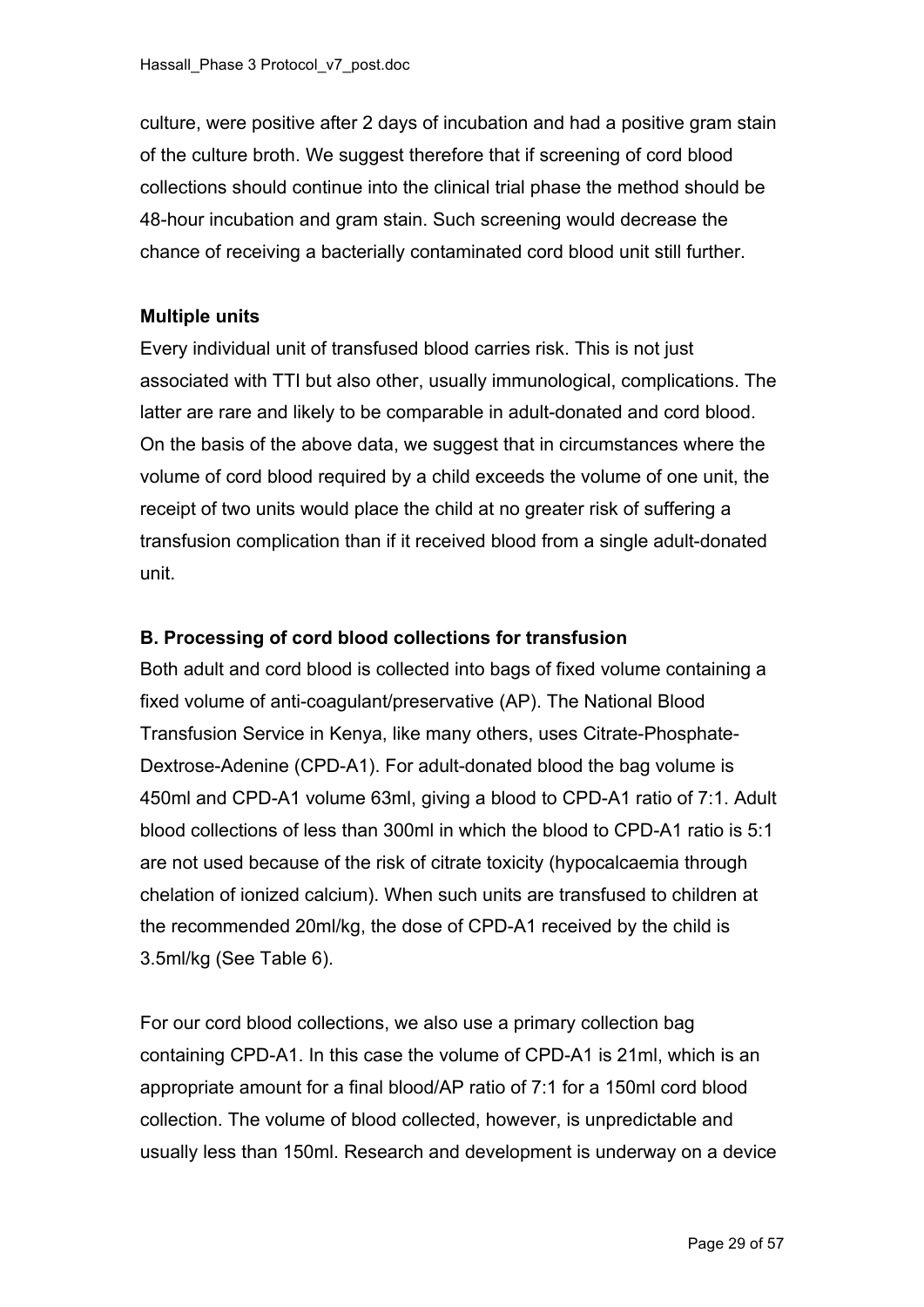that adjusts the volume of CPD-A1 added to a cord blood collection at the time of collection, but no such device is yet on the market.

The consequences of greater concentrations of CPD-A1 are two-fold. Firstly, the dose of citrate received by a child receiving cord blood may be too high, resulting in citrate toxicity. Secondly, red cell storage may not be as effective, resulting in red cell haemolysis. This will reduce the number of red blood cells available to the transfused patient and increase the concentration of extracellular potassium in the donation.

Producing packed cord red blood cells is likely to address at least one of these issues. Separating the cord blood into its component red cells and plasma by centrifugation or sedimentation and removing the red cells reduces the total volume of CPD-A1. Furthermore, the greater concentration of red cells means that less volume is required to deliver the same amount of haemoglobin and the total volume of CPD-A1 is reduced.

Packed cells will be produced by storing the cord blood units upright and releasing the red cells at the bottom of the bag into a burette after compatibility testing and before transfusion. The actual volume of packed cord red blood cells issued for transfusion will vary and be dictated by the following parameters:

• *The quantity of haemoglobin transfused*. The total Hb content of a 500ml unit of whole blood produced by the RBTC in Mombasa is approximately 50g. Thus the 20ml/kg normally transfused to a child contains around 2g of haemoglobin. For each unit of cord blood we will know the Hb of the cord blood and the volume collected and thus the total Hb content of the red cells. We intend to transfuse whole units and to select those, which will deliver a minimum of 2g/kg of haemoglobin. This translates into a 2.5g/dL rise in haemoglobin.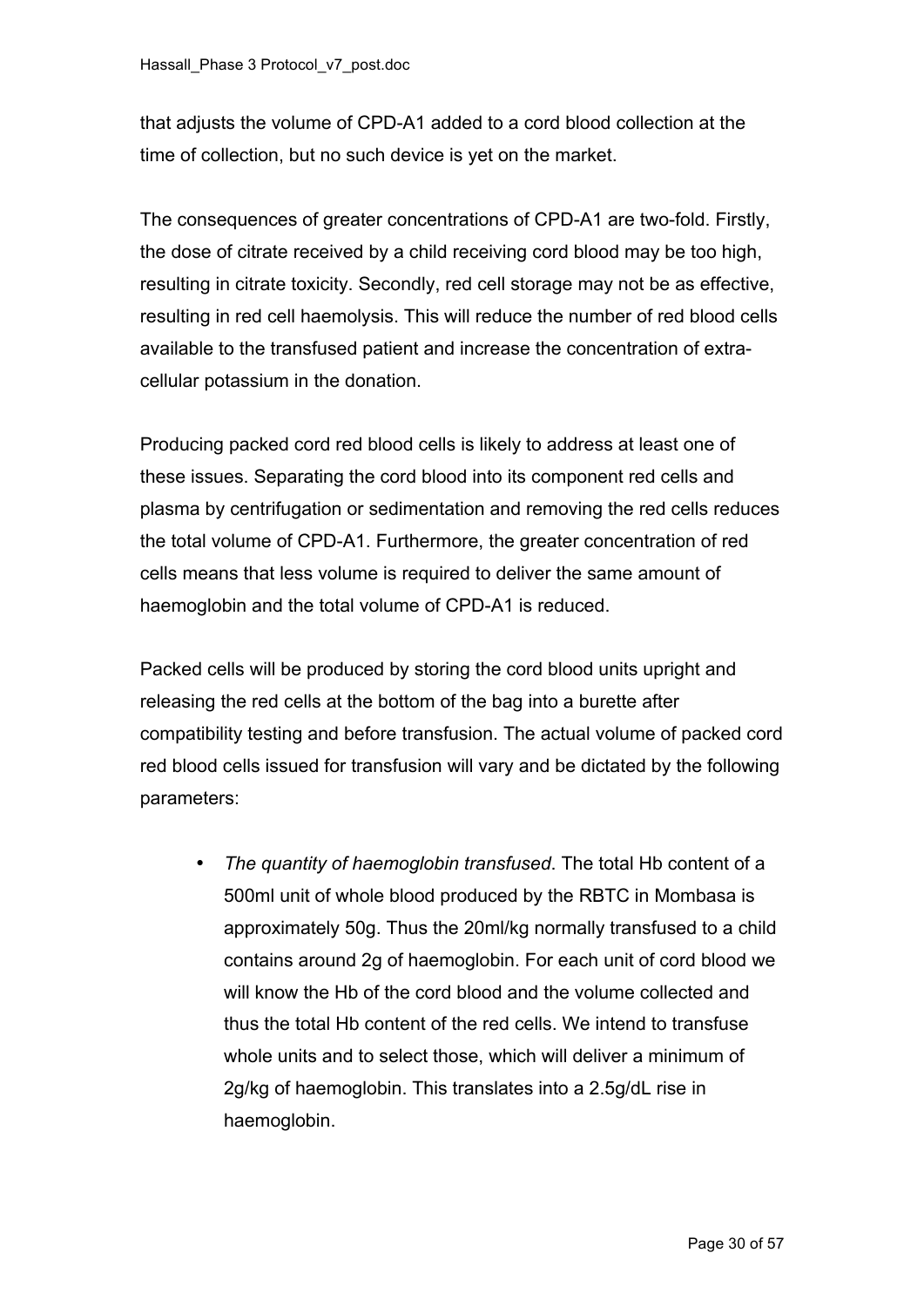- *The CPD-A1 concentration*. As stated above, the maximum dose of CPD-A1 transfused to a child receiving a unit of conventional blood is 3.5ml/kg. We will assume that the CPD-A1 is distributed evenly throughout a sedimented cord blood unit and not transfuse a volume of red cells in which the volume of CPDA-1 excedes 3.5ml/kg.
- *The volume of whole blood that would be transfused.* It is possible that in some circumstances the volume of packed cord red blood cells as determined by the above two parameters may excede the volume of whole blood that the child would have received. Usually this is 20ml/kg but is reduced to 10ml/kg in children with severe malnutrition. We will not excede these volumes.

The trial will monitor for excessive citrate transfusion by measuring serum calcium midway through the transfusion.

Bifano *et al.* (1994) demonstrated that whole cord blood tolerated well storage for 28 days in blood/CPD-A1 ratios of between 2:1 to 8:1. Yet there is evidence that in autologous adult blood collections haemolysis is increased at higher concentrations of CPD-A1 (Cober *et al.* 2001). The only previous documented experience is with cord red blood cells which were stored as packed cells and produced using a different processing method than the one available to us (Garritsen *et al*. 2003). Cord blood was collected into CPD and then concentrated packed red cells produced by expressing red cells from the bottom of the primary bag after centrifugation. Extended storage medium (SAG-mannitol) was then added to the red cells. Red cell storage was compared with adult-donated blood packed red cells prepared in a similar manner and no significant differences were found. The bag configuration used to do this is no longer in production.

Before the start of any trial of cord blood transfusion, we will assess the red cell storage parameters of packed cord red blood cell units produced from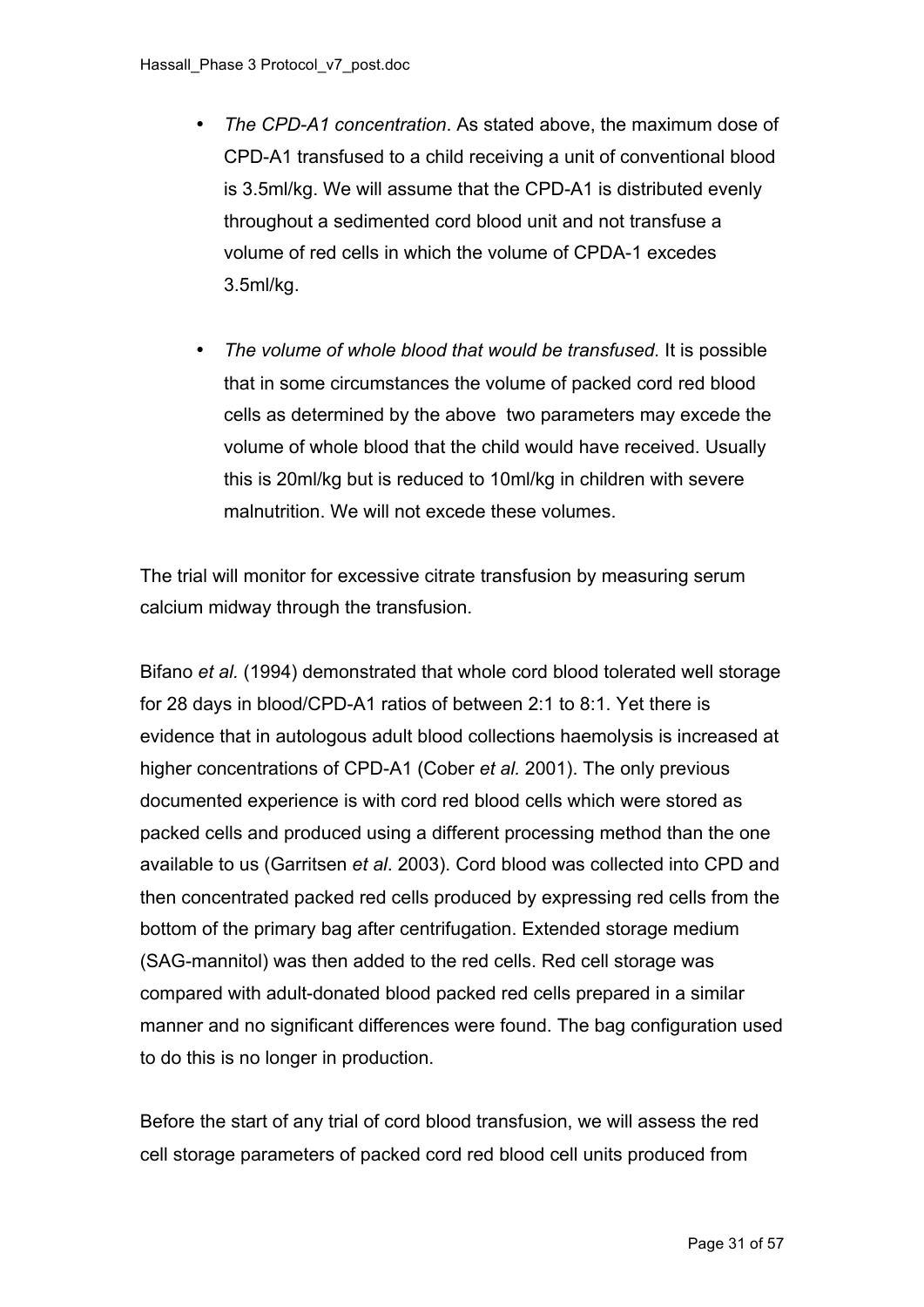different cord blood volumes at 7, 14, 21, 28 and 35 days storage. These will be compared with the same parameters in samples from adult-donated blood units stored at the RBTC in Mombasa.

# **C. Packed red blood cell transfusions for severe anaemia**

In developed countries where components are routinely produced from blood donations, red cell transfusion is the norm for severe anaemia. Indeed, current international guidelines for the transfusion of children with severe anaemia in resource-limited settings recommend the transfusion of packed red blood cells over whole blood (WHO 2001, p 277). The reality, however, is that component preparation is limited and whole blood is usually transfused.

There is evidence, however, that hypovolaemia may be a significant factor in some children with severe anaemia. In this proposed study, children with severe anaemia fulfilling criteria for blood transfusion that have clinical evidence of hypovolaemia will be excluded.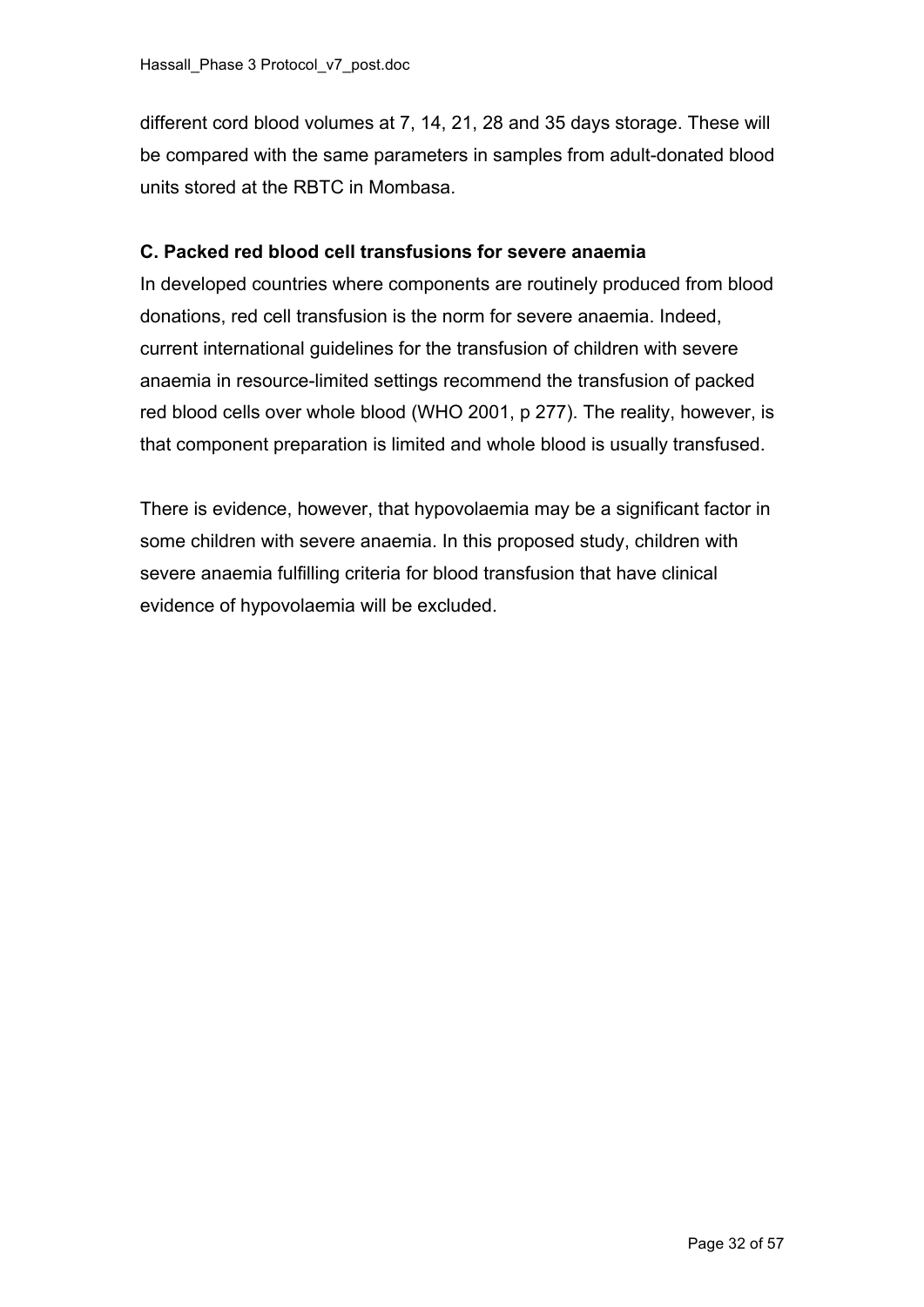# **Appendix A References**

Bifano E., Dracker R., Lorah K., Palit A. (1994) Collection and 28-day storage of human placental blood. *Pediatric Research*; **36**: 90-4.

Brecher M. & Hay S. (2005) Bacterial contamination of blood components. *Clinical Microbiology Reviews*; **18**: 195-204.

Cober N., Lacasse M., Bart b., Rock G. (2001) Effects of the different concentrations of anticoagulant on the in vitro characteristics of autologous whole blood. *Transfusion*; **41**: 1606-9.

Garritsen H., Brune T., Louwen F., Wullenweber J., Ahlke C., Cassens U. *et al.* (2003) Autologous red cells derived from cord blood: collection, preparation, storage and quality controls with optimal storage medium (Sag-Mannitol). *Transfusion Medicine*; **13**: 303-310.

Moore A., Herrera G., Nyamongo J., Lackritz E., Granade T., Nahlen B. *et al.* (2001) Estimated risk of HIV transmission by blood transfusion in Kenya. *Lancet*; **358**: 657-60.

WHO (2001) *Pocket book of hospital care for sick children: guidelines for the management of common illnesses with limited resources.* WHO: Geneva.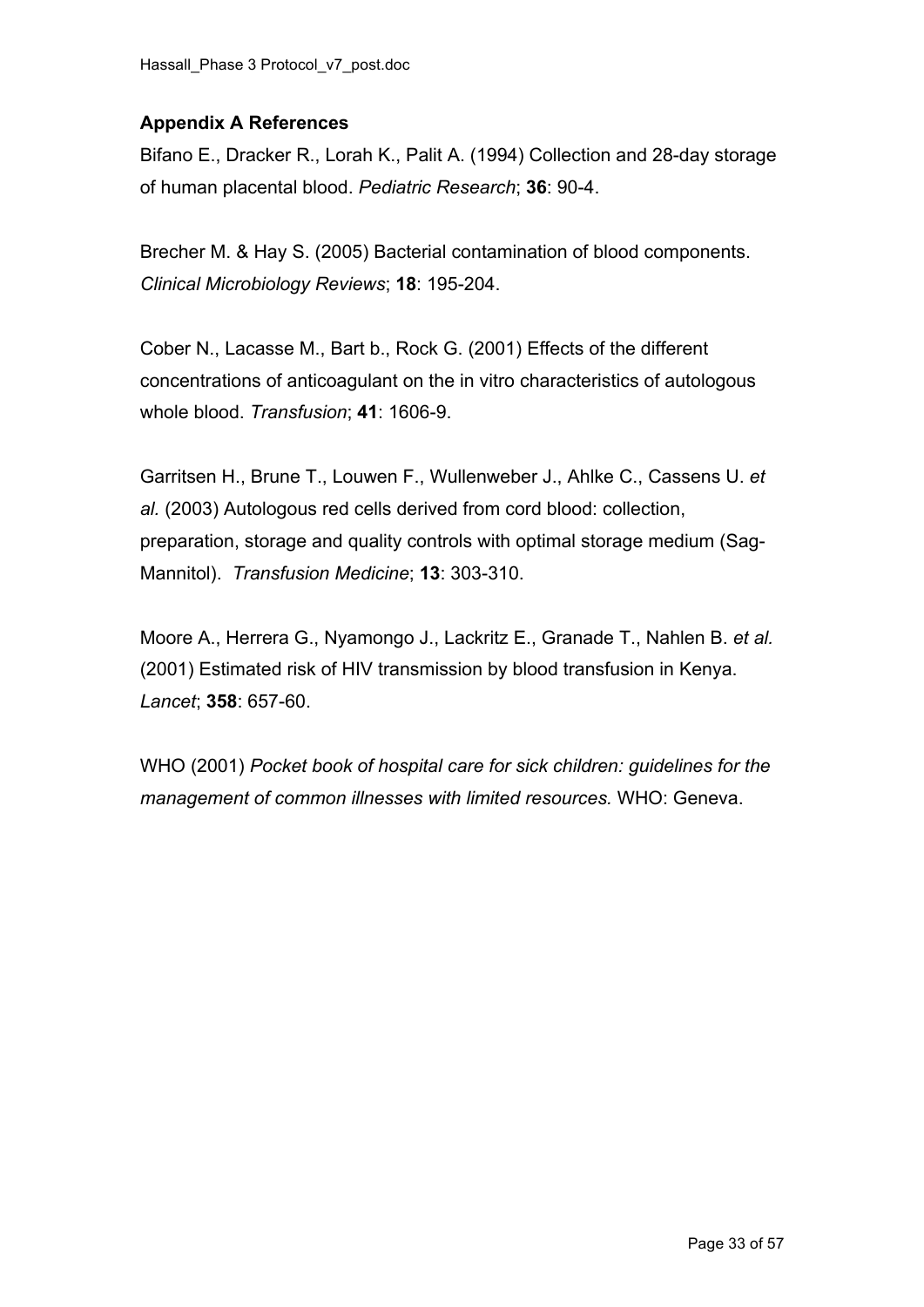# **APPENDIX B**

# **CONSENT AND LABORATORY PROCEDURES FOR CORD BLOOD DONATIONS IN MOMBASA**

During the course of the previous phase of this project (described in SSC 1032), we have developed systems for the collection, screening and processing of cord blood donations in Mombasa. These systems involve activities at both Coast Provincial General Hospital (CPGH) and the Regional Blood Transfusion Centre (RBTC).

### **Consent process for cord blood donation at CPGH**

The consent process for cord blood donation that we have developed involves seeking consent from mothers in two stages. This is in line with practice in Northern countries where cord blood is collected for stem cell harvest (Vawter *et al.* 2002). During the first stage, eligible mothers are approached on the labour ward at CPGH *before* their delivery and verbal consent is sought to collect the cord blood from their placenta. The information conveyed to the women at this stage is given in Information Sheet 1 (Information Sheet 1, Appendix E). The consent is sought in Kiswahili in the privacy of a delivery cubicle by a trained fieldworker and a picture is used to help understanding of cord blood (Appendix E).

The second stage of the consent process occurs after the cord blood has been collected and the mother has had a chance to recover from the delivery. At this point she is more comfortable and able to absorb and process information more easily. The second stage of the consent process involves a revision of the information conveyed during the first stage and then a more detailed discussion on the purpose of the donation and the screening process (Information Sheet 2, Appendix E). Again, consent is sought in Kiswahili in the privacy of a delivery cubicle by a trained fieldworker and a picture is used to help understanding. If consent is given a consent agreement is signed at the end of this process (Consent Agreement, Appendix E). If the woman does *not* consent to donate cord blood at this stage the unit is discarded.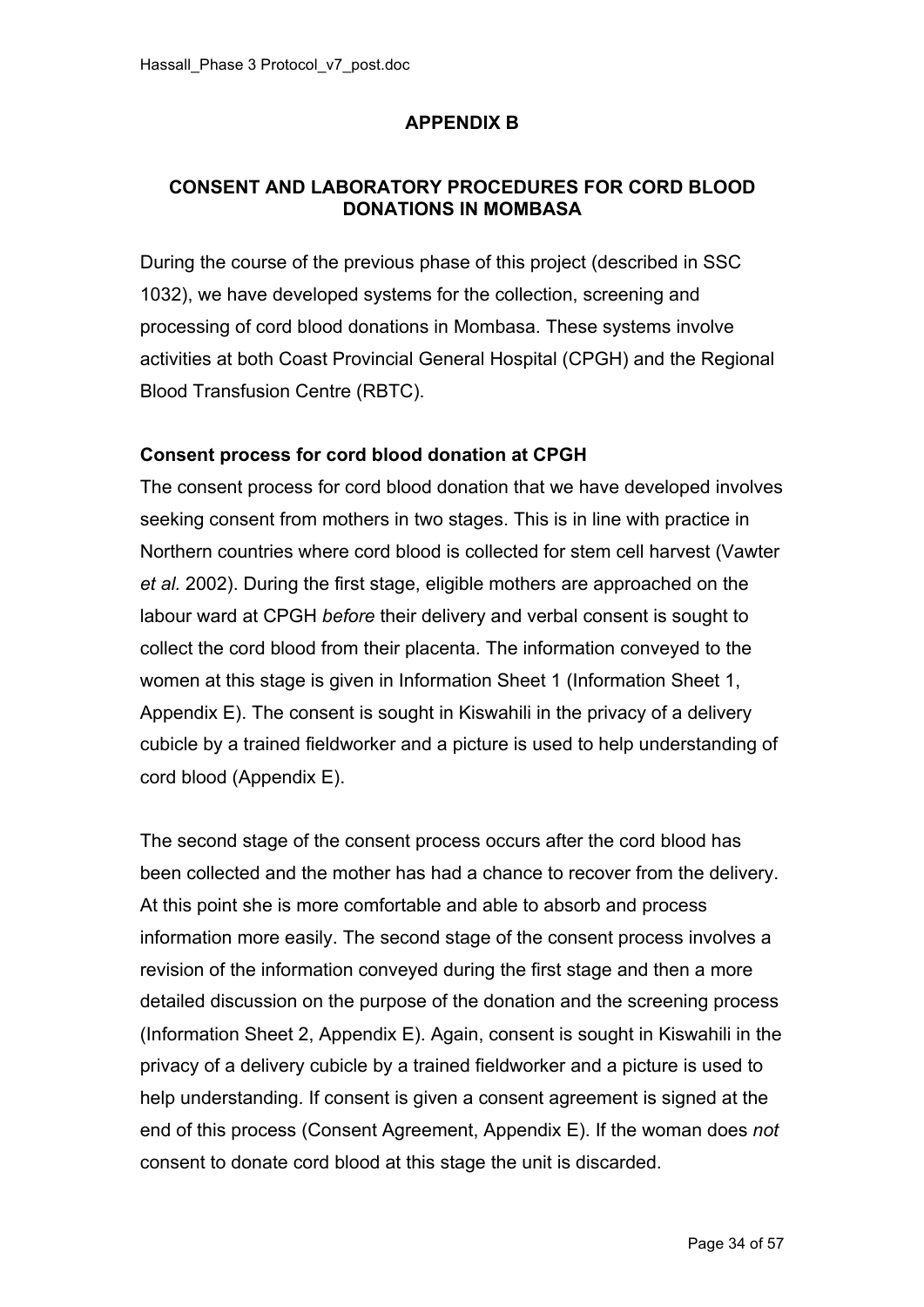# **Cord blood screening**

The screening and grouping of cord blood is integrated within the service provided by the Regional Blood Transfusion Centre in Mombasa. A *maternal*  serum sample is screened for HIV, hepatitis B, hepatitis C and syphilis. HIV, hepatitis B and hepatitis C are screened for using highly sensitive enzymelinked immunosorbant assay (ELISA) techniques. Syphilis is screened for using a non-treponemal flocculation test for the detection of regain antibodies (RPR). Any cord blood unit for which there is a reactive result for any of the screening tests is discarded.

Blood samples and cord blood units are identified by a unique donor number and only designated members of the study team can link test results with individuals. We offer a results service including post-test counselling and appropriate referral.

# **Cord blood grouping**

A sample of cord blood from the pilot tube of each donated unit is grouped by the RBTC using standard techniques for the determination of ABO and Rhesus D blood groups. Cord red cells are tested against anti-A, anti-B and anti-D monoclonal reagents. Reverse grouping of cord blood red cells is not undertaken because naturally occurring anti-A and anti-B antibodies are absent in cord blood.

All cord blood donations are also screened for the presence of bacteria. A sample of the unit is inoculated into a liquid phase growth medium and incubated at 37 deg C. After 48 hours a thin film is made, stained with Grams stain and examined by high power microscopy for the presence of microorganisms. We have shown previously that this technique will detect the presence of bacteria with a high pathogenic potential with a sensitivity of 50% and a specificity of 100% (see Appendix A).

# **Cord blood processing**

As described in Appendix A, cord blood will be transfused as packed red cells. This will be achieved by storing the units upright so that the red cells sink to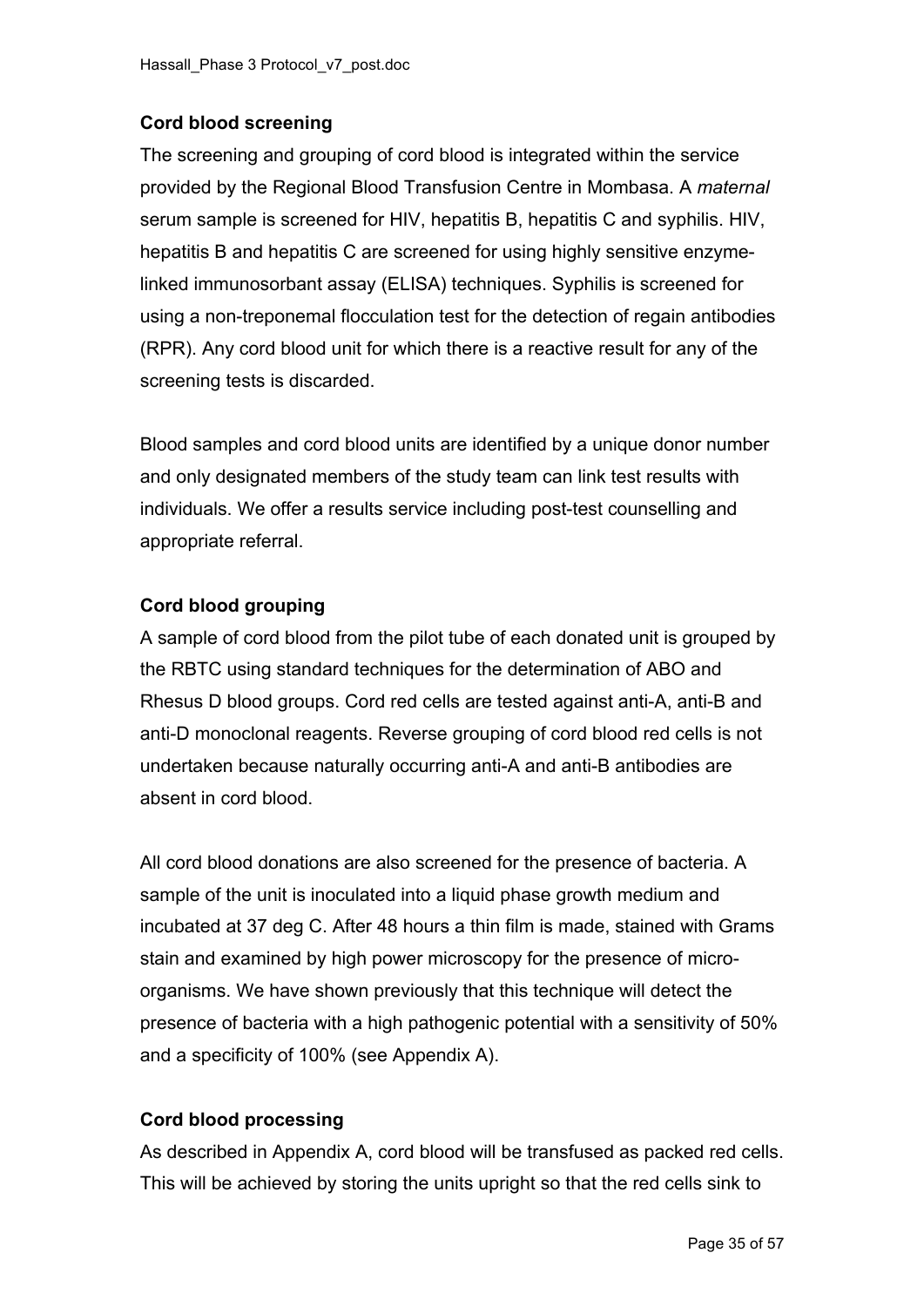the bottom of the pack by sedimentation. At the time of transfusion, the red cells are transferred to a burette by gravity leaving the supernatant in the primary bag. This will be undertaken by laboratory staff at Kilifi District Hospital and requires only minor modification to the method that is currently employed to transfer the small volumes of blood required for paediatric transfusion from the primary bag to a burette.

# **Appendix B References**

Vawter D., Rogers-Chrysler G., Clay M., Pittelko L., Therkelsen D., Kim D. *et al.* (2002) A phased consent policy for cord blood donation. *Transfusion*; **42**: 1268-7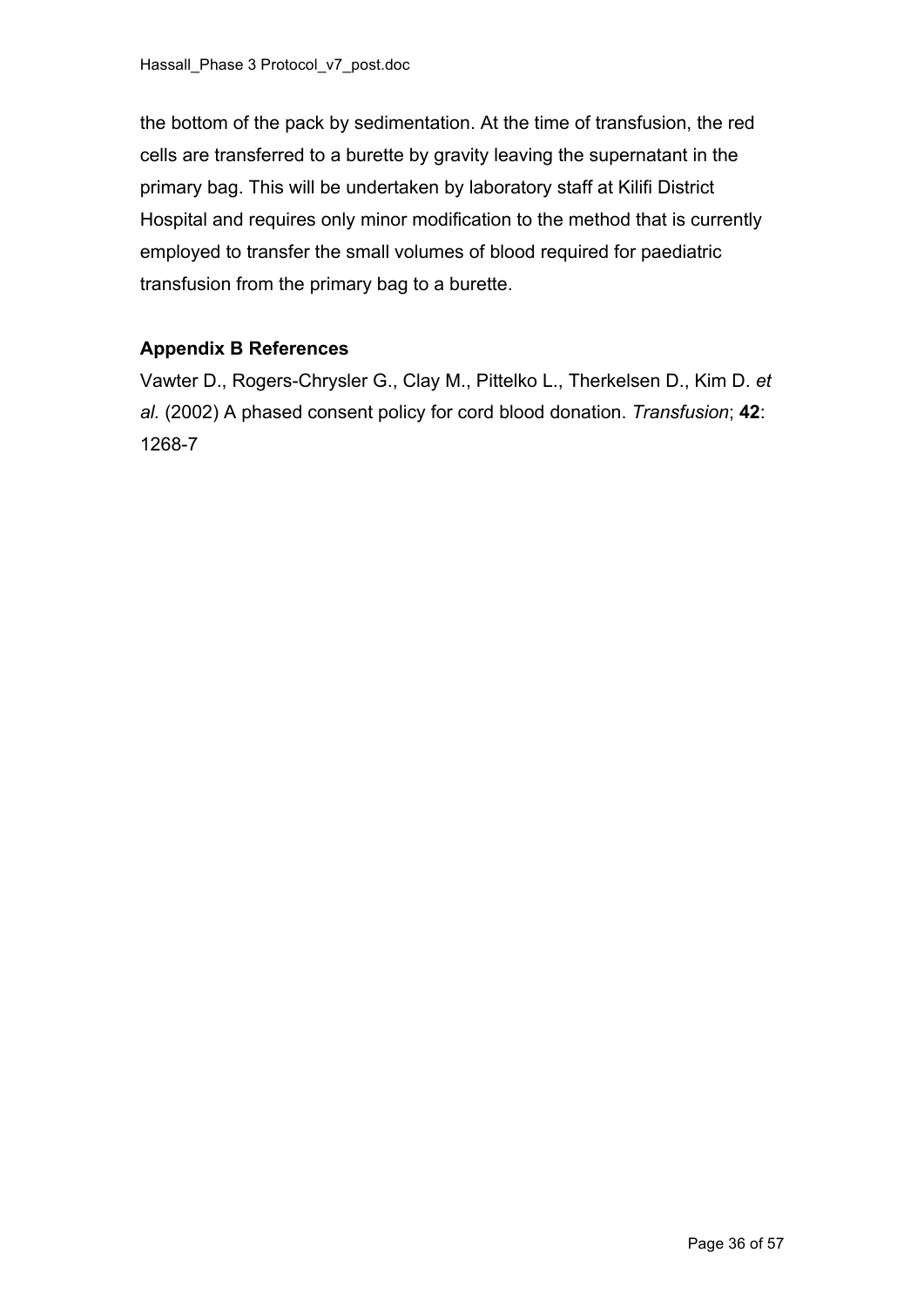Hassall\_Phase 3 Protocol\_v7\_post.doc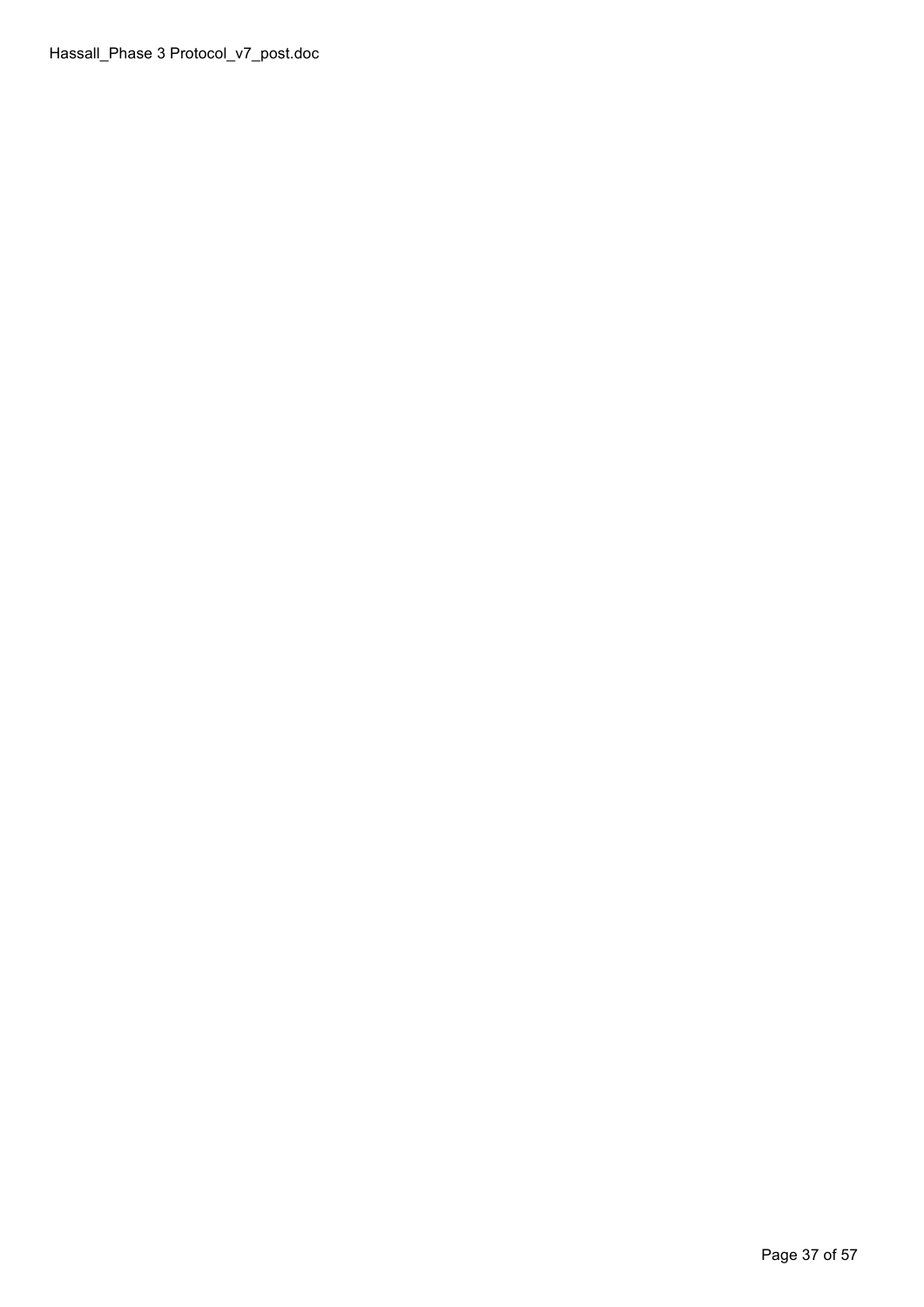#### **APPENDIX C- Consent documents for Cord Blood DONATION**

*The safety of umbilical cord blood as a source of blood for transfusion for young children with severe anaemia in Coast Province, Kenya*

#### **INFORMATION SHEET (1)**

#### **WHO ARE YOU?**

We work with the Kenya Medical Research Institute (KEMRI). KEMRI is part of the Ministry of Health and does research to find out more about illness and health in Kenya, to try and find ways to make the health of people in Kenya better.

The research project we are doing involves all the staff in maternity here at Coast General but for a few of us it is our full-time job. We are the *Wazo Geni* team and our names are:

Dr Oliver Hassall, Mr Johnstone Thitiri, Ms Martha Musyoki , Ms Mary Kirimo, Ms Phyles Maitha and Mr Paul Kyalo.

#### **WHAT IS THE RESEARCH PROJECT YOU ARE DOING?**

There is a shortage of blood for transfusion in Kenya. One result of this is that young children in hospital who need a blood transfusion may not get blood when they need it. Some children may die as a result of this. We are looking at a new way of making the supply of blood better for these children.

After a baby, like the one you are going to have soon, is born the midwife clamps the umbilical cord and then cuts it before the baby can be given to the mother (See picture). A small amount of baby's blood is left in the veins of the cord that is left behind and in the placenta (See picture). This is the baby's blood and is good blood but the baby does not need it anymore and it is normally disposed of with the rest of the after-birth. But, it is possible to collect this blood before it is disposed of and our project is looking at whether this blood can be used to transfuse to young children who need a blood transfusion.

We are asking you, and women like you who are about to have a baby, whether we can collect this blood.

#### **WHAT WILL HAPPEN IF I ACCEPT?**

If you agree to take part in the study, you will then continue your labour and deliver your baby completely as normal. After you have had your baby and the after-birth has been delivered, we will try and collect the blood that is left in the after-birth. We will do this on the Labour Ward but away from the place where you have the baby. After we have collected the blood, the rest of the afterbirth will be disposed of in the careful way it is normally done here. Sometimes it is not always possible for us to collect the blood.

#### **WHAT WILL YOU DO WITH THE BLOOD AFTER YOU HAVE COLLECTED IT?**

If we are able to collect the blood, we will not do anything with it until we have talked to you again. This will be after you had had your baby and had some rest. We think that it is better to talk when you are more comfortable and we will not do anything with the blood that we do not discuss with you.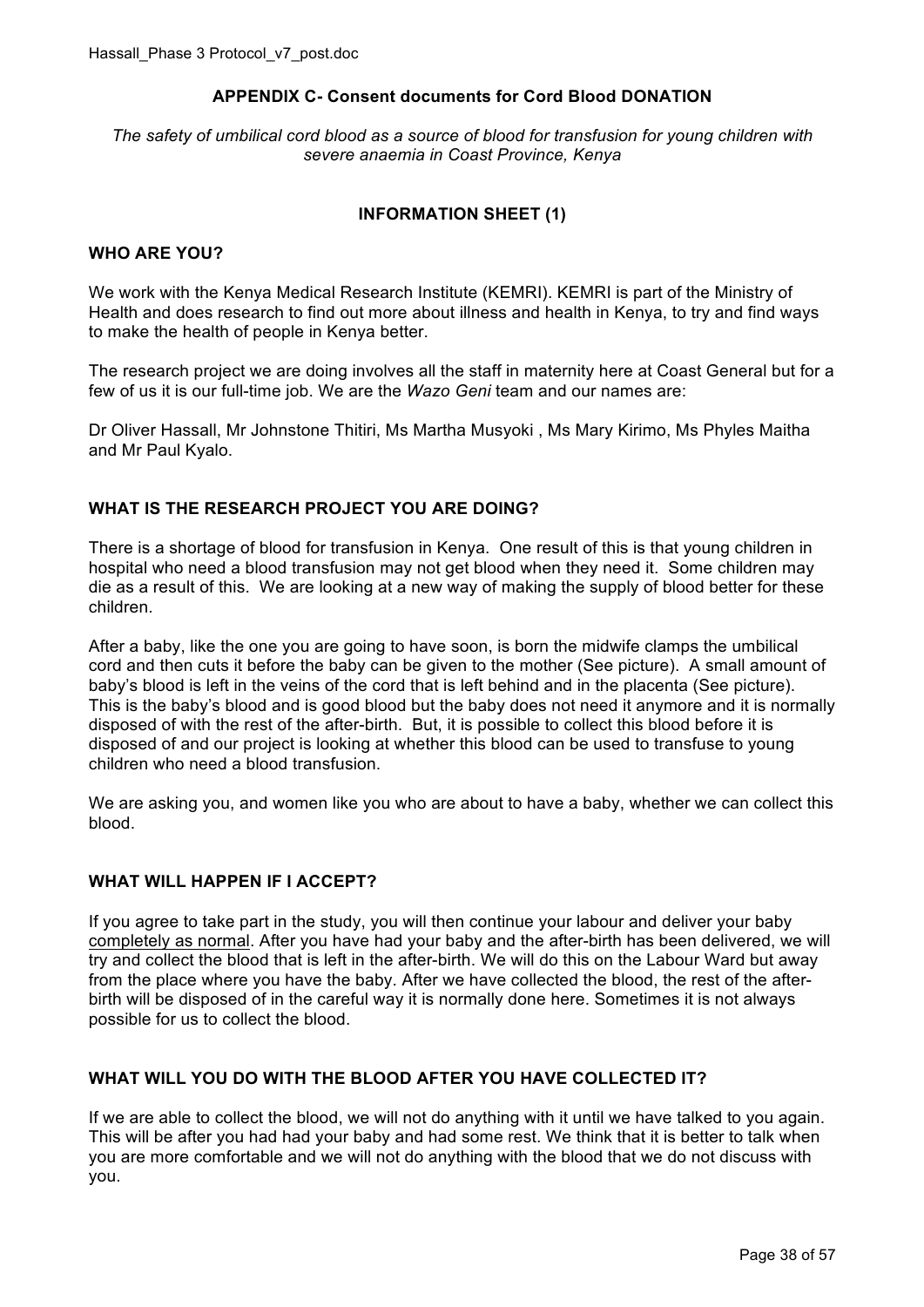#### **ARE THERE ANY RISKS TO MY BABY OR ME?**

Collecting this blood does not interfere in any way with the normal birth process and there is no risk to you or your baby.

### **DO I HAVE TO TAKE PART IN THE STUDY?**

It is completely your decision whether or not you decide to take part. If you do not wish to take part it will not affect the normal medical care that you receive in any way. If you do decide to take part, there are no direct personal benefits to you and you can change your mind at any time.

#### **WILL I BE ASKED TO SIGN ANYTHING?**

Not at this stage. If you agree to donate the baby blood from your after-birth, we will ask you to sign a consent form after we have spoken to you again after you have had your baby.

#### **WHAT DO I DO IF I HAVE ANY QUESTIONS?**

One of our study team will discuss all the issues with you before they invite you to take part in the project. You may ask questions then or at any stage.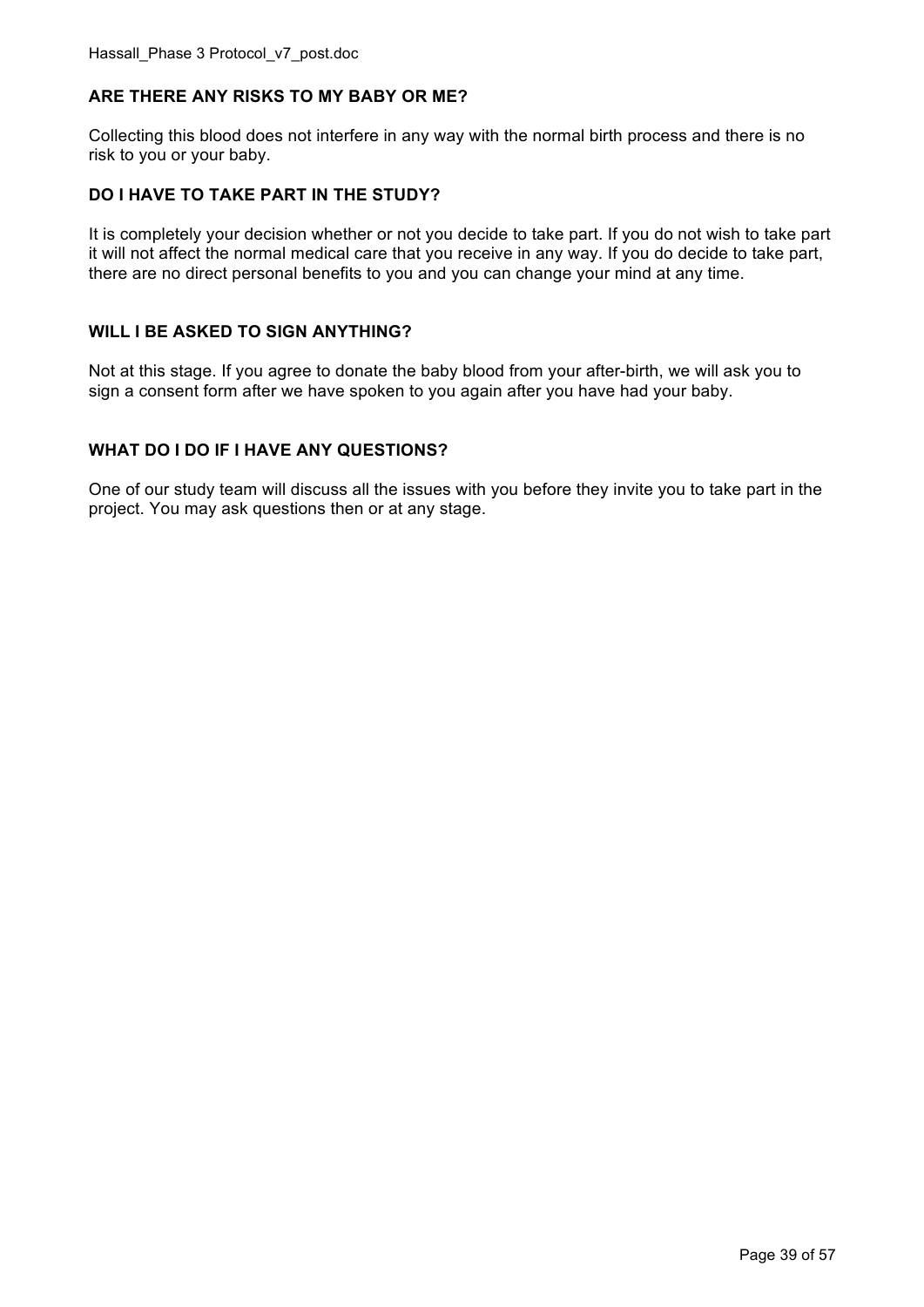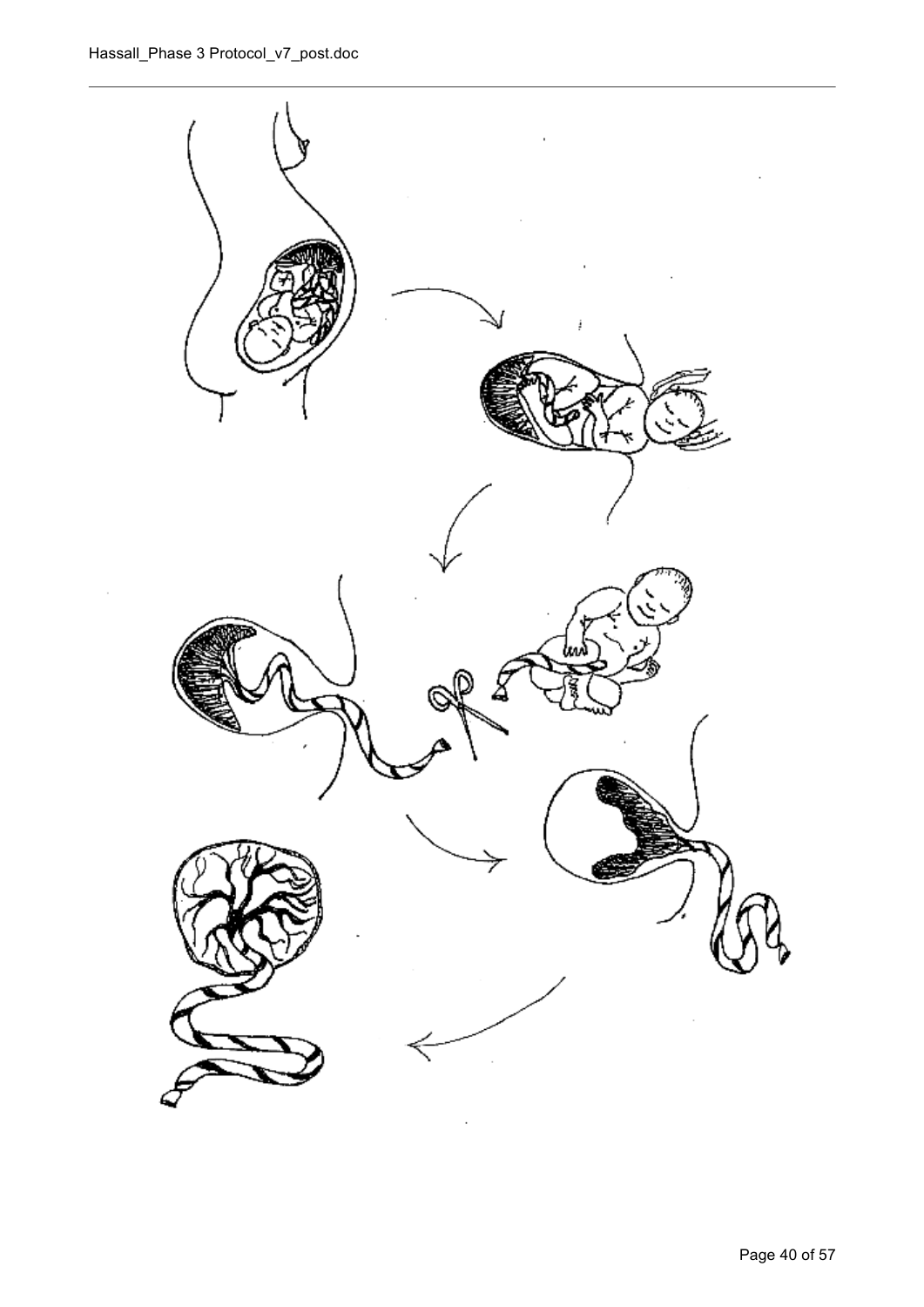#### *The safety of umbilical cord blood as a source of blood for transfusion for young children with severe anaemia in Coast Province, Kenya*

### **INFORMATION SHEET (2)**

Thank you again for agreeing to take part in the research project, which we talked to you about before you had your baby. We were able to collect blood from the umbilical cord and placenta after your delivery.

Now that you have had your baby and are more comfortable, we would like to give you some more information on what we would like to do with the blood.

### **WHAT IS THE BLOOD YOU HAVE COLLECTED?**

The blood we have collected is the blood from your baby's umbilical cord and placenta (See picture). The baby does not need this blood anymore and it would normally have been disposed of with the rest of the after-birth.

### **WHY DID YOU COLLECT IT?**

We collected this blood because there is a shortage of blood for transfusion in Kenya. One result of this is that young children in hospital who need a blood transfusion may not get blood when they need it. Some children may die as a result of this. We are doing a research project to see whether the baby blood that we have collected from your after-birth can be given to another child who is sick and needs a blood transfusion.

#### **WHAT WOULD YOU LIKE TO DO NOW?**

We would like to make the blood that you have donated available to a sick child who needs a blood transfusion. Before any blood can be given to a patient it must be tested to see whether it is free from infections that can be passed by blood transfusion. These infections are hepatitis, syphilis and HIV. All blood that is donated for transfusion is tested for these.

The only way that baby blood can have these infections is if they have been passed from the mother. The tests for these infections do not work on the baby blood, so the only way to check that the blood is safe is to test the mother. We would like to test you for these infections.

### **HAVEN'T I ALREADY HAD SOME OF THESE TESTS?**

Yes you have. During your antenatal care you were tested for HIV and syphilis and were negative for both. We still need to do a blood test now so that we can check that the results are correct and also test for hepatitis, which you have not been tested for.

#### **WHAT WILL HAPPEN IF I AGREE TO THE TESTS ON ME?**

If you agree to us testing your blood, we will counsel you first and then draw a teaspoon of blood from your arm to use for the tests. After we have done the tests we would not use any of the blood for anything apart from what we have talked about. We would not let anyone else have the blood and we would dispose of it carefully ourselves.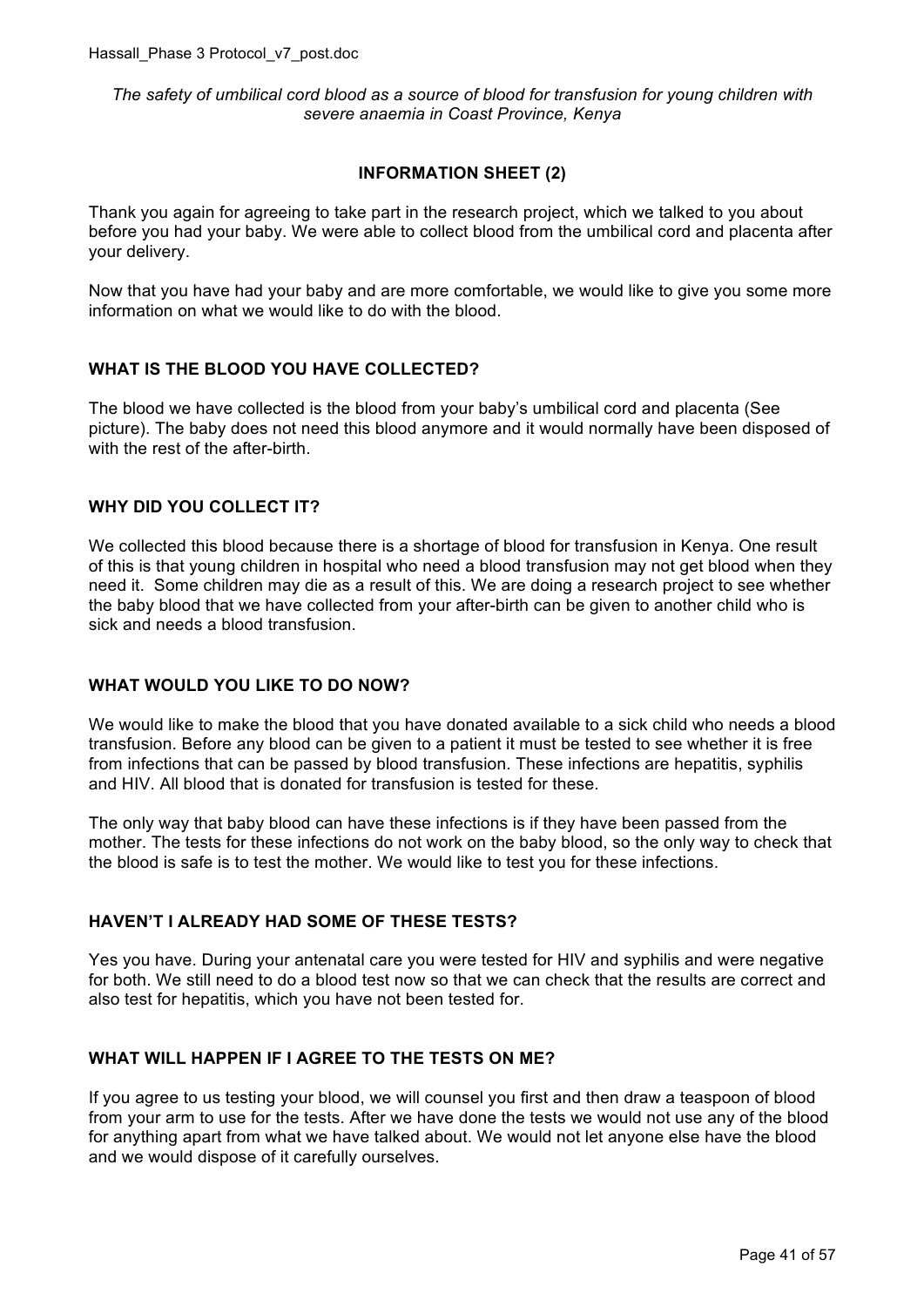#### **CAN I GET THE RESULTS OF THE TESTS?**

Yes. After we have done the tests you can come and get the results. This would be after you have gone home and the details of how to do this are given at the bottom of this page. If you do come back for your results and any of the tests for infection are positive we can refer you and your baby to the right clinic in the hospital if you wish. Otherwise the results of any tests will be completely confidential and known only by a doctor, a nurse and a counsellor on the study team.

#### **DO I HAVE TO TAKE PART?**

If you decide now that you do not want to take any further part in the study, we will throw away the blood that we have collected. This decision will not affect your normal medical care in any way. If you do decide to take part, there are no direct personal benefits to you and you can change your mind at any time.

#### **WILL I BE ASKED TO SIGN ANYTHING?**

Yes. If you agree to donate the baby blood from your after-birth, we will ask you to sign a consent form to show that you understand what we have talked about and agree to take part. This is normal for all research projects.

#### **WHAT DO I DO IF I HAVE ANY QUESTIONS?**

One of our study team will discuss all the issues with you before they invite you to continue taking part in the project. You may ask questions then or at any stage.

**\_ \_ \_ \_ \_ \_ \_ \_ \_ \_ \_ \_ \_ \_ \_ \_ \_ \_ \_ \_ \_ \_ \_ \_ \_ \_ \_ \_ \_ \_ \_ \_ \_ \_ \_ \_ \_ \_ \_ \_ \_ \_ \_ \_ \_ \_ \_ \_ \_ \_ \_ \_** 

**YOUR DONOR NUMBER: |\_\_|\_\_|\_\_|\_\_| - |\_\_|**

#### **GETTING YOUR TEST RESULTS**

If you wish to get the results of your blood tests or your baby's, please contact Phyles Maitha to make a private appointment with one of the study team counsellors. Phyles may be contacted at:

*Wazo Geni* Team Regional Blood Transfusion Centre PO Box 91036 Mzizima Road Mombasa (*next to Coast General Hospital*)

Phone or text: 0725 722676

#### **IMPORTANT: You will need to bring this paper with you to the appointment as it shows your unique donor number, which will help us to identify you correctly.**

Remember, the test results are yours and will not be shared with anyone outside the study team without your permission.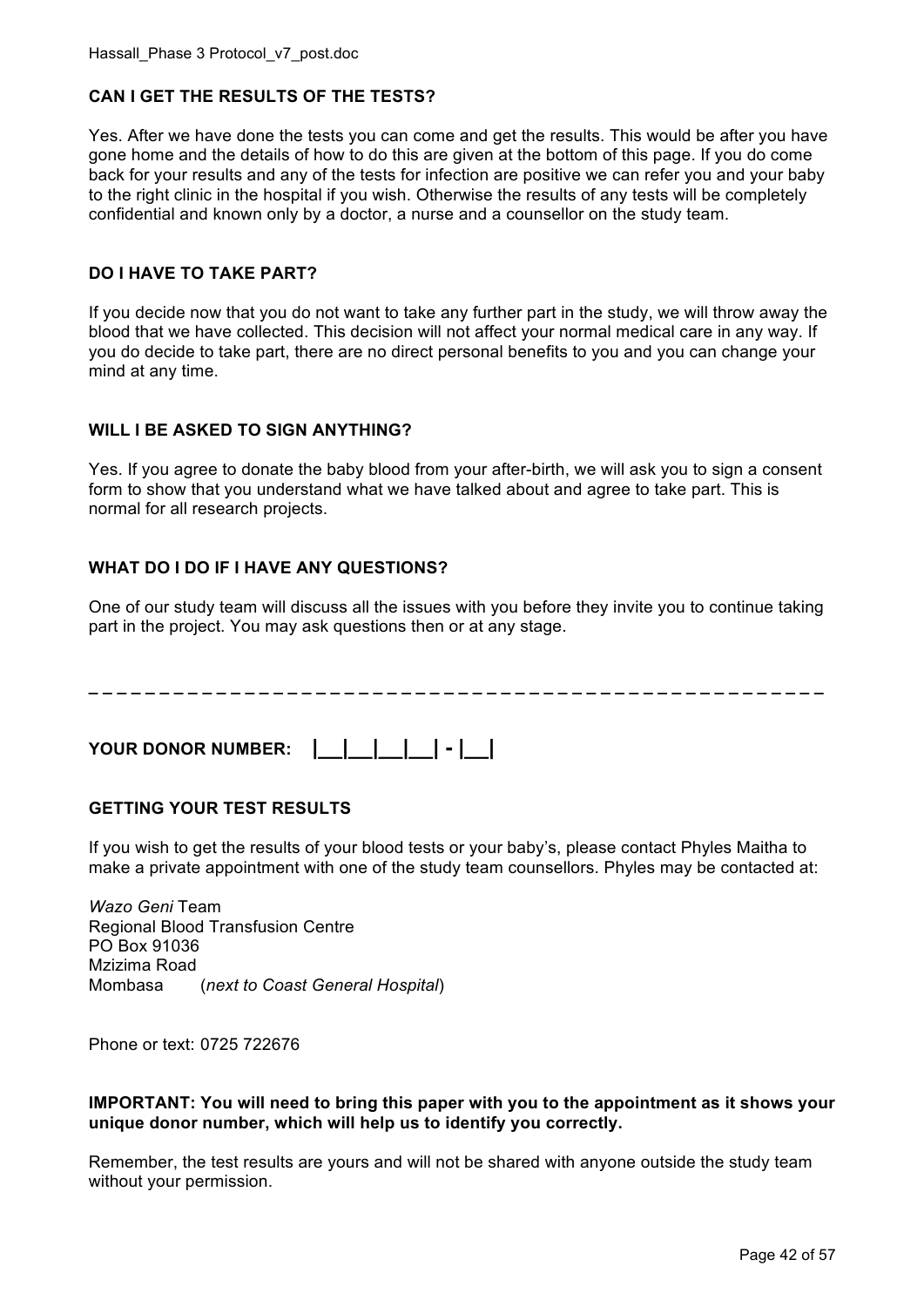#### **CONSENT AGREEMENT**

I, \_\_\_\_\_\_\_\_\_\_\_\_\_\_\_\_\_\_\_\_\_\_\_\_\_\_\_\_\_\_\_\_\_\_\_\_\_\_\_\_\_\_ , confirm that I have been informed about

the study entitled:

#### *The safety and efficacy of packed cord red blood cell transfusion for severe anaemia in children in a Kenyan hospital*

which is under the direction of Dr. Oliver Hassall.

I have been provided with information concerning the study, which is looking at the idea of collecting and using blood from umbilical cords for children who need a blood transfusion.

I confirm that I have been fully counselled about the nature of the investigations that will be performed as part of this study. I understand that the results of all tests will be known to the research team only and will remain confidential. I have been given information so that I may receive the results of the tests if I so wish.

The implications, duration, purpose, voluntary nature and inconveniences or risks that may reasonably be expected have been explained to me by:

\_\_\_\_\_\_\_\_\_\_\_\_\_\_\_\_\_\_\_\_\_\_\_\_\_\_\_\_\_\_ *(name of person taking consent).*

I have been given the opportunity to ask questions concerning the study and these have been answered to my satisfaction. If I have further questions, I may contact:

> Oliver Hassall, Wazo Geni team 041 522063, 0723 495943 Johnstone Thitiri, Wazo Geni team 041 522063, 0722 408020 Dorcas Kamuya, KEMRI 041 522063 Ambrose Rachier, NEC 0722 205901, 0733 400003

I understand that I may at any time during the study revoke my consent without loss or penalty.

#### **Yes, I agree to take part in this study**

Signature: \_\_\_\_\_\_\_\_\_\_\_\_\_\_\_\_\_\_\_\_\_\_\_\_\_\_\_\_ Date \_\_\_\_ / \_\_\_\_ / \_\_\_\_\_\_\_\_\_

or thumb print of donor

Signature: \_\_\_\_\_\_\_\_\_\_\_\_\_\_\_\_\_\_\_\_\_\_\_\_\_\_\_\_\_ Date: \_\_\_ / \_\_\_\_ / \_\_\_\_\_\_\_\_\_\_

of person taking consent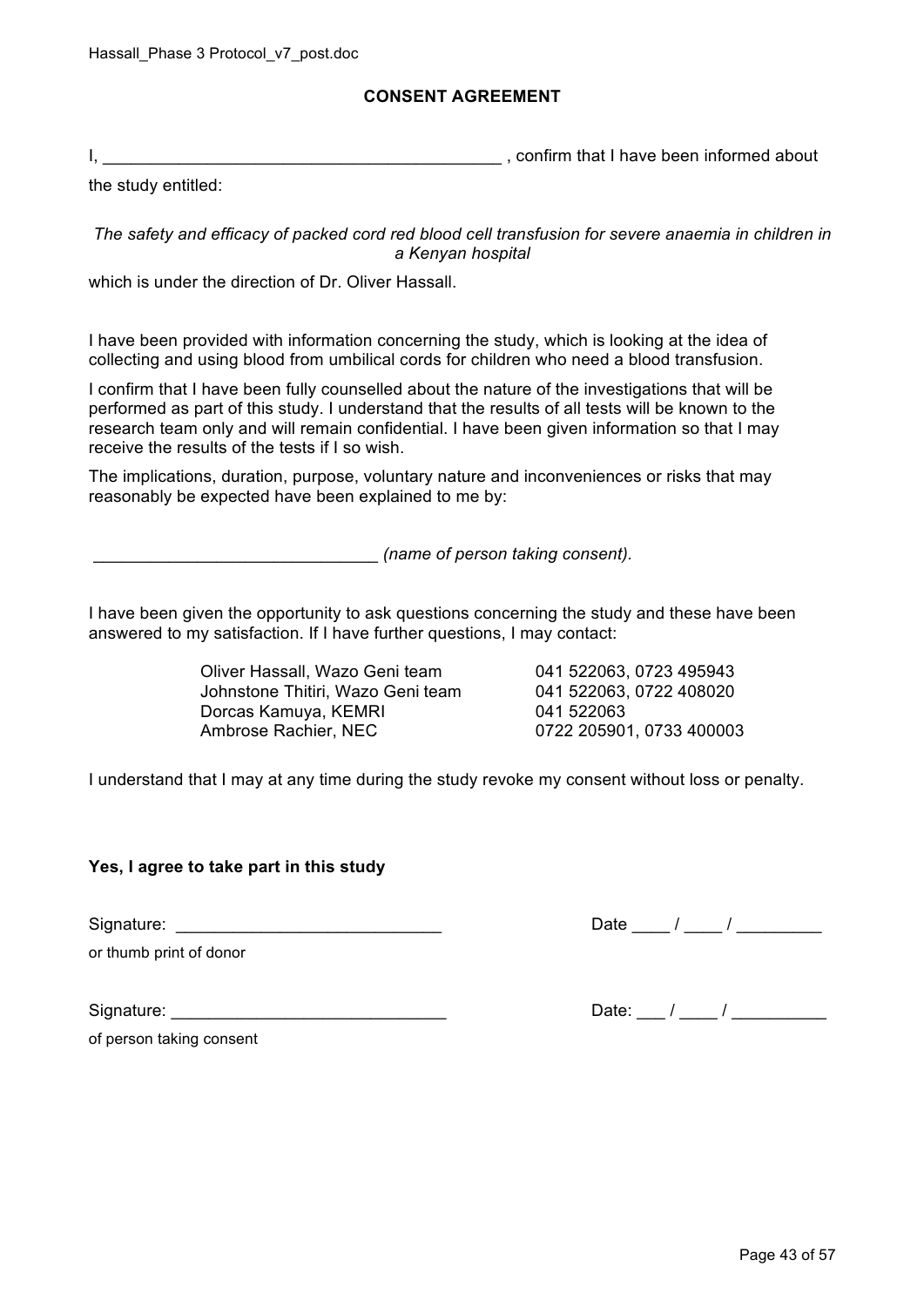*Usalama na ubora wa damu kutoka kwa kitovu na kondo la uzazi kwa uongezaji damu kwa watoto wenye upungufu mkubwa wa damu katika hospitali moja nchini Kenya.*

### **UJUMBE (1)**

#### **SISI NI KINA NANI?**

Tunafanya kazi na shirika la KEMRI. KEMRI ni moja wapo ya idara ya wizara ya afya, inayofanya utafiti kuhusu magonnjwa na hali ya afya nchini Kenya, na kutafuta mbinu za kuboresha afya kwa watu wa Kenya.

Mradi tunaofanya unahusisha wafanyi kazi wote wa maternity hapa hospitalini, na pia wachache ambao ni wahusika wakuu katika mradi huu. Sisi ni timu ya *WAZO GENI* na majina yetu ni:-

Dkt Oliver Hassall, Mr Johnstone Thitiri, Ms Martha Musyoki, Mrs Mary Masha, Ms Phyles Maitha na Paul Kyalo.

#### **NI MRADI GANI TUNAOUFANYA?**

Kuna upungufu wa damu hapa nchini Kenya. Moja wapo ya matokeo ya uhaba huu ni kwamba watoto wadogo walio hospitalini ambao huhitaji kuongezwa damu, huikosa wakati inapohitajika. Watoto wengine hufa kwa sababu hii. Tunachunguza njia mpya ya kutosheleza mahitajii ya damu kwa watoto hawa.

Baada ya mtoto kama yule unayetarajia kuzaliwa, mkunga hufunga na kisha kukata kitovu kabla ya mtoto kupatiwa mamake (Angalia picha). Kiwango kidogo cha damu hubakia katika mishipa ya kitovu kilichobakia na kondo la uzazi (Angalia picha). Damu hii ni ya mtoto na ni nzuri lakini mtoto huwa haihitaji tena na kawaida hutupwa pamoja na kondo la uzazi. Lakini kuna uwezekano wa kuitoa damu hii kabla kutupwa na mradi wetu unaangalia kama damu hii inaweza kuongezwa kwa watoto walio na uhaba wa damu katika siku za usoni.

Tunakuuliza wewe, na wanawake wengine kama wewe wanaotarajia kupata mtoto, kama tunaweza kuchukua damu hii.

#### **NI NINI KITAFANYIKA NIKIKUBALI?**

Ukikubali kushiriki kwa mradi huu, utaendelea na uchungu na baadaye kujifungua mtoto kwa njia ya kawaida. Baada ya kujifungua mtoto wako, na kondo la uzazi kutoka tutajaribu kuchukua damu iliyobaki kwa kondo la uzazi. Tutafanya hivyo katika wodi ya kujifungulia lakini mbali na chumba ulichojifungulia. Baada ya kuchukua damu hiyo, kondo la uzazi litatupwa kwa njia ya kawaida inayotumika hapa hospitalini. Wakati mwingine huwa haiwezekani sisi kuweza kuchukua hiyo damu

#### **MTAFANYIA NINI DAMU BAADA YA KUICHUKUA?**

Tukiweza kuchukua hiyo damu, hatutaifanyia chochote hadi tuzungumze na wewe tena. Hii itakuwa baada ya wewe kujifungua na kupumzika kidogo. Tunafikiri ni vyema kuongea nawe wakati umetulia zaidi, na hatutafanya lolote na hiyo damu kwa kitu ambacho hatutakuwa tumekueleza.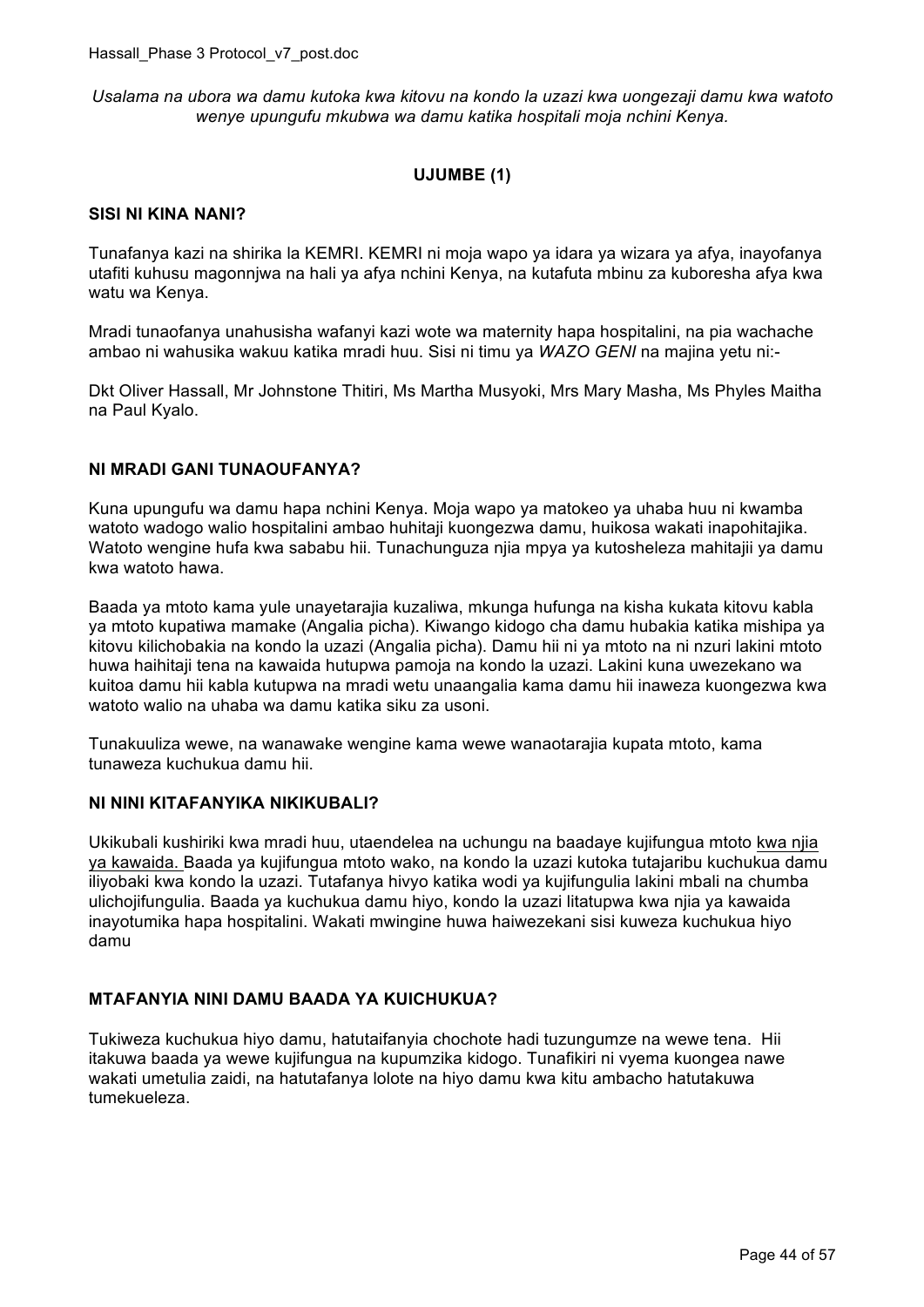#### **KUNA HATARI YEYOTE KWANGU AMA KWA MTOTO WANGU?**

Kuchukuliwa kwa damu hii hakutatizi hali ya kawaida ya kujifungua, na hakuna hatari yeyote kwako ama kwa mtoto wako. Damu hii itachukuliwa baada ya kondo la uzazi kutoka, na itafanywa mbali na chumba cha kuzalia.

#### **NI LAZIMA NISHIRIKI?**

Uamuzi wako ni wa hiari iwapo utashiriki au la. Ikiwa hautapenda kushiriki uamuzi wako hautatatiza huduma za afya unazozipata kwa njia yeyote. Ukiamua kushiriki hakutakuwa na faida za kibinafsi kwako na unaweza kubadili nia wakati wowote.

#### **JE NITAULIZWA KUWEKA SAHIHI?**

Sio wakati huu, iwapo utakubali kutoa damu kutoka kwa kondo la uzazi, basi tutakuuliza kuweka sahihi fomu ya makubaliano baada ya kuzungumza na wewe tena baada ya kujifungua.

#### **NITAFANYA NINI NIKIWA NINA MASWALI YEYOTE?**

Mmoja katika washiriki wa mradi huu atakueleza kila kitu kabla ya kukuuliza ushiriki kwenye mradi unaweza kumuuliza maswali wakati huo au hata wakati wowote ule.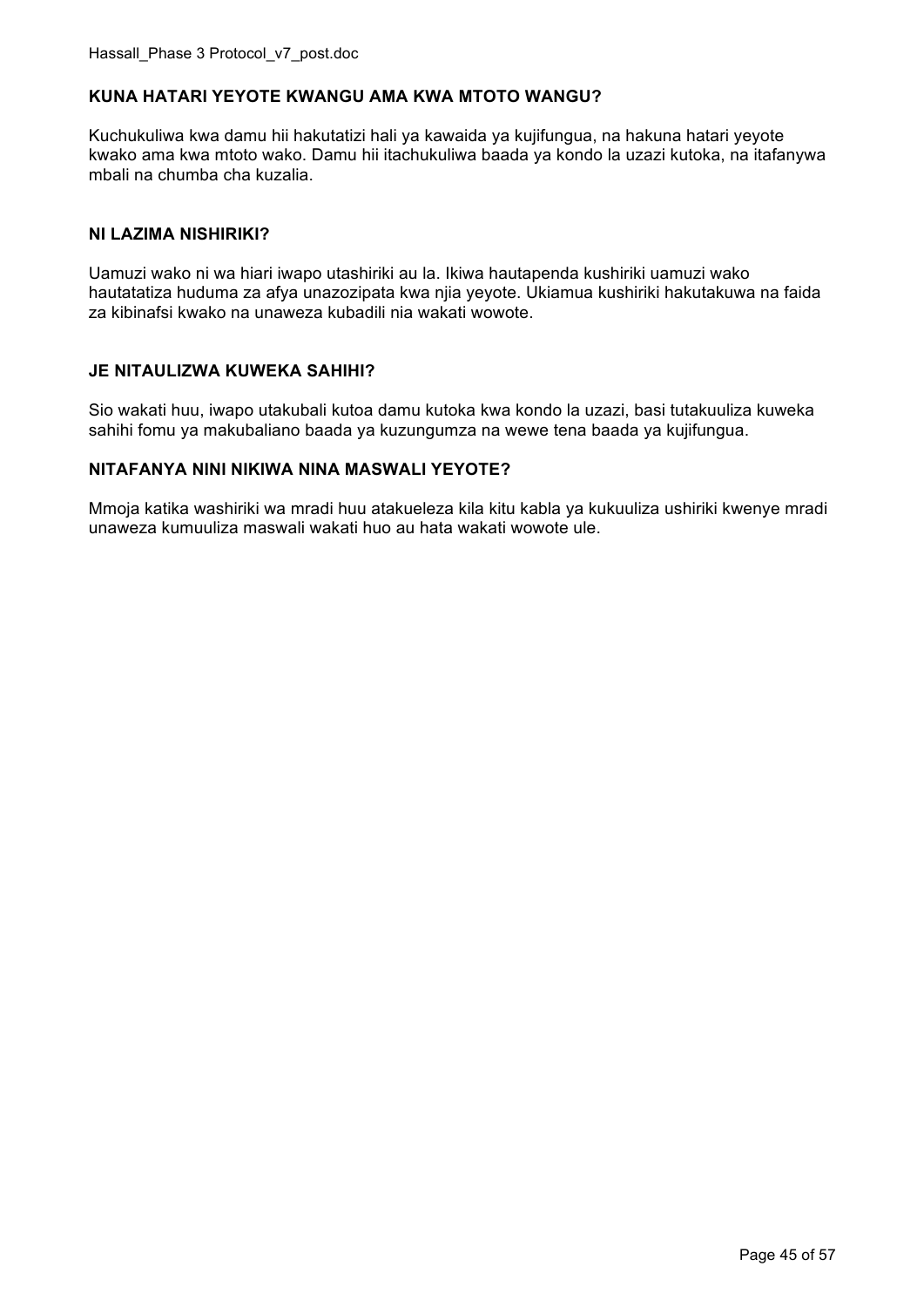*Usalama na ubora wa damu kutoka kwa kitovu na kondo la uzazi kwa uongezaji damu kwa watoto wenye upungufu mkubwa wa damu katika hospitali moja nchini Kenya.*

#### **UJUMBE (2)**

Asante tena kwa kukubali kushiriki katika mradi wetu ambao tulikuzungumzia kuuhusu kabla hujapata mtoto wako. Tuliweza kutoa damu kutoka kwa kitovu na kondo la uzazi baada ya kujifungua.

Kwa vile sasa umepata mtoto na umepumzika kidogo, tungelipenda kukupatia ujumbe zaidi kuhusu ninini tungelitaka kufanya na hiyo damu.

#### **NI DAMU GANI MLIYOCHUKUA?**

Damu tulio ichukua ni damu kutoka kwa kitovu na kondo la uzazi la mtoto wako. Mtoto haihitaji damu hii tena na kawaida ingetupwa pamoja na kondo la uzazi.

#### **KWA NINI MLIICHUKUA?**

Kuna upungufu wa damu nchini Kenya. Mojawapo ya matokeo haya ni kwamba watoto wadogo walio hospitalini ambao wanahitaji kuongezwa damu huenda wasipate damu wanapoihitaji. Watoto wengine wanaweza kufa kwa sababu hiyo.

Tunafanya mradi wa utafiti, kuona kama kwamba damu ya mtoto ambayo tumeichukua kutoka kondo lako la uzazi inaweza kuongezewa mtoto mwingine ambaye ni mgonjwa na anahitaji kuongezewa damu.

#### **NININI MNATAKA KUFANYA SASA?**

Tungelipenda kufanya damu ambayo umetoa tayari kutumika kwa mtoto mgonjwa anayehitaji kuongezwa damu. Kabla damu yoyote haijaongezwa kwa mgonjwa, nilazima ipimwe kuona kwamba haina maambukizo yoyote yanayopitishwa kwa damu. Maambukizo haya ni: - ugonjwa wa maini, kaswende, na virusi vya ukimwi.

Damu yeyote ambayo hutolewa kwa madhumuni ya kuongezwa watu hupimwa haya magonjwa.

Njia pekee ambayo damu ya mtoto inaweza kupata maambukizo haya ni kupitia kwa mama. Vipimo vya maambukizo haya haviwezi kupatikana kwa damu ya mtoto,na kwa hivyo njia ya pekee kuthibitisha usalama wa hii damu ni kupima damu ya mama. Tungelipenda kukupima wewe maambukizo haya.

#### **JE, KWANI SIJAPIMWA BAADHI YA HIVI VIPIMO?**

Ndio ulipimwa wakati ulikuwa ukienda kliniki. Ulipimwa virusi vya ukimwi, kaswende na hakukuwa na maradhi. Tungelipenda kufanya kipimo cha damu sasa ili kuona kama majibu yalikuwa sahihi na pia kupima ugonjwa wa maini ambao hujawahi kupimwa.

#### **KUTAFANYIKA NINI NIKIKUBALI KUPIMWA?**

Ukikubali tupime damu yako, tutakushauri kwanza halafu tutakutoa damu kiasi cha kijiko kidogo cha chai kutoka kwa mkono wako ili tufanyie uchunguzi. Baada ya kufanya uchunguzi hatutatumia damu hiyo kwa njia yoyote mbali na yale tuliyokueleza. Hatutaruhusu mtu yeyote kuchukua damu hiyo na tutaitupa kwa njia nzuri sisi wenyewe.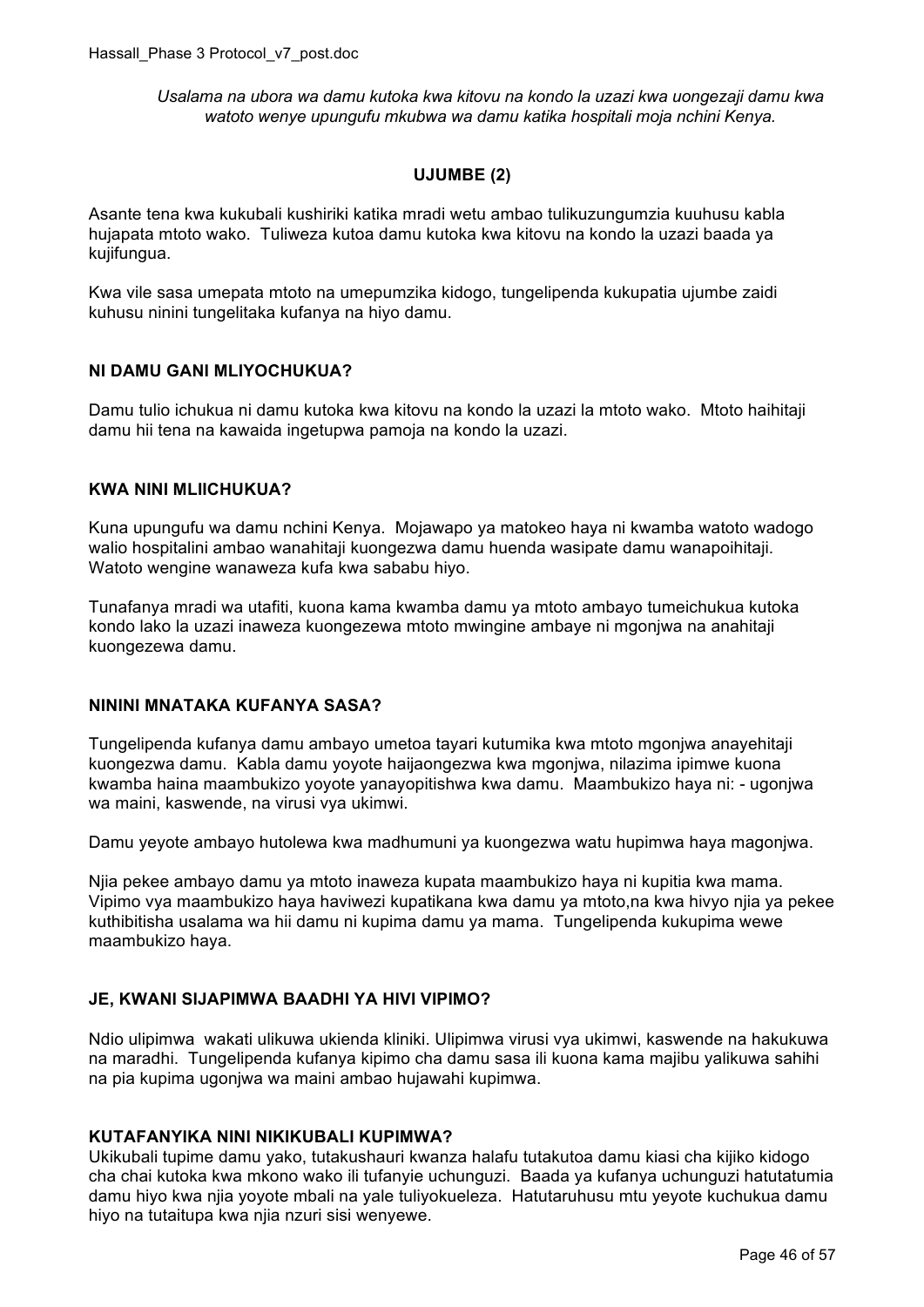Ndio, baada ya kufanya uchunguzi, unaweza kuja kuchukua majibu yako. Hii ni baada ya wewe kwenda nyumbani na tutakueleza zaidi jinsi ya kufanya hivyo. Utakapo rudi kuchukua majibu yako na kama kutakua na maambukizo yeyote katika uchunguzi uliofanywa kama utapenda tunaweza kukuelekeza, wewe na mtoto wako kwa Kliniki hapa hospitalini. Hata hivyo majibu ya uchunguzi huo yatakua ni ya siri na yatajulikana na daktari, mkunga na mshauri walio katika mradi.

#### **NI LAZIMA NISHIRIKI?**

Ukiamua wakati huu kuwa hutaki kushiriki katika mradi, basi tutaitupa damu ambayo tumeichukua. Uamuzi huu hautatatiza huduma unazozipata hapa hospitalini. Ukiamua kushiriki, hakutakua na faida za kibinafsi kwako na unaweza kubadili nia wakati wowote.

#### **JE NITAULIZWA KUWEKA SAHIHI?**

Ndio, ukikubali kuipeana damu ya mtoto kutoka kwa kondo la uzazi tutakuuliza uweke sahihi katika fomu ya idhini ya makubaliano ili kubainisha kwamba umeelewa tuliyoyazungumzia na kuwa umekubali kushiriki.Hii ni kawaida katika miradi yote ya utafiti.

#### **NITAFANYA NINI NIKIWA NINA MASWALI YEYOTE?**

Mmoja katika washiriki wa mradi huu atakueleza kila kitu kabla ya kukuuliza ushiriki kwenye mradi. Unaweza kumuuliza maswali wakati huo au hata wakati wowote ule.

\_ \_ \_ \_ \_ \_ \_ \_ \_ \_ \_ \_ \_ \_ \_ \_ \_ \_ \_ \_ \_ \_ \_ \_ \_ \_ \_ \_ \_ \_ \_ \_ \_ \_ \_ \_ \_ \_ \_ \_ \_ \_ \_ \_ \_ \_ \_ \_ \_ \_ \_ \_

**NAMBARI YAKO YA KUTOA DAMU: |\_\_|\_\_|\_\_|\_\_| - |\_\_|**

#### **KUPATA MAJIBU YAKO.**

Ukipenda kupata majibu ya damu yako au ya mtoto wako, tafadhali wasiliana na Phyles Maitha ili kutayarisha mkutano wa kibinafsi na mmoja wa washauri walio kwenye mradi. Unaweza kuwasiliana na Phyles kwa:

*Wazo Geni Team* Regional Blood Transfusion Centre PO Box 91036 Mzizima Road Mombasa

Simu au ujumbe mfupi: 0725 722676

#### **MUHIMU:Utahitajika kuleta hii karatasi ya maelezo wakati wa kuja kupata majibu yako kwani inaonyesha nambari yako ya kipekee,itakayotusaidia kukujua sawa.**

Kumbuka, majibu ya vipimo ni yako na hayatahusishwa mtu yeyote ambaye hayuko kwenye mradi wetu bila idhini yako.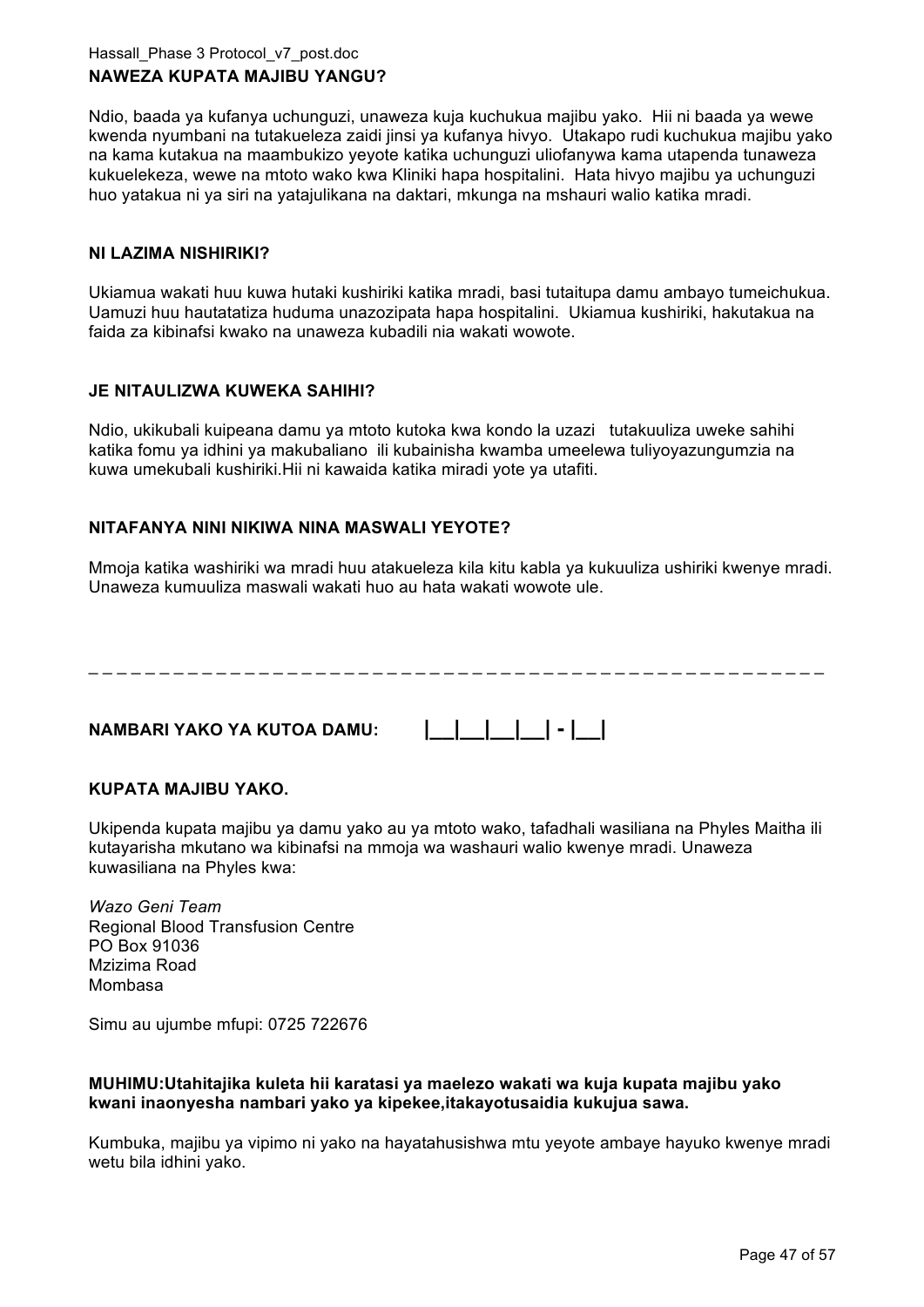### **IDHINI YA MAKUBALIANO**

Mimi \_\_\_\_\_\_\_\_\_\_\_\_\_\_\_\_\_\_\_\_\_\_\_\_\_\_\_\_\_\_\_\_\_\_\_\_\_\_\_\_\_\_\_\_\_\_\_\_ , nathibitisha kwamba

nimeelezwa kuhusu utafiti uitwao:

*Usalama na ubora wa damu kutoka kwa kitovu na kondo la uzazi kwa uongezaji damu kwa watoto wenye upungufu mkubwa wa damu katika hospitali moja nchini Kenya.*

ambao uko chini ya usimamizi wa Dr. Oliver Hassall.

Nimepewa maelezo kuhusu utafiti huu, ambao unatazama wazo la kuchukua na kutumia damu kutoka kwa vitovu kwa kuwapa watoto ambao wanahitaji kuongezewa damu.

Mimi ninadhibitisha kwamba, nimeshauriwa vyakutosha kuhusu namna ya uchunguzi ambao utafanywa kama sehemu moja ya utafiti huu. Mimi ninaelewa kuwa, matokeo ya vipimo vyote yatajulikana kwa washiriki wa utafiti huu pekee na yatabakia kuwa ya siri. Nimepewa maelezo ili niweze kupokea matokeo hayo kama ningependa.

Matarajio, muda, sababu, uhiari wa kushiriki na tahadhari au hatari ambayo yaweza kutarajiwa yameelezewa kwangu na:

\_\_\_\_\_\_\_\_\_\_\_\_\_\_\_\_\_\_\_\_\_\_\_\_\_\_\_\_\_ (*jina la anayechukua idhini*).

Nimepewa fursa ya kuuliza maswali kuuhusu utafiti na haya yamejibiwa hadi kuridhika kwangu. Nikiwa na maswali zaidi, naweza kumtafuta;

> Oliver Hassall, timu ya Wazo Geni 522063, 0723 495943 Johnstone Thitiri, timu ya Wazo Geni 522063, 0722408020 Dorcas Kamuya, KEMRI 522063

0722 205901, 0733 400003

Ninaelewa kwamba naweza katika wakati wowote wa utafiti huu kuvunja idhini yangu bila kupata upungufu au adhabu yeyote.

#### **Ndiyo, ninakubali kushiriki katika mradi huu.**

Sahihi:\_\_\_\_\_\_\_\_\_\_\_\_\_\_\_\_\_\_\_\_\_\_\_\_ Tarehe\_\_\_\_\_/\_\_\_\_\_\_/\_\_\_\_\_\_

*au alama ya kidole ya mshiriki*

Sahihi \_\_\_\_\_\_\_\_\_\_\_\_\_\_\_\_\_\_\_\_\_\_\_\_\_\_ Tarehe\_\_\_\_\_/\_\_\_\_\_\_/\_\_\_\_\_\_

*ya anayechukua idhini*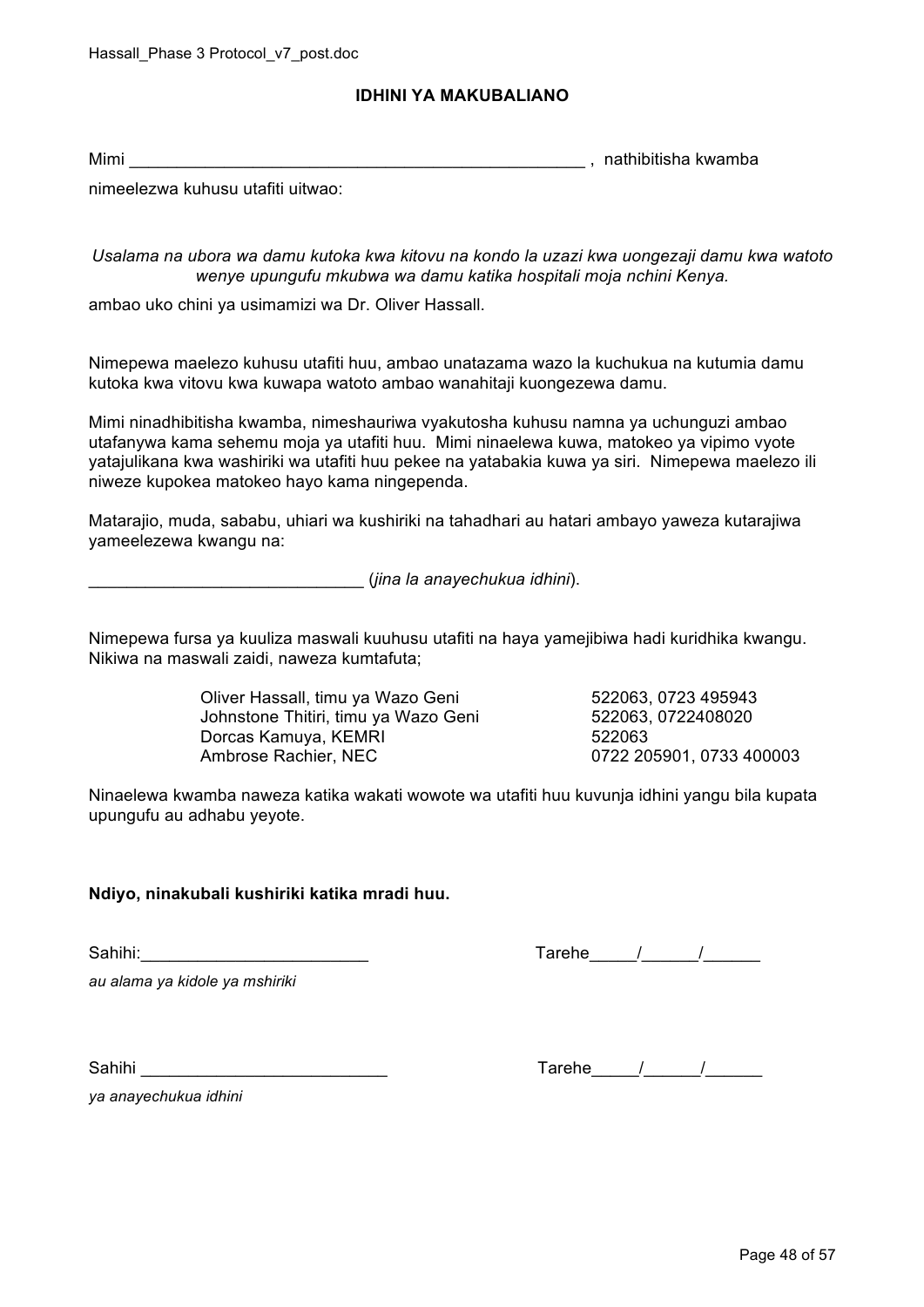#### **APPENDIX D- Consent documents for Cord Blood TRANSFUSION**

*The safety and efficacy of packed cord red blood cell transfusion for severe anaemia in children in a Kenyan hospital*

### **INFORMATION SHEET**

#### **WHO ARE YOU?**

We work with the Kenya Medical Research Institute (KEMRI). KEMRI is part of the Ministry of Health and does research to find out more about illness and health in Kenya, to try and find ways to make the health of people in Kenya better. '*Wazo Geni'* is the short name for our project.

The research project we are doing involves many people here at Kilifi District Hospital but for two of us it is our full-time job. Our names are Dr Oliver Hassall and Mr Johnstone Thitiri.

#### **WHAT IS THE RESEARCH PROJECT YOU ARE DOING?**

Some children who are admitted to hospital are so low in blood that they need to get blood from somebody else to help them get better. In the past this blood might have come from a friend or relative but now all blood is collected from people who volunteer to donate their blood to a stranger. In Coast Province, blood is collected from adult donors all over the Province by the Transfusion Centre in Mombasa and then given out to hospitals like Kilifi District Hospital.

Unfortunately, there is a shortage of blood for transfusion in Coast Province and other parts of Kenya. One result of this is that young children like yours who are low in blood and need a blood transfusion may not get blood when they need it. Some children may die as a result of this. In this research, we are looking at a new way of making the supply of blood better for these children.

After a baby is born in hospital the midwife clamps the umbilical cord and then cuts it before the baby can be given to the mother (See picture). A small amount of the baby's blood is left in the veins of the cord that is left behind and in the placenta (See picture). This is baby's blood, which is good blood that the baby does not need anymore, and it is normally thrown away with the rest of the after-birth. It is possible to collect this blood before it is thrown away and our project is looking at whether this blood could be used to give to young children like yours who need a blood transfusion.

We have asked mothers having their babies at Coast General Hospital in Mombasa if we can collect their baby's blood to give to another child who needs a blood transfusion. Many have agreed and have donated their baby's blood so that it can save another child's life. This blood has been tested for safety and stored in exactly the same way that all blood that is going to be transfused is tested and stored. This includes testing for HIV. The chance of infection from any blood transfusion is low in blood that has been tested and this chance is even lower in baby blood.

This study aims to find out if transfusions with the screened baby blood we have collected in Mombasa will be the same, better or less good than transfusions with blood collected in the usual way from adults. If your child is low in blood and the doctor thinks that he/she needs to have blood transfusion, we would like you to think about whether you would let your child receive the baby blood that has been donated.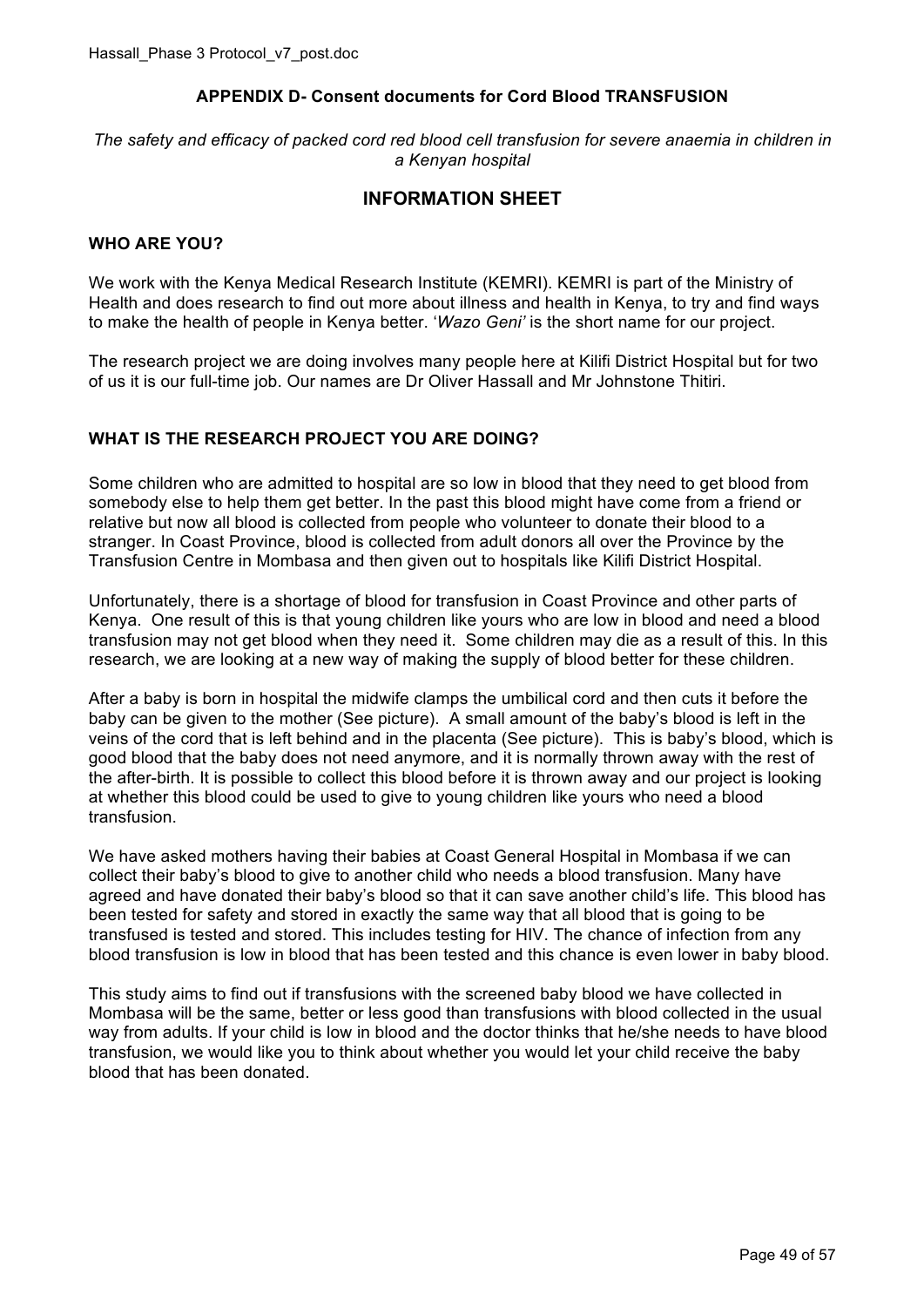## **WHAT WILL HAPPEN IF I TAKE PART IN THE STUDY?**

- 1. Once it is known whether your child definitely needs a blood transfusion, we will check to see whether we have enough of the right kind of baby blood for your child. If we don't, then your child should be given the usual transfusion of adult blood and will not be able to participate in the study.
- 2. If we do have enough, your child will be given the baby blood over about 4 hours. S/he will stay on KEMRI ward during this time where we can use special equipment to watch the way the heart and blood are working.
- 3. Half way through the transfusion, we will take half a teaspoon of blood from your child's arm to make sure that your child has the right amount of important salts in his/her blood. This amount is safe and will not cause any harm to your child.
- 4. After the transfusion, your child can be moved back to Ward 1 from KEMRI ward. The day after the transfusion we will take another sample of half a teaspoon from your child's arm to make sure that the blood is now strong enough. This test is normal for all children who have had a transfusion.
- 5. After you have gone home with your child, we will ask you to bring your child back to the hospital for a check-up one month later. This will include another blood sample from your child's arm to see whether the blood is still strong.
- 6. If you are your child is unwell between leaving the hospital and coming back 1 month later, you can bring him/her back to KEMRI out-patients for examination and treatment at any time.

#### **ARE THERE ANY DISADVANTAGES TO MY CHILD OR ME?**

If you agree for your child to take part in this study, s/he will have half a teaspoon of blood removed from the arm half way through the transfusion and after one month. Taking blood samples causes a small amount of pain and may cause bruising where the needle enters the skin. These amounts of blood are very small in comparison to the amount of blood a child has and so are safe to take even in a child whose blood is not strong enough.

You will be asked to bring your child back to KEMRI out-patients after one month and this will take time. KEMRI will reimburse transport costs for this return visit.

There are no known disadvantages to giving children who need a blood transfusion baby blood instead of adult blood but baby blood has not been used like this very often before. The effect of the baby blood on the important salts in your child's blood is not certain, which is why we will test them and watch your child carefully.

#### **ARE THERE ANY BENEFITS FOR MY CHILD OR ME?**

This study will help us understand whether baby blood can be a new way of making the supply of blood better for children like yours. So the main benefit is to other children in the future in Kenya and in other countries in Africa.

Your child will be watched more closely by KEMRI nurses and doctors than is usual for a child having a transfusion. This includes using special equipment to watch how the heart and blood are working.

If your child is unwell at any time during the month after you go home from the hospital, you can bring them to KEMRI OPD for examination and treatment.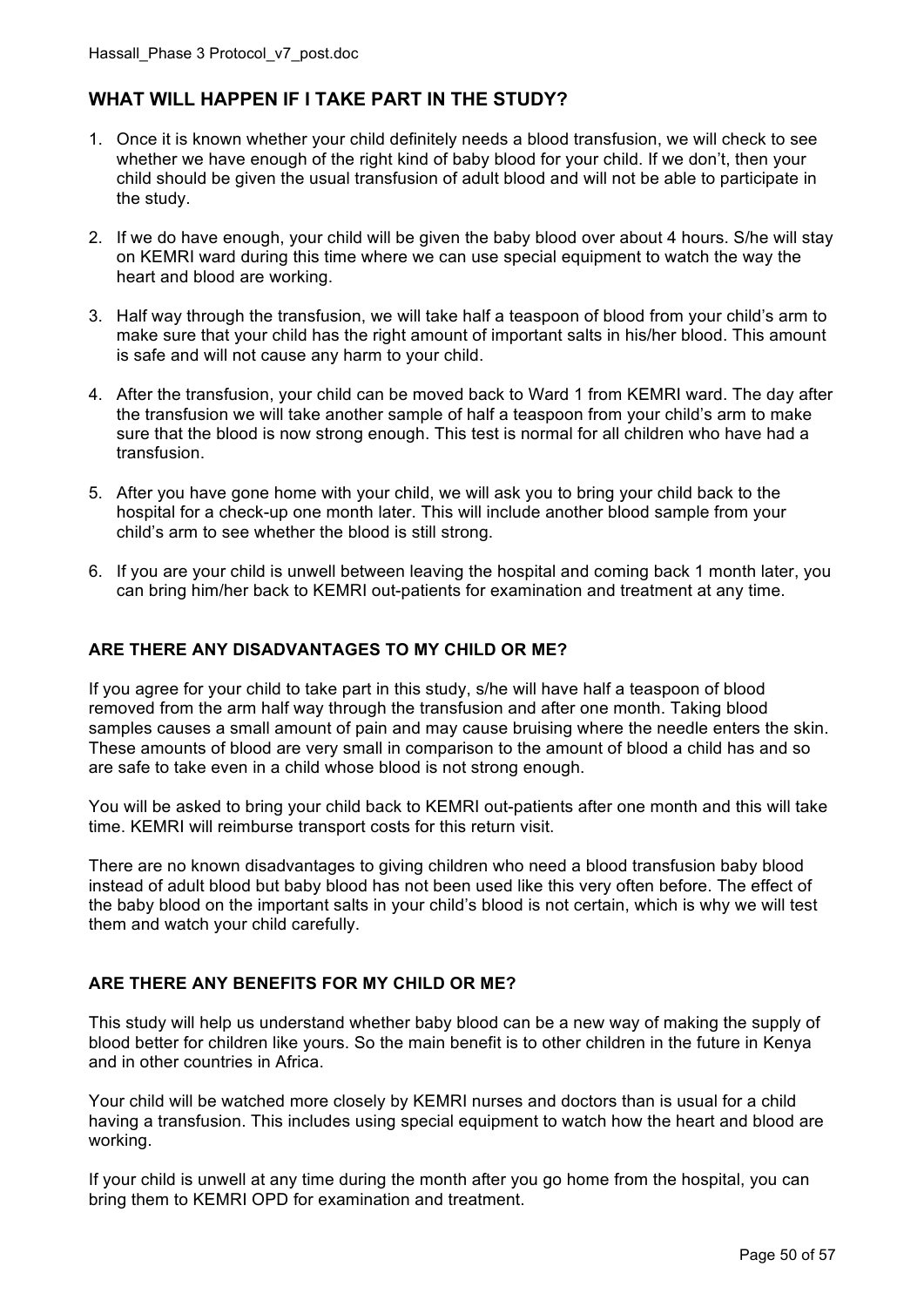### **DO I HAVE TO TAKE PART?**

It is your decision whether or not your child takes part in this research project. If you do not wish to take part, your child will still receive the standard treatment for low blood on the ward, which may include the transfusion of normal adult blood. You are free to change your mind about taking part at any time.

### **WILL I BE ASKED TO SIGN ANYTHING?**

Yes. If you agree for your child to get a transfusion of baby blood and to take part in this research project, we will ask you to sign a form, which says that you have agreed to take part after being given the information and understood it. This is normal for all research projects.

#### **WHAT DO I DO IF I HAVE ANY QUESTIONS OR CONCERNS?**

A fieldworker will discuss all the issues with you before they invite you to take part in the project. You may ask questions then or at any stage. You may also contact Mr Johnstone Thitiri or Dr Oliver Hassall at any time. They may be found at KEMRI and their phone numbers are given below:

| KEMRI | 041 522063  | Johnstone Thitiri | 0722 408020 |
|-------|-------------|-------------------|-------------|
|       | 0733 268290 |                   |             |
|       | 0722 203417 | Oliver Hassall    | 0723 495943 |

If you wish to speak to somebody not connected with the study, you may contact the KEMRI Community Liaison Officer, Ms Dorcas Kamuya through the KEMRI telephone numbers given above.

Ethical concerns about the study may be directed to:

Mr Ambrose Rachier The Chairman National Ethics Committee PO Box 5840 NAIROBI

0722 205901 0733 400003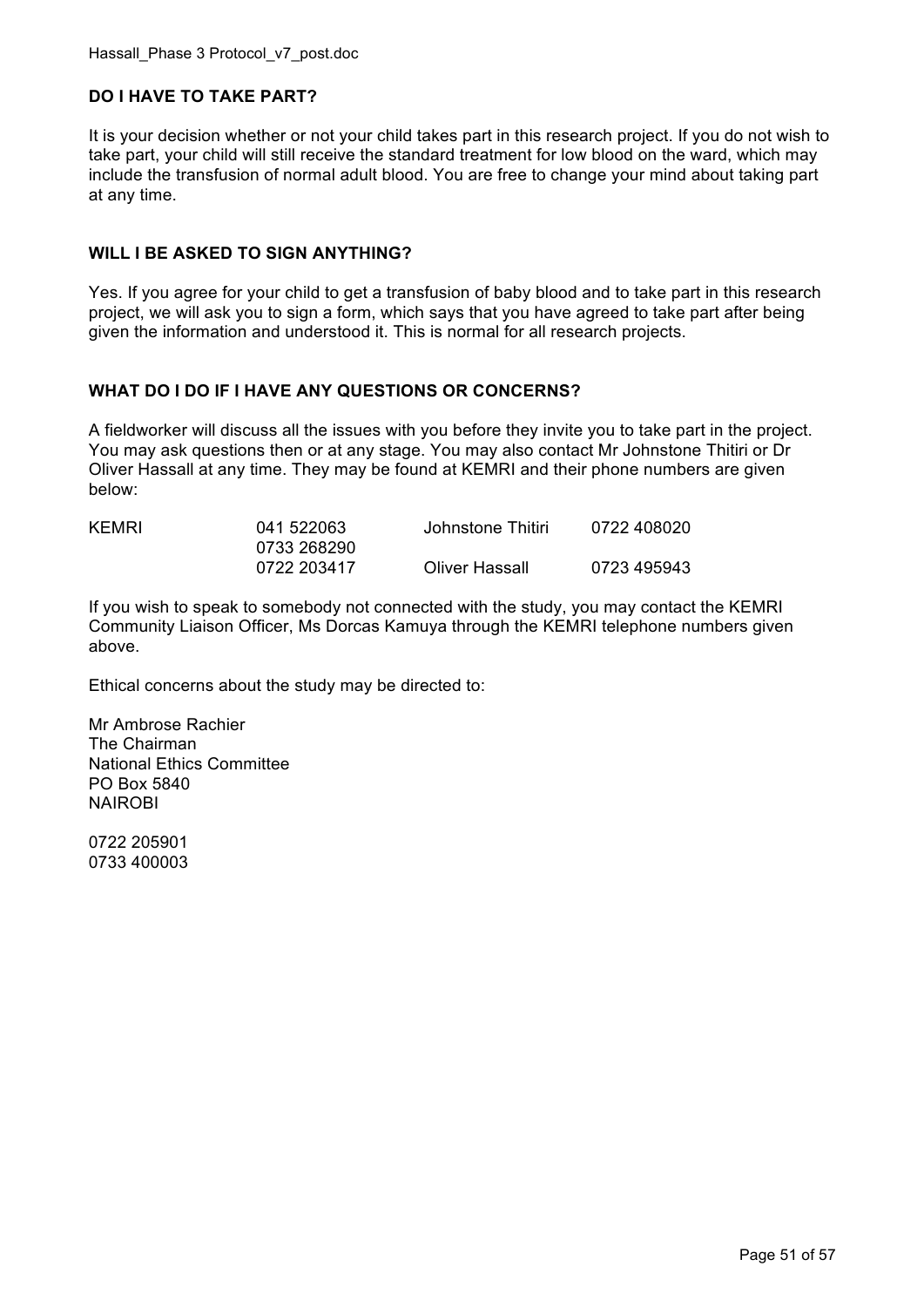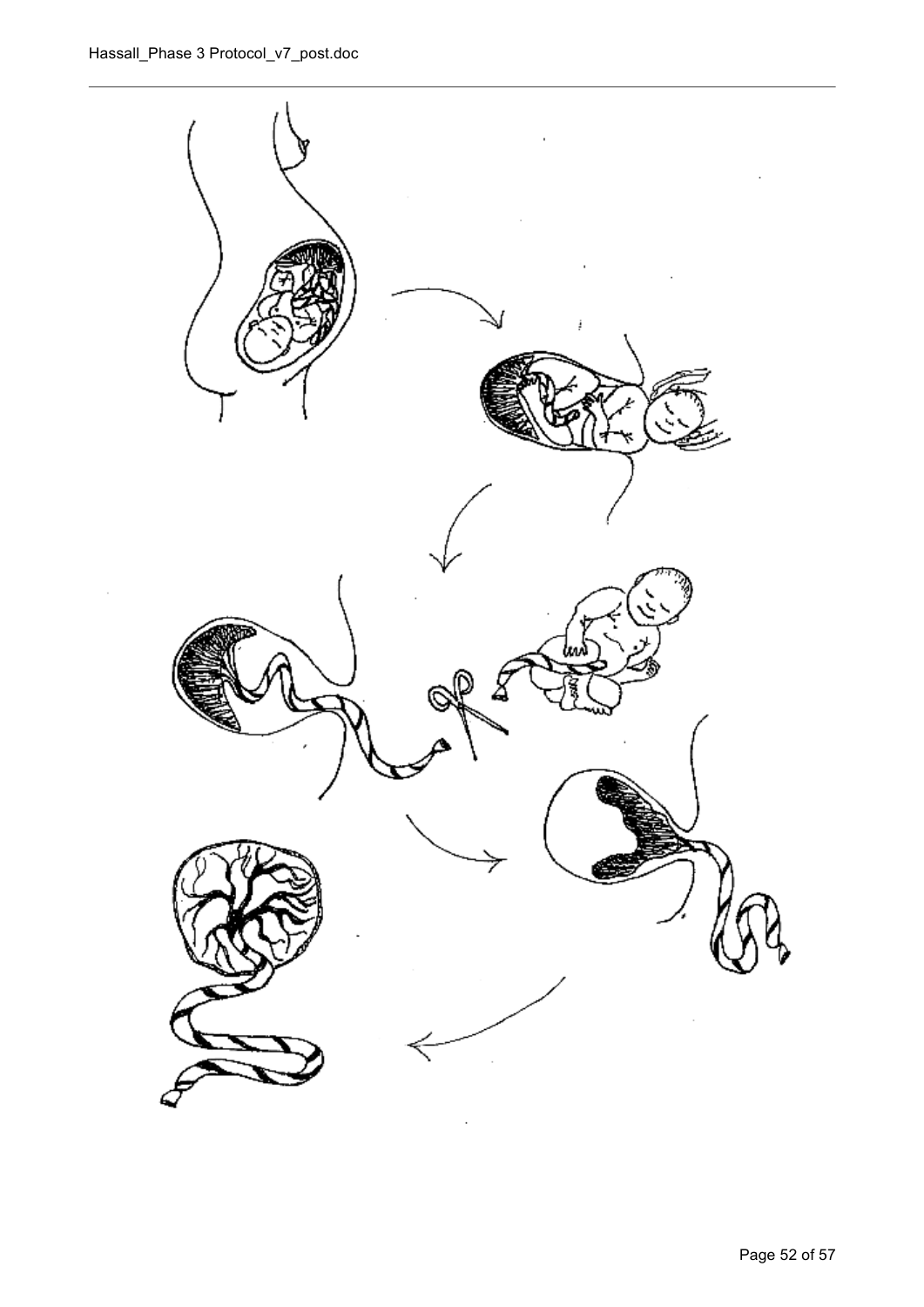### **CONSENT AGREEMENT**

I, the study called:  $\blacksquare$ , confirm that I have been told about the study called:

*The safety and efficacy of packed cord red blood cell transfusion for severe anaemia in children in a Kenyan hospital*

which is being run by Dr. Oliver Hassall.

This study is looking at giving baby blood donated from umbilical cords instead of adult blood to children when they have low blood and need a transfusion.

\_\_\_\_\_\_\_\_\_\_\_\_\_\_\_\_\_\_\_\_\_\_\_\_\_\_\_\_\_\_ *(name of person taking consent)*

has explained to me in a way that I understand that if my child takes part in the study, s/he will:

- be closely observed on KEMRI ward during the transfusion
- have an extra blood test half way through the transfusion
- be asked to have a check-up and a blood test 1 month after leaving the hospital

I also understand that:

- my child does not have to take part in the study
- I can decide to take him/her out of the study at any time
- if my child does not take part in the study, it will not effect his/her medical care in any way

I have been allowed to ask questions concerning the study and I am happy with the answers. If I have any other questions, I may get in touch with:

> Oliver Hassall, Wazo Geni team 522063, 0723 495943 Johnstone Thitiri, Wazo Geni team 522063, 0722 408020 Dorcas Kamuya, KEMRI<br>Ambrose Rachier, NEC

0722 205901, 0733 400003

#### **Yes, I wish for my child to participate in this study**

| Signature: | Date: |  |
|------------|-------|--|
|            |       |  |

*or thumb print of parent/guardian*

| .<br>я<br>٠.<br>$\sim$ |  |  |  |
|------------------------|--|--|--|
|                        |  |  |  |
|                        |  |  |  |
|                        |  |  |  |

Signature: \_\_\_\_\_\_\_\_\_\_\_\_\_\_\_\_\_\_\_\_\_\_\_\_\_\_ Date: \_\_\_ / \_\_\_ / \_\_\_\_\_

*of person taking consent*

Witnessed: **Witnessed:**  $\blacksquare$ 

*Print name Sign*

Date:  $\frac{1}{2}$  /  $\frac{1}{2}$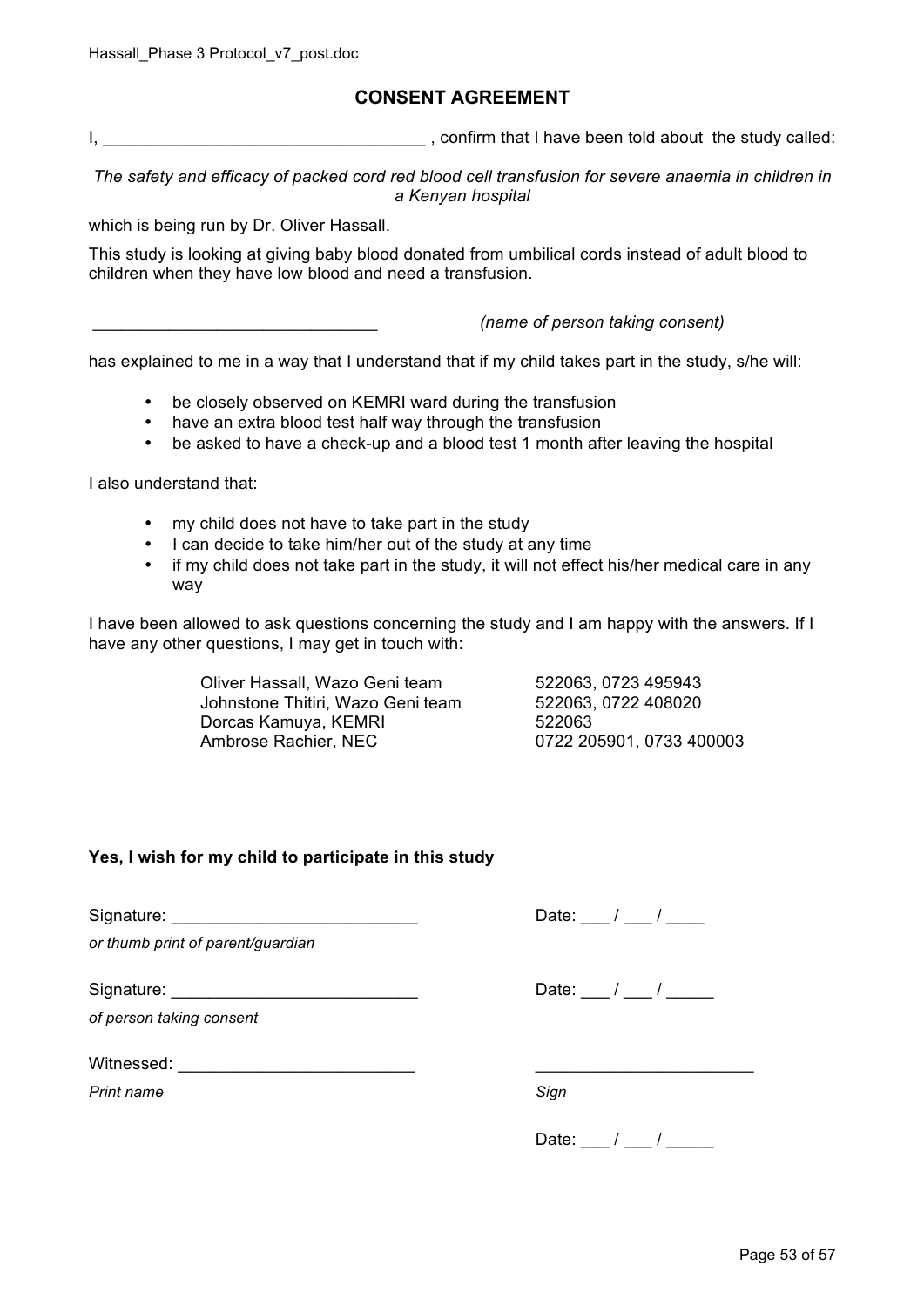*Usalama na ubora wa uongezaji damu ya kitovu kwa watoto wenye upungufu mkubwa wa damu katika hospitali moja, Kenya.*

### **FOMU YA UJUMBE**

#### **SISI NI NANI?**

Sisi twafanya kazi na shirika la utafiti la KEMRI (Kenya Medical Research Institute). KEMRI ni kitengo cha wizara ya afya na hufanya utafiti kutambua magonjwa na afya hapa Kenya ili kutafuta mbinu za kuboresha afya ya watu wa Kenya. '*Wazo Geni*' ndilo jina fupi la mradi wetu.

Mradi wa utafiti ambo tunafanya unashirikisha watu wengi hapa Kilifi District Hospital, lakini kwa wachache wetu, hii ndio kazi yetu ya kila wakati. Majina yetu ni Dr. Oliver Hassall na Johnstone **Thitiri** 

#### **NI MRADI GANI WA UTAFITI TUNAOFANYA?**

Watoto fulani ambo hulazwa hospitalini huwa na kiwango kidogo sana cha damu hadi wao kuhitaji damu kutoka kwa mtu mwingine kuwasaidia ili kupata nafuu. Hapo zamani, damu hii ingepatikana kutoka kwa rafiki, au jamaa, lakini siku hizi, damu yote hutolewa kutoka kwa watu amboa hujitolea kutoa damu yao kwa watu wasiowajua. Katika mkoa wa pwani, damu hutolewa kutoka kwa watu wazima wa kujitolea kote mkoani na shirika la Transfusion Centre kule Mombasa, na kisha kupewa mahospitali kama hii ya Kilifi District Hospital.

Kwa bahati mbaya kuna uhaba wa damu ya kuongezwa watu hapa katika mkoa wa pwani, na pia, katika sehemu nyingine za Kenya. Mojawapo ya matokeo ya hii ni kwamba, watoto wadogo kama huyu wako ambao wana upungufu wa damu, na ambao wanahitaji kuongezwa damu, huenda wakakosa damu wanapoihitaji.Watoto wengine waweza kufa kutokana na hii. Katika uchunguzi huu, tunaangalia mbinu mpya ya kuimasisha kuwepo kwa damu kwa watoto hawa.

Baada ya mtoto kuzaliwa hospitalini, mkunga hufunga kitovu cha mtoto, na kisha kukikata, kabla ya mtoto kupewa mamake (angalia picha). Kiwango kidogo cha damu ya mtoto hubaki katika mishipa ya kitovu na pia kwenye kondo la uzazi (angalia picha). Hii damu ni ya mtoto na ni nzuri lakini mtoto huwa haihitaji tena, na kawaida hutupwa pamoja na kondo la uzazi. Kuna uwezekano wa kuichukua damu hii kabla haijatupwa, na mradi wetu unachunguza kama damu hii inaweza kutumika kuwapa watoto wadogo kama huyu wako, ambao wanahitaji kuongezwa damu.

Tumeuliza wamama wanaojifungua katika hospitali kuu ya mkoa wa pwani, Mombasa kama tunaweza kuchukua damu ya watoto wao ili ipewe mtoto mwingine ambaye anahitaji kuongezwa damu. Wengi wamekubali na wametoa damu ya watoto wao ili iweze kuokoa maisha ya mtoto mwingine. Hii damu imepimwa usalama na kuhifadhiwa kwa njia sawa kabisa na vile damu yote ya kuongezwa watu hupimwa na kuhifadhiwa. Hii inahusisha kupima Virusi vya Ukimwi. Uwezekano wa kupata magonjwa kutokana na uongezaji damu wowote huwa ni wa chini kutoka kwa damu iliyopimwa, na huu uwezekano ni wa chini hata zaidi kwa damu ya mtoto.

Utafiti huu unanuia kubainisha kama uongezaji wa damu ya mtoto iliyopimwa, ambayo tumeitoa kule Mombasa itakuwa sawa, bora zaidi au ya chini kwa uzuri, ikilinganishwa na uongezaji damu inayotolewa kwa kawaida kutoka kwa watu wazima. Kama mtoto wako ana damu kidogo na daktari afikirie kuwa yete anahitaji kupata damu, tungependa wewe ufikirie kama ungeweza kukubali mtoto wako apate damu ya mtoto ambayo imetolewa.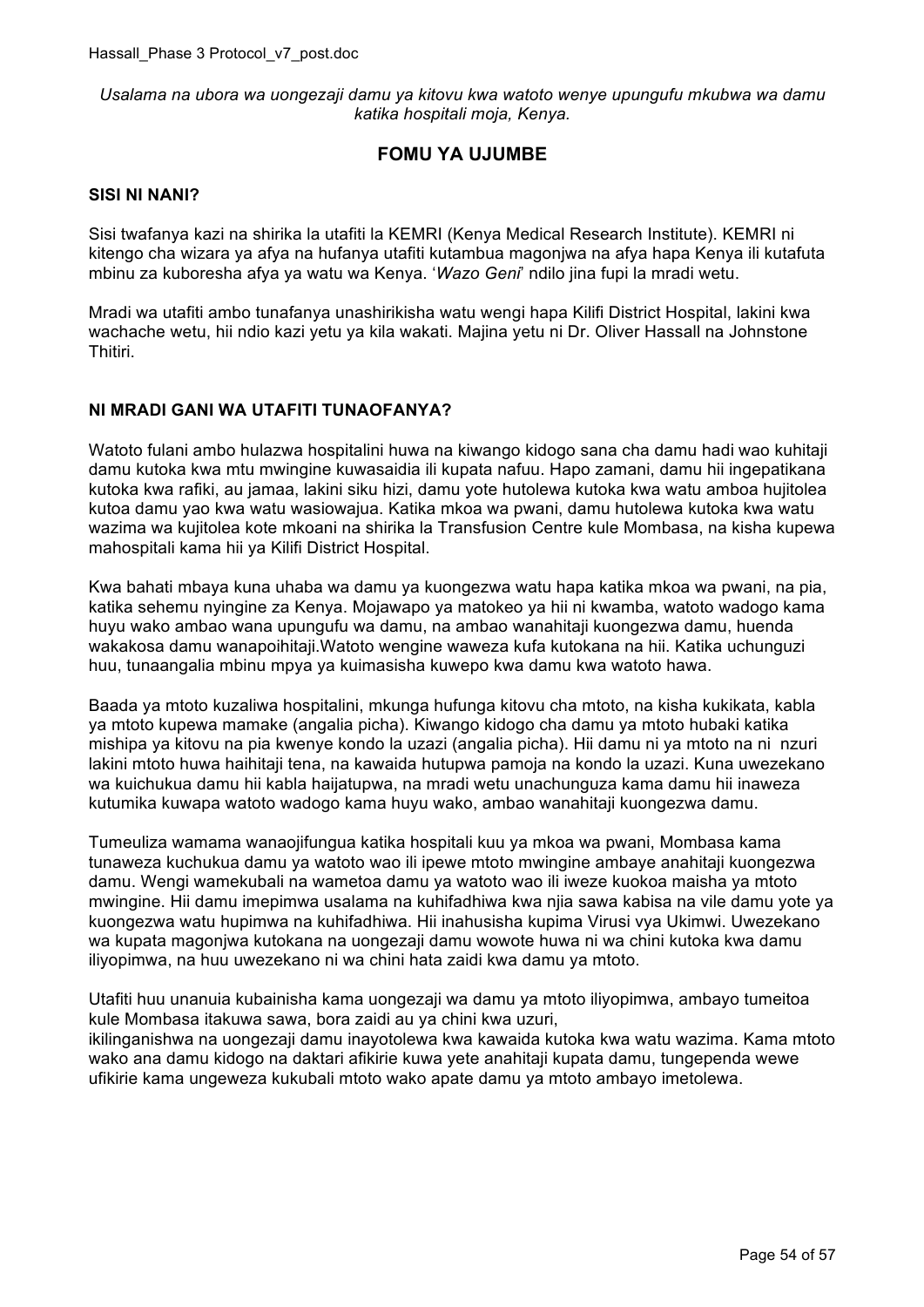#### **NI NINI KITAFANYKA NIKISHIRIKI KATIKA UTAFITI HUU?**

- 1. Mara itakapojulikana kwa hakika kwamba mtoto wako anahitaji kuongezwa damu, tutachunguza kuona kama tuko na damu ya kotosha, na ambayo ni sawa kwa mwanao. Kama hatuna, basi mtoto wako ataongezwa damu ile ya kawaida ya kutoka kwa mtu mzima, na hataweza kushiriki katika utafiti huu.
- 2. Kama tuko na damu ya kutosha, mtoto wako atapewa damu ya mtoto kwa muda wa masaa manne. Yeye atakuwa katika ward ya KEMRI wakati huo, ambako tutaweza kutumia vifaa maalum kutazama vile moyo na damu yake inavyofanya kazi.
- 3. Katikati mwa kuongezwa damu, tutachukua kama nusu kijiko kidogo cha chai, ya damu, kutoka kwenye mkono wa mtoto wako ili kuhakikisha kuwa mtoto wako yuko na kiwango kizuri cha madini muhimu katika damu yake. Hiki kiwango cha damu ni salama na hakitadhuru mtoto wako.
- 4. Baada ya kuongezwa damu, mtoto wako anaweza kurudisha ward 1 kotoka ward ya KEMRI. Siku moja baadaye, baada ya kuongezwa damu, tutachukua damu nyingine ya nusu kijiko kutoka kwenye mkono wa mtoto wako ili kujua kama damu yake imeimarika. Hii ni kawaida kwa watoto wote amboa huongezwa damu.
- 5. Baada ya wewe kuenda nyumbani, na mtoto wako, tutakuuliza kumleta mtoto wako hospitalini tena kwa kuchunguzwa, mwezi mmoja baadaye. Hii itahusisha kotolewa kwa damu nyingine kutoka kwa mkono wa mtoto wako, ili kucunguza kama damu bado iko na nguvu (imeimarika)
- 6. Kama mtoto wako ni mgonjwa kati ya kutoka hospitalini na kurudi hospitalini mwezi mmoja baadaye, waweza kumrejesha mtoto katika KEMRI outpatient, ili achunguzwa na atibiwe, wakati wowote

#### J**E KUNA MADHARA YOYOTE KWANGU AU MTOTO WANGU?**

Ukikubali mtoto wako ashiriki katika uchunguzi huu, atatolewa kama nusu kijiko cha chai ya damu kutoka kwa mkono wake, katikati mwa kuongezwa damu, na baada ya mwezi mmoja. Kuchukua sampuli ya damu huleta kiasi kidogo cha uchungu na pia yaweza kusababisha maumivu pale sindano inapoingia kwenye ngozi. Viwango hivi vya damu ni vidogo sana ikilinganishwa na kiwango cha damu ambayo mtoto huwa nayo na kwa hivyo ni salama kutoa hata kwa mtoto ambaye damu yake ni ya chini.

Utaulizwa kumrejesha mtoto wako katika KEMRI outpatient baada ya mwezi mmoja na hii itachukua muda. KEMRI itakurejeshea nauli yako kwa kukuja huku.

Hakuna madhara zozote zinazojulikana za kuwapa watoto amboa wanahitaji kuongezewa damu, damu ya mtoto badala ya ile ya watu wazima, lakini damu ya mtoto haijatumika kwa njia hii, kitambo, kwa mara nyingi.Matokeo ya damu ya mtoto kwa madini muhimu katika damu ya mtoto wako haijulikani na ndio sababu tutayapima na kumtazama mtoto wako kimakini.

#### **JE KUNA MANUFAA YEYOTE KWA MTOTO WANGU AU MIMI?**

Utafiti huu utatusaidia kuelewa kama damu ya mtoto yaweza kuwa njia mpya ya kuimarisha upatikanaji wa damu kwa watoto kama wako. Kwa hivyo, manufaa makubwa ni kwa watoto wengine katika siku za usoni Kenya na nchi zingine Africa.

Mtoto wako atachungwa kwa makini zaidi na wauguzi wa KEMRI na madaktari kuliko ilivyo kawaida kwa mtoto anayeongezwa damu. Hii itahusisha kutumia vifaa maalum kutazama vile moyo na damu zinavyofanya kazi.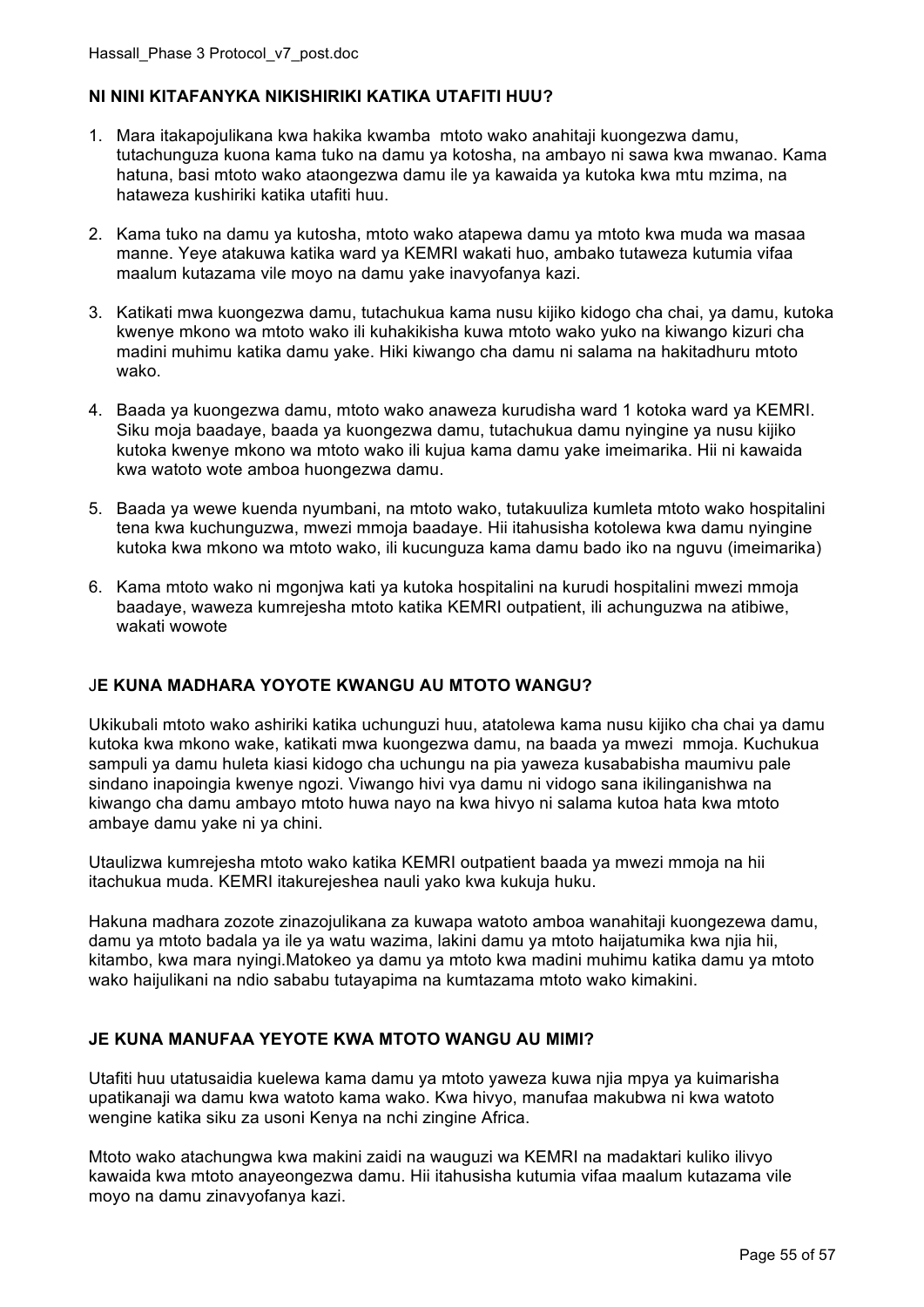#### Hassall\_Phase 3 Protocol\_v7\_post.doc

Kama mtoto wako atakuwa mgonjwa kwa wakati wowote katika mwezi baada ya kwenda nyumbani, unaweza kumleta katita KEMRI OPD, kuchunguzwa na kutibiwa

#### **NI LAZIMA KWANGU KUSHIRIKI?**

Ni uamuzi wako kama mtoto wako atashiriki katika mradi huu wa utafiti au la. Kama haupendelei , mtoto wako atapata matibabu ya kawaida kwa kuwa na damu ya chini hapa kwa wodi, ambayo yaweza hususha kongezwa damu ya kawaida ya mtu mzima. Uko huru kubadilisha nia ya kushiriki katika wakati wowote.

#### **NITAULIZWA KUWEKA SAHIHI?**

Ndio. Ukikubali mtoto wako apate kuongezwa damu ya mtoto na kushiriki katika mradi huu wa utafiti, tutakuuliza kuweka sahihi fomu ambayo inasema kwamba umekubali kushiriki baada ya kupewa maelezo na kuelewa. Hii ni kawaida kwa miradi yeyote ya utafiti.

#### **UFANYE NINI UKIWA NA MASWALI YEYOTE AU TASHWISHI?**

Mmoja wa washirki wa mradi huu atajadili na wewe mambo yote na kukualika kushiriki katika huu mradi. Unaweza kuuliza maswali wakati huo au kwa wakati wowote. Unaweza pia wasiliana na Johnstone Thitiri au Dr. Oliver Hassall kwa wakati wowote.

Wanaweza patikana kwa KEMRI na nambari zao za simu ni;

| KEMRI | 041 522063<br>0733 268290 | Johnstone Thitiri | 0722 408020 |
|-------|---------------------------|-------------------|-------------|
|       | 0722 203417               | Oliver Hassall    | 0723 495943 |

Kama ungependa kuzungumza na mtu asiyehusika na huu uchunguzi, waweza kuwasiliana na (KEMRI Community Liaison Officer) Ms Dorcas Kamuya ukitumia nambari za KEMRI ulizopewa hapo juu.

Mashaka yoyote ya maadili kuhusu utafiti huu waweza kuelekezwa kwa:

Mr. Ambrose Rachier Mwenyekiti Tume ya Taifa ya Maadili P.O BOX 5840 Nairobi

0722 205901 0733 400003